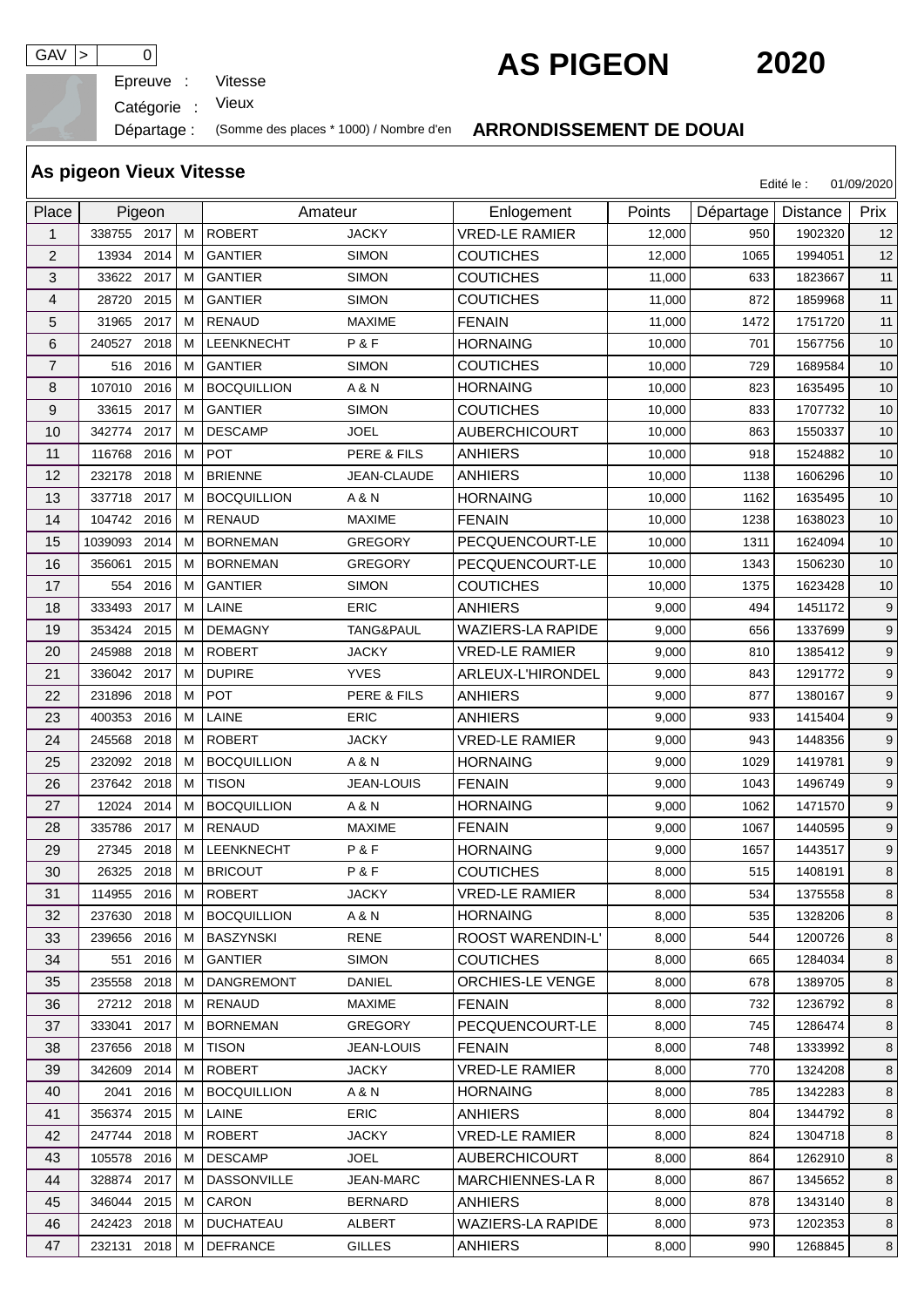| 48       | 232588 2018           |           | м      | <b>FAVA</b>                                           | <b>BENJAMIN</b>      | ARLEUX-L'HIRONDEL                      | 8,000          | 1013       | 1321480            | 8                                |
|----------|-----------------------|-----------|--------|-------------------------------------------------------|----------------------|----------------------------------------|----------------|------------|--------------------|----------------------------------|
| 49       | 27238                 | 2018      | м      | <b>RENAUD</b>                                         | <b>MAXIME</b>        | <b>FENAIN</b>                          | 8,000          | 1020       | 1367768            | 8                                |
| 50       | 231935 2018           |           | м      | <b>POT</b>                                            | PERE & FILS          | <b>ANHIERS</b>                         | 8,000          | 1055       | 1356824            | 8                                |
| 51       | 115144 2016           |           | м      | <b>BORNEMAN</b>                                       | <b>GREGORY</b>       | PECQUENCOURT-LE                        | 8,000          | 1090       | 1341344            | 8                                |
| 52       | 327364                | 2017      | м      | <b>BRIENNE</b>                                        | JEAN-CLAUDE          | ANHIERS                                | 8,000          | 1204       | 1336368            | $\bf 8$                          |
| 53       | 28692 2018            |           | м      | LYCEE D'EXCELLENC FONTAINE MICH                       |                      | <b>ROOST WARENDIN-L'</b>               | 8,000          | 1357       | 1311933            | 8                                |
| 54       | 185207 2013           |           | м      | <b>GODIN</b>                                          | <b>PASCAL</b>        | <b>ROOST WARENDIN-L'</b>               | 8,000          | 1360       | 1339549            | 8                                |
| 55       | 31256 2017            |           | м      | LEENKNECHT                                            | P&F                  | <b>HORNAING</b>                        | 7,000          | 350        | 1048991            | $\overline{7}$                   |
| 56       | 240530                | 2018      | м      | <b>LEENKNECHT</b>                                     | P&F                  | <b>HORNAING</b>                        | 7,000          | 378        | 1131054            | $\overline{7}$                   |
| 57       | 12955                 | 2013      | м      | <b>GANTIER</b>                                        | <b>SIMON</b>         | <b>COUTICHES</b>                       | 7,000          | 439        | 1148572            | $\overline{7}$                   |
| 58       | 332911                | 2017      | м      | <b>DEMAGNY</b>                                        | TANG&PAUL            | <b>WAZIERS-LA RAPIDE</b>               | 7,000          | 477        | 1108978            | $\overline{7}$                   |
| 59       | 241623                | 2018      | м      | <b>NEVE</b>                                           | JEAN                 | <b>MARCHIENNES-LA R</b>                | 7,000          | 499        | 1193852            | $\overline{7}$                   |
| 60       | 112109 2016           |           | F.     | <b>KUCHCINSKI</b>                                     | <b>FRERES</b>        | <b>WAZIERS-LA RAPIDE</b>               | 7,000          | 505        | 950986             | $\overline{7}$                   |
| 61       | 13903                 | 2014      | м      | <b>GANTIER</b>                                        | <b>SIMON</b>         | <b>COUTICHES</b>                       | 7,000          | 532        | 1029341            | $\overline{7}$                   |
| 62       | 112887                | 2016      | м      | <b>DEMAGNY</b>                                        | <b>TANG&amp;PAUL</b> | <b>WAZIERS-LA RAPIDE</b>               | 7,000          | 537        | 1108978            | $\overline{7}$                   |
| 63       | 231926 2018           |           | м      | <b>POT</b>                                            | PERE & FILS          | <b>ANHIERS</b>                         | 7,000          | 579        | 1212838            | $\overline{7}$                   |
| 64       | 241013 2018           |           | М      | <b>LEMAIRE</b>                                        | JEAN-LOUIS           | <b>LANDAS-UNION ST J</b>               | 7,000          | 608        | 1191919            | $\overline{7}$                   |
| 65       | 333571                | 2017      | м      | LAINE                                                 | <b>ERIC</b>          | <b>ANHIERS</b>                         | 7,000          | 623        | 1219492            | $\overline{7}$                   |
| 66       | 109618 2016           |           | м      | <b>FRANCK</b>                                         | <b>JEAN-FRANCOIS</b> | <b>FENAIN</b>                          | 7,000          | 656        | 1206773            | $\overline{7}$                   |
| 67       | 118247                | 2016      | М      | <b>DUPIRE</b>                                         | <b>YVES</b>          | ARLEUX-L'HIRONDEL                      | 7,000          | 661        | 1028445            | $\overline{7}$                   |
| 68       | 31243                 | 2017      | м      | <b>LEENKNECHT</b>                                     | P & F                | <b>HORNAING</b>                        | 7,000          | 676        | 962820             | $\overline{7}$                   |
| 69       | 347318                | 2015      | м      | <b>BORNEMAN</b>                                       | <b>GREGORY</b>       | PECQUENCOURT-LE                        | 7,000          | 685        | 1177035            | $\overline{7}$                   |
| 70       | 336021                | 2017      | м      | <b>DUPIRE</b>                                         | <b>YVES</b>          | ARLEUX-L'HIRONDEL                      | 7,000          | 709        | 992966             | $\overline{7}$                   |
| 71       | 32675 2017            |           | M      | <b>DESCAMP</b>                                        | JOEL                 | <b>AUBERCHICOURT</b>                   | 7,000          | 744        | 1129053            | $\overline{7}$                   |
| 72       | 105554                | 2016      | М      | <b>DESCAMP</b>                                        | <b>JOEL</b>          | <b>AUBERCHICOURT</b>                   | 7,000          | 748        | 1129053            | $\overline{7}$                   |
| 73       | 241611                | 2018      | м      | <b>NEVE</b>                                           | JEAN                 | <b>MARCHIENNES-LA R</b>                | 7,000          | 764        | 1213770            | $\overline{7}$                   |
| 74       | 333451                | 2017      | м      | <b>GUINEZ</b>                                         | <b>GUY</b>           | <b>VRED-LE RAMIER</b>                  | 7,000          | 773        | 1168667            | $\overline{7}$                   |
| 75       | 329567                | 2017      | м      | <b>BUTRUILLE</b>                                      | <b>DOMINIQUE</b>     | <b>ROOST WARENDIN-L'</b>               | 7,000          | 775        | 1169402            | $\overline{7}$                   |
| 76       | 249627                | 2018      | м      | <b>DUCHATEAU</b>                                      | ALBERT               | <b>WAZIERS-LA RAPIDE</b>               | 7,000          | 789        | 1178773            | $\overline{7}$                   |
| 77       | 233875                | 2018      | м      | LEFEBVRE                                              | P&F                  | <b>AUBERCHICOURT</b>                   | 7,000          | 797        | 1048845            | $\overline{7}$                   |
| 78       | 116756 2016           |           | M      | POT                                                   | PERE & FILS          | <b>ANHIERS</b>                         | 7,000          | 829        | 1158343            | $\overline{7}$                   |
|          | 1774540 2016 M        |           |        | LYCEE D'EXCELLENC FONTAINE MICH                       |                      |                                        | 7,000          | 887        | 1034907            | $\overline{7}$                   |
| 79       | 28808 2018            |           |        | <b>BASZYNSKI</b>                                      | <b>RENE</b>          | ROOST WARENDIN-L'<br>ROOST WARENDIN-L' |                |            |                    |                                  |
| 80<br>81 | 27340 2018            |           | M<br>М | LEENKNECHT                                            | P&F                  | <b>HORNAING</b>                        | 7,000<br>7,000 | 946<br>984 | 1111909<br>1069233 | $\overline{7}$<br>$\overline{7}$ |
|          |                       |           |        |                                                       |                      |                                        |                |            | 1173278            |                                  |
| 82       | 245171<br>340139 2014 | 2018      | м      | LYCEE D'EXCELLENC FONTAINE MICH<br><b>DASSONVILLE</b> |                      | <b>ROOST WARENDIN-L'</b>               | 7,000<br>7,000 | 988        |                    | $\overline{7}$                   |
| 83       |                       |           | м      |                                                       | JEAN-MARC            | <b>MARCHIENNES-LAR</b>                 |                | 1005       | 1011554            | $\overline{7}$<br>$\overline{7}$ |
| 84       | 349525 2014           |           | M      | LAINE                                                 | <b>ERIC</b>          | <b>ANHIERS</b>                         | 7,000          | 1020       | 1081838            |                                  |
| 85       |                       | 2042 2016 | м      | <b>BOCQUILLION</b>                                    | A & N                | <b>HORNAING</b>                        | 7,000          | 1022       | 1198919            | $\overline{7}$                   |
| 86       | 31288                 | 2017      | M      | LEENKNECHT                                            | P&F                  | <b>HORNAING</b>                        | 7,000          | 1036       | 1014168            | $\overline{7}$                   |
| 87       | 107629 2016           |           | м      | <b>COUSIN</b>                                         | JEAN-YVES            | ROOST WARENDIN-L'                      | 7,000          | 1059       | 1197771            | $\overline{7}$                   |
| 88       | 102535 2016           |           | м      | <b>DASSONVILLE</b>                                    | <b>JEAN-MARC</b>     | MARCHIENNES-LA R                       | 7,000          | 1065       | 1011554            | $\overline{7}$                   |
| 89       | 1076052 2016          |           | М      | <b>DELROT</b>                                         | <b>FRANCKY</b>       | <b>FENAIN</b>                          | 7,000          | 1070       | 1061773            | $\overline{7}$                   |
| 90       | 105525 2016           |           | м      | <b>DESCAMP</b>                                        | JOEL                 | <b>AUBERCHICOURT</b>                   | 7,000          | 1105       | 1109340            | $\overline{7}$                   |
| 91       | 233554 2018           |           | м      | <b>DELROT</b>                                         | <b>FRANCKY</b>       | <b>FENAIN</b>                          | 7,000          | 1105       | 1193969            | $\overline{7}$                   |
| 92       | 233815 2018           |           | м      | <b>ORIOT</b>                                          | <b>LIONEL</b>        | <b>AUBERCHICOURT</b>                   | 7,000          | 1144       | 1082319            | $\overline{7}$                   |
| 93       | 237702 2018           |           | м      | VAILLE                                                | <b>PASCAL</b>        | <b>FENAIN</b>                          | 7,000          | 1368       | 1209047            | $\overline{7}$                   |
| 94       | 281200 2016           |           | м      | <b>RENAUD</b>                                         | <b>MAXIME</b>        | <b>FENAIN</b>                          | 6,000          | 228        | 996898             | 6                                |
| 95       | 326705 2017           |           | M      | LEMAIRE                                               | JEAN-LOUIS           | <b>LANDAS-UNION ST J</b>               | 6,000          | 232        | 1157587            | 6                                |
| 96       | 1327760 2014          |           | м      | LYCEE D'EXCELLENC FONTAINE MICH                       |                      | ROOST WARENDIN-L'                      | 6,000          | 251        | 980380             | 6                                |
| 97       | 105568                | 2016      | M      | <b>DESCAMP</b>                                        | <b>JOEL</b>          | <b>AUBERCHICOURT</b>                   | 6,000          | 276        | 975483             | 6                                |
| 98       | 26312 2018            |           | м      | <b>BRICOUT</b>                                        | P&F                  | <b>COUTICHES</b>                       | 6,000          | 412        | 1022922            | 6                                |
| 99       | 369425 2017           |           | м      | <b>GANTIER</b>                                        | <b>SIMON</b>         | <b>COUTICHES</b>                       | 6,000          | 439        | 1015868            | 6                                |
| 100      |                       | 2642 2016 | м      | <b>RENAUD</b>                                         | <b>MAXIME</b>        | <b>FENAIN</b>                          | 6,000          | 443        | 962176             | 6                                |
| 101      | 244791                | 2018      | м      | <b>COUSIN</b>                                         | JEAN-YVES            | ROOST WARENDIN-L'                      | 6,000          | 484        | 849707             | 6                                |
| 102      |                       | 653 2016  | М      | <b>BRICOUT</b>                                        | P&F                  | <b>COUTICHES</b>                       | 6,000          | 499        | 1089058            | $6\phantom{.}6$                  |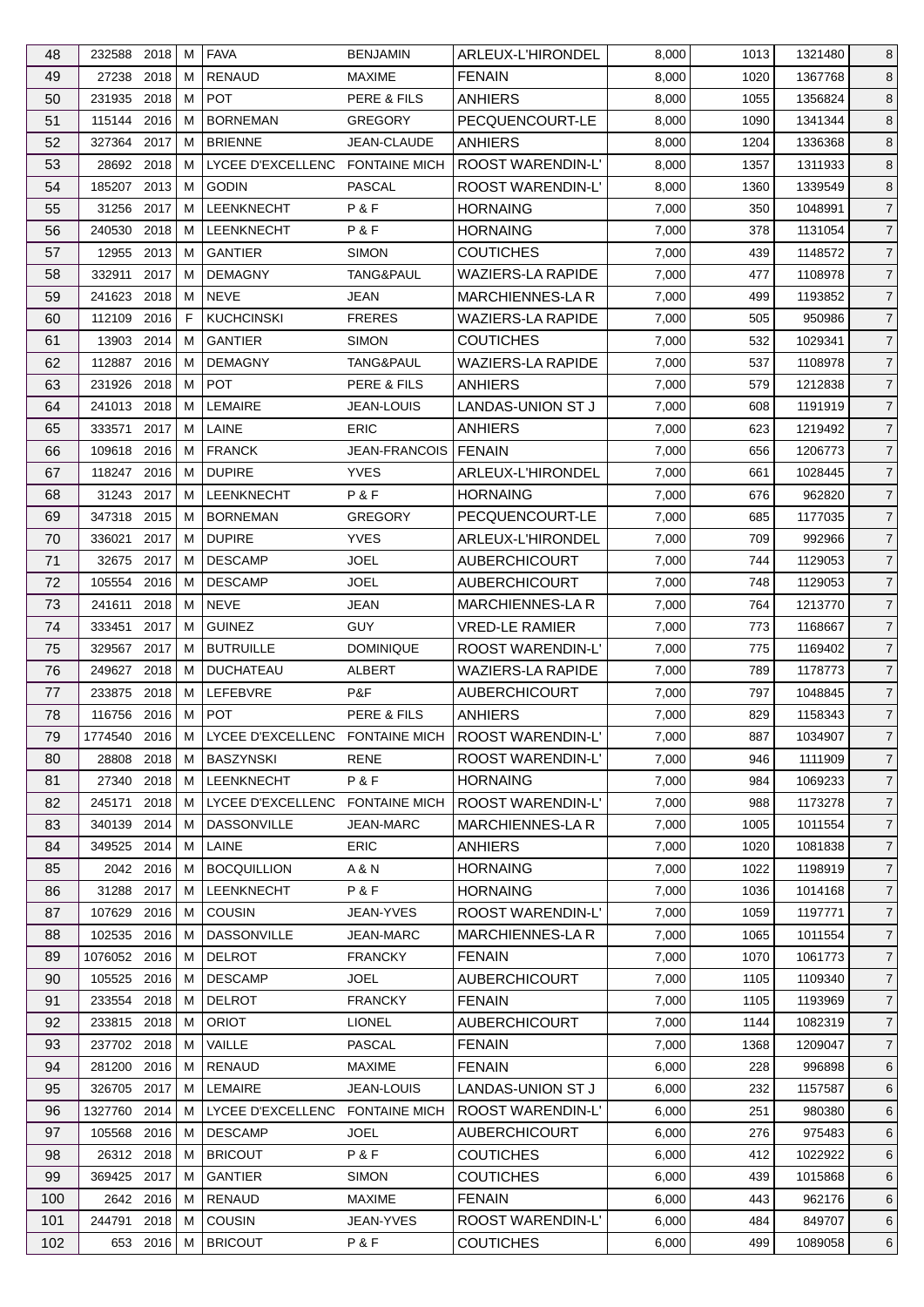| 103 | 31242 2017    |      | м | LEENKNECHT         | P & F                | <b>HORNAING</b>          | 6,000 | 515  | 824000  | 6 |
|-----|---------------|------|---|--------------------|----------------------|--------------------------|-------|------|---------|---|
| 104 | 232188 2018   |      | м | <b>BRIENNE</b>     | JEAN-CLAUDE          | <b>ANHIERS</b>           | 6,000 | 515  | 1000304 | 6 |
| 105 | 342771        | 2014 | м | <b>DESCAMP</b>     | <b>JOEL</b>          | <b>AUBERCHICOURT</b>     | 6,000 | 518  | 990912  | 6 |
| 106 | 349307 2014   |      | м | <b>BORNEMAN</b>    | <b>GREGORY</b>       | PECQUENCOURT-LE          | 6,000 | 528  | 1055111 | 6 |
| 107 | 101637 2016   |      | м | <b>DUPIRE</b>      | <b>YVES</b>          | ARLEUX-L'HIRONDEL        | 6,000 | 532  | 995690  | 6 |
| 108 | 339966        | 2017 | м | LEFEBVRE           | P&F                  | <b>AUBERCHICOURT</b>     | 6,000 | 536  | 1066560 | 6 |
| 109 | 232171        | 2018 | м | <b>BRIENNE</b>     | JEAN-CLAUDE          | ANHIERS                  | 6,000 | 541  | 1066440 | 6 |
| 110 | 26712 2018    |      | м | <b>FRANCK</b>      | <b>JEAN-FRANCOIS</b> | <b>FENAIN</b>            | 6,000 | 543  | 1066934 | 6 |
| 111 | 341740 2017   |      | м | <b>BRICOUT</b>     | P&F                  | <b>COUTICHES</b>         | 6,000 | 546  | 987578  | 6 |
| 112 | 238267        | 2018 | м | <b>FRANCK</b>      | <b>JEAN-FRANCOIS</b> | I FENAIN                 | 6,000 | 546  | 1046674 | 6 |
| 113 | 101619        | 2016 | м | <b>DUPIRE</b>      | <b>YVES</b>          | ARLEUX-L'HIRONDEL        | 6,000 | 576  | 913158  | 6 |
| 114 | 101542 2016   |      | м | <b>DORDAIN</b>     | JEAN-JACQUES         | ARLEUX-L'HIRONDEL        | 6,000 | 580  | 925523  | 6 |
| 115 | 342829 2017   |      | м | <b>ORIOT</b>       | <b>LIONEL</b>        | <b>AUBERCHICOURT</b>     | 6,000 | 587  | 1047008 | 6 |
| 116 | 232159        | 2018 | м | <b>BRIENNE</b>     | JEAN-CLAUDE          | <b>ANHIERS</b>           | 6,000 | 588  | 1013273 | 6 |
| 117 | 241933 2018   |      | м | <b>DASSONVILLE</b> | JEAN-MARC            | MARCHIENNES-LA R         | 6,000 | 589  | 931541  | 6 |
| 118 | 330037 2017   |      | м | <b>DANGREMONT</b>  | DANIEL               | ORCHIES-LE VENGE         | 6,000 | 589  | 1091583 | 6 |
| 119 | 337915 2017   |      | М | <b>FRANCK</b>      | <b>JEAN-FRANCOIS</b> | <b>FENAIN</b>            | 6,000 | 595  | 1046674 | 6 |
| 120 | 329423 2017   |      | м | <b>BASZYNSKI</b>   | <b>RENE</b>          | ROOST WARENDIN-L'        | 6,000 | 601  | 953245  | 6 |
| 121 | 30951         | 2017 | м | <b>BASZYNSKI</b>   | <b>RENE</b>          | ROOST WARENDIN-L'        | 6,000 | 606  | 1018163 | 6 |
| 122 | 240502 2018   |      | M | <b>LEENKNECHT</b>  | P&F                  | <b>HORNAING</b>          | 6,000 | 608  | 1021396 | 6 |
| 123 | 329822 2017   |      | м | <b>BASZYNSKI</b>   | RENE                 | ROOST WARENDIN-L'        | 6,000 | 608  | 917197  | 6 |
|     | 239453        | 2018 | М | <b>FILLASSIER</b>  | <b>FREDERIC</b>      | <b>GUESNAIN</b>          |       |      | 810567  |   |
| 124 |               |      |   |                    |                      |                          | 6,000 | 631  |         | 6 |
| 125 | 362721        | 2015 | м | <b>ROBERT</b>      | <b>JACKY</b>         | <b>VRED-LE RAMIER</b>    | 6,000 | 641  | 1068792 | 6 |
| 126 | 349553        | 2014 | м | LAINE              | <b>ERIC</b>          | <b>ANHIERS</b>           | 6,000 | 647  | 1058424 | 6 |
| 127 | 26370         | 2018 | м | <b>GANTIER</b>     | <b>SIMON</b>         | <b>COUTICHES</b>         | 6,000 | 660  | 979562  | 6 |
| 128 | 341974 2017   |      | м | <b>FILLASSIER</b>  | <b>FREDERIC</b>      | <b>GUESNAIN</b>          | 6,000 | 661  | 945744  | 6 |
| 129 | 25605 2018    |      | м | <b>DUMORTIER</b>   | <b>ALAIN</b>         | ARLEUX-L'HIRONDEL        | 6,000 | 665  | 996939  | 6 |
| 130 | 242410        | 2018 | м | <b>DUCHATEAU</b>   | ALBERT               | <b>WAZIERS-LA RAPIDE</b> | 6,000 | 670  | 989692  | 6 |
| 131 | 25649         | 2018 | м | <b>DESCAMP</b>     | JOEL                 | <b>AUBERCHICOURT</b>     | 6,000 | 691  | 909448  | 6 |
| 132 | 241841        | 2018 | м | <b>DASSONVILLE</b> | <b>JEAN-MARC</b>     | MARCHIENNES-LA R         | 6,000 | 703  | 1084084 | 6 |
| 133 | 333481        | 2017 | M | LAINE              | <b>ERIC</b>          | <b>ANHIERS</b>           | 6,000 | 710  | 956538  | 6 |
| 134 | 339855 2014 M |      |   | <b>DESCAMP</b>     | <b>JOEL</b>          | <b>AUBERCHICOURT</b>     | 6,000 | 714  | 990912  | 6 |
| 135 | 28746 2015    |      | М | <b>GANTIER</b>     | <b>SIMON</b>         | <b>COUTICHES</b>         | 6,000 | 716  | 913411  | 6 |
| 136 | 232002 2018   |      | м | <b>DURET</b>       | <b>JEAN-MARIE</b>    | <b>ANHIERS</b>           | 6,000 | 727  | 1074933 | 6 |
| 137 | 359009        | 2015 | м | <b>DANGREMONT</b>  | DANIEL               | ORCHIES-LE VENGE         | 6,000 | 738  | 1094719 | 6 |
| 138 | 366686        | 2017 | м | <b>LEENKNECHT</b>  | P&F                  | <b>HORNAING</b>          | 6,000 | 751  | 906063  | 6 |
| 139 | 30548 2017    |      | м | <b>BORNEMAN</b>    | <b>GREGORY</b>       | PECQUENCOURT-LE          | 6,000 | 752  | 917796  | 6 |
| 140 | 243895 2018   |      | м | LAINE              | <b>ERIC</b>          | <b>ANHIERS</b>           | 6,000 | 754  | 958610  | 6 |
| 141 | 333476 2017   |      | м | LAINE              | <b>ERIC</b>          | <b>ANHIERS</b>           | 6,000 | 778  | 937618  | 6 |
| 142 | 234453 2018   |      | м | <b>DUPUIS</b>      | JEAN-JACQUES         | <b>AUBY</b>              | 6,000 | 779  | 959936  | 6 |
| 143 | 27233 2018    |      | F | <b>RENAUD</b>      | <b>MAXIME</b>        | <b>FENAIN</b>            | 6,000 | 794  | 946102  | 6 |
| 144 | 102744        | 2016 | M | <b>NEVE</b>        | <b>JEAN</b>          | <b>MARCHIENNES-LA R</b>  | 6,000 | 828  | 1001913 | 6 |
| 145 | 26286 2018    |      | м | <b>BRICOUT</b>     | P&F                  | <b>COUTICHES</b>         | 6,000 | 830  | 1089058 | 6 |
| 146 | 10412 2013    |      | м | <b>NOWAK</b>       | <b>EDMOND</b>        | ROOST WARENDIN-L'        | 6,000 | 846  | 939259  | 6 |
| 147 | 233829        | 2018 | м | <b>ORIOT</b>       | <b>LIONEL</b>        | <b>AUBERCHICOURT</b>     | 6,000 | 846  | 945383  | 6 |
| 148 | 337736        | 2017 | м | <b>BOCQUILLION</b> | A & N                | <b>HORNAING</b>          | 6,000 | 870  | 1006840 | 6 |
| 149 | 238297        | 2018 | м | <b>FRANCK</b>      | JEAN-FRANCOIS        | <b>FENAIN</b>            | 6,000 | 886  | 1081569 | 6 |
| 150 | 335204 2017   |      | м | <b>LEENKNECHT</b>  | P&F                  | <b>HORNAING</b>          | 6,000 | 888  | 904510  | 6 |
| 151 | 346441        | 2015 | F | JAHN               | <b>GIANNY</b>        | <b>VRED-LE RAMIER</b>    | 6,000 | 904  | 894933  | 6 |
| 152 | 27142 2018    |      | м | <b>BOCQUILLION</b> | A & N                | <b>HORNAING</b>          | 6,000 | 927  | 1049071 | 6 |
| 153 | 108949        | 2016 | м | <b>LEMAIRE</b>     | JEAN-LOUIS           | LANDAS-UNION ST J        | 6,000 | 936  | 1055815 | 6 |
| 154 | 1985 2016     |      | м | VAILLE             | <b>PASCAL</b>        | <b>FENAIN</b>            | 6,000 | 951  | 944470  | 6 |
| 155 | 353941        | 2015 | M | <b>DEMAGNY</b>     | TANG&PAUL            | <b>WAZIERS-LA RAPIDE</b> | 6,000 | 967  | 950056  | 6 |
| 156 | 32676 2017    |      | м | <b>DESCAMP</b>     | JOEL                 | <b>AUBERCHICOURT</b>     | 6,000 | 1120 | 928316  | 6 |
| 157 | 2476 2016     |      | М | LEENKNECHT         | P & F                | <b>HORNAING</b>          | 6,000 | 1157 | 1047299 | 6 |
|     |               |      |   |                    |                      |                          |       |      |         |   |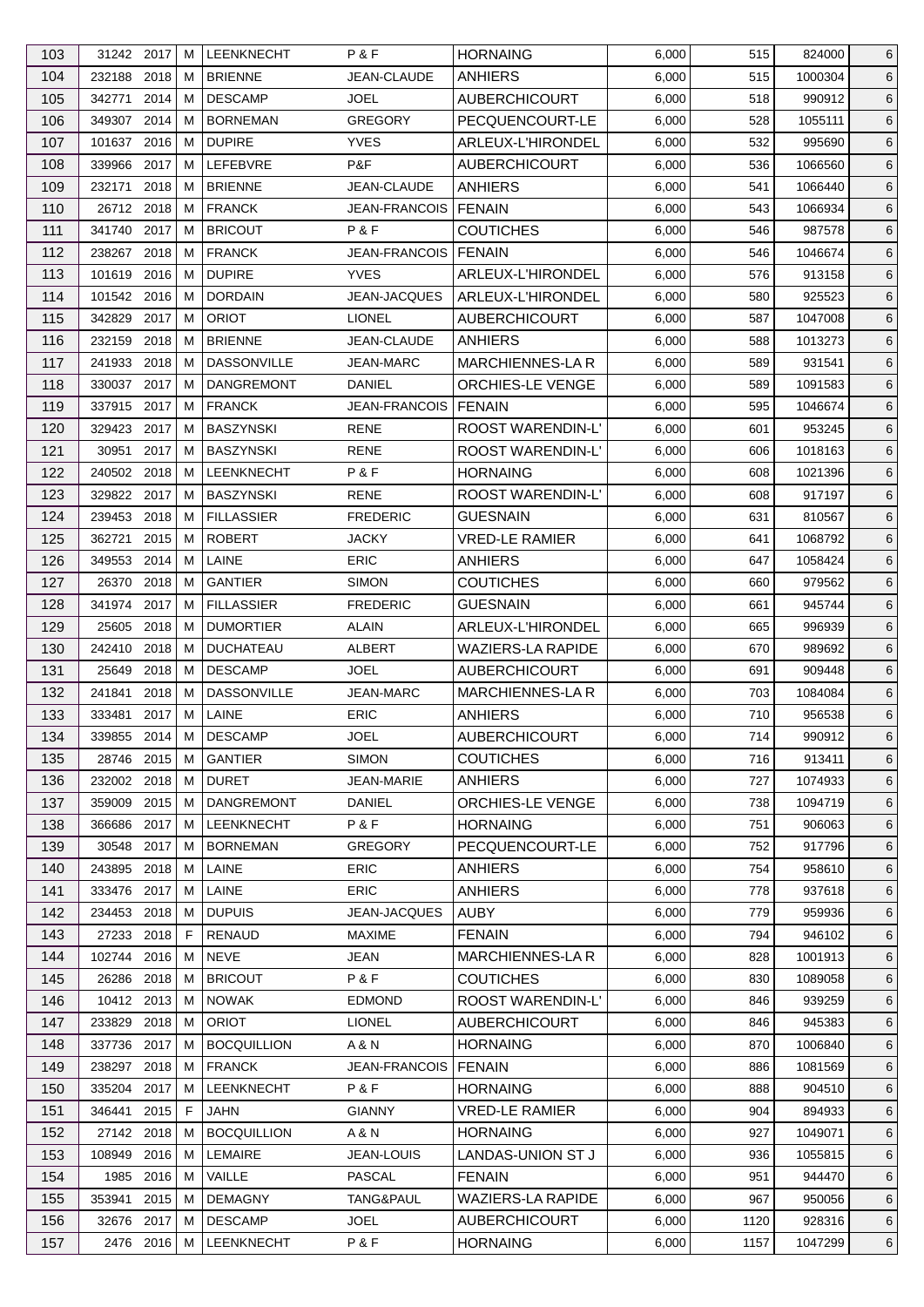| 158 | 232504 2018                |      | м      | <b>DUPIRE</b>                   | <b>YVES</b>                    | ARLEUX-L'HIRONDEL        | 5,000 | 169        | 864098           | 5               |
|-----|----------------------------|------|--------|---------------------------------|--------------------------------|--------------------------|-------|------------|------------------|-----------------|
| 159 | 242933 2018                |      | м      | <b>DANGREMONT</b>               | <b>DANIEL</b>                  | <b>ORCHIES-LE VENGE</b>  | 5,000 | 202        | 944090           | 5               |
| 160 | 25621                      | 2018 | м      | <b>DUMORTIER</b>                | ALAIN                          | ARLEUX-L'HIRONDEL        | 5,000 | 205        | 843088           | 5               |
| 161 | 360922 2015                |      | м      | <b>LEMAIRE</b>                  | <b>JEAN-LOUIS</b>              | LANDAS-UNION ST J        | 5,000 | 231        | 864720           | 5               |
| 162 | 420075 2017                |      | M      | <b>DUMORTIER</b>                | <b>ALAIN</b>                   | ARLEUX-L'HIRONDEL        | 5,000 | 239        | 878263           | 5               |
| 163 | 112603                     | 2016 | м      | <b>DEMAGNY</b>                  | TANG&PAUL                      | <b>WAZIERS-LA RAPIDE</b> | 5,000 | 286        | 808115           | 5               |
| 164 | 232556 2018                |      | м      | <b>DUPIRE</b>                   | <b>YVES</b>                    | ARLEUX-L'HIRONDEL        | 5,000 | 291        | 743218           | 5               |
| 165 | 233842 2018                |      | M      | <b>ORIOT</b>                    | <b>LIONEL</b>                  | <b>AUBERCHICOURT</b>     | 5,000 | 312        | 824793           | 5               |
| 166 | 25630                      | 2018 | м      | <b>DUMORTIER</b>                | ALAIN                          | ARLEUX-L'HIRONDEL        | 5,000 | 328        | 862760           | 5               |
| 167 | 241020                     | 2018 | м      | <b>LEMAIRE</b>                  | <b>JEAN-LOUIS</b>              | LANDAS-UNION ST J        | 5,000 | 328        | 779429           | 5               |
| 168 | 232014                     | 2018 | м      | <b>DURET</b>                    | <b>JEAN-MARIE</b>              | <b>ANHIERS</b>           | 5,000 | 335        | 808587           | 5               |
| 169 | 343633 2017                |      | м      | <b>KUCHCINSKI</b>               | <b>FRERES</b>                  | <b>WAZIERS-LA RAPIDE</b> | 5,000 | 337        | 770333           | 5               |
| 170 | 440268                     | 2016 | м      | <b>BUTRUILLE</b>                | <b>DOMINIQUE</b>               | ROOST WARENDIN-L'        | 5,000 | 340        | 710847           | 5               |
| 171 | 246566                     | 2018 | м      | <b>DEMAGNY</b>                  | TANG&PAUL                      | <b>WAZIERS-LA RAPIDE</b> | 5,000 | 343        | 790431           | 5               |
| 172 | 112869                     | 2016 | м      | <b>DEMAGNY</b>                  | TANG&PAUL                      | <b>WAZIERS-LA RAPIDE</b> | 5,000 | 344        | 826502           | 5               |
| 173 | 242984 2018                |      | м      | <b>DANGREMONT</b>               | DANIEL                         | ORCHIES-LE VENGE         | 5,000 | 363        | 861585           | 5               |
| 174 | 327065                     | 2017 | M      | <b>POT</b>                      | PERE & FILS                    | <b>ANHIERS</b>           | 5,000 | 366        | 821902           | 5               |
| 175 | 232170                     | 2018 | м      | <b>BRIENNE</b>                  | JEAN-CLAUDE                    | ANHIERS                  | 5,000 | 371        | 856719           | 5               |
| 176 | 353464 2015                |      | М      | <b>DEMAGNY</b>                  | TANG&PAUL                      | <b>WAZIERS-LA RAPIDE</b> | 5,000 | 373        | 808115           | 5               |
| 177 | 115532 2014                |      |        | <b>GUINEZ</b>                   | <b>GUY</b>                     | <b>VRED-LE RAMIER</b>    | 5,000 | 373        | 916517           | 5               |
| 178 | 232506                     | 2018 | М      | <b>DUPIRE</b>                   | <b>YVES</b>                    | ARLEUX-L'HIRONDEL        | 5,000 | 400        | 864098           | 5               |
| 179 | 28809                      | 2018 | м      | <b>BASZYNSKI</b>                | <b>RENE</b>                    | <b>ROOST WARENDIN-L'</b> | 5,000 | 403        | 709163           | 5               |
| 180 | 107321                     | 2016 | м      | <b>GODIN</b>                    | PASCAL                         | <b>ROOST WARENDIN-L'</b> | 5,000 | 427        | 877279           | 5               |
| 181 | 233795 2018                |      | м      | <b>ORIOT</b>                    | <b>LIONEL</b>                  | <b>AUBERCHICOURT</b>     | 5,000 | 436        | 770065           | 5               |
| 182 | 102502 2016                |      | M      | <b>DASSONVILLE</b>              | <b>JEAN-MARC</b>               | <b>MARCHIENNES-LAR</b>   | 5,000 | 439        | 840599           | 5               |
| 183 | 232165                     | 2018 | м      | <b>BRIENNE</b>                  | JEAN-CLAUDE                    | <b>ANHIERS</b>           | 5,000 | 444        | 838036           | 5               |
| 184 | 233844 2018                |      | М      | <b>ORIOT</b>                    | <b>LIONEL</b>                  | <b>AUBERCHICOURT</b>     | 5,000 | 456        | 770065           | 5               |
| 185 | 115553 2016                |      | M      | <b>GUINEZ</b>                   | <b>GUY</b>                     | <b>VRED-LE RAMIER</b>    | 5,000 | 457        | 677796           | 5               |
| 186 | 25682 2018                 |      | м      | <b>DESCAMP</b>                  | JOEL                           | <b>AUBERCHICOURT</b>     | 5,000 | 460        | 876768           | 5               |
| 187 | 353430                     | 2015 | М      | <b>NEVE</b>                     | <b>JEAN</b>                    | <b>MARCHIENNES-LAR</b>   | 5,000 | 466        | 835125           | 5               |
| 188 | 108905 2016                |      | M      | <b>LEMAIRE</b>                  | <b>JEAN-LOUIS</b>              | <b>LANDAS-UNION ST J</b> | 5,000 | 472        | 881271           | 5               |
| 189 | 4001847 2017   M           |      |        | <b>GANTIER</b>                  | <b>SIMON</b>                   | <b>COUTICHES</b>         | 5,000 | 473        | 946562           | 5               |
|     | 246603 2018                |      |        |                                 |                                |                          |       |            |                  |                 |
| 190 |                            |      | М<br>м | LYCEE D'EXCELLENC FONTAINE MICH |                                | ROOST WARENDIN-L'        | 5,000 | 478        | 877996           | 5               |
| 191 | 233847 2018<br>342836 2017 |      |        | <b>ORIOT</b><br><b>ORIOT</b>    | <b>LIONEL</b><br><b>LIONEL</b> | <b>AUBERCHICOURT</b>     | 5,000 | 479<br>492 | 703871<br>770065 | 5               |
| 192 |                            |      | м      |                                 |                                | <b>AUBERCHICOURT</b>     | 5,000 |            |                  | 5               |
| 193 | 101620                     | 2016 | M      | <b>DUPIRE</b>                   | <b>YVES</b>                    | <b>ARLEUX-L'HIRONDEL</b> | 5,000 | 505        | 778840           | 5               |
| 194 | 4041344 2018               |      | м      | <b>GANTIER</b>                  | <b>SIMON</b>                   | <b>COUTICHES</b>         | 5,000 | 506        | 964710           | $5\phantom{.0}$ |
| 195 | 233584 2018                |      | м      | <b>DELROT</b>                   | <b>FRANCKY</b>                 | <b>FENAIN</b>            | 5,000 | 512        | 805841           | $5\phantom{.0}$ |
| 196 | 331651                     | 2017 | м      | <b>DELOFFRE</b>                 | <b>MICHEL</b>                  | <b>WAZIERS-LA RAPIDE</b> | 5,000 | 516        | 676562           | 5               |
| 197 | 343519                     | 2014 | M      | LEBEL                           | <b>MICHEL</b>                  | DOUAI-L'UNION            | 5,000 | 521        | 711452           | 5               |
| 198 | 232180 2018                |      | м      | <b>BRIENNE</b>                  | JEAN-CLAUDE                    | <b>ANHIERS</b>           | 5,000 | 528        | 719366           | 5               |
| 199 | 233810 2018                |      | м      | <b>ORIOT</b>                    | <b>LIONEL</b>                  | <b>AUBERCHICOURT</b>     | 5,000 | 531        | 789256           | 5               |
| 200 | 233912 2018                |      | м      | LEFEBVRE                        | P&F                            | <b>AUBERCHICOURT</b>     | 5,000 | 539        | 886555           | 5               |
| 201 | 102501                     | 2016 | м      | <b>DASSONVILLE</b>              | <b>JEAN-MARC</b>               | <b>MARCHIENNES-LAR</b>   | 5,000 | 540        | 749986           | 5               |
| 202 | 248116 2018                |      | м      | <b>BUTRUILLE</b>                | <b>DOMINIQUE</b>               | ROOST WARENDIN-L'        | 5,000 | 546        | 811831           | 5               |
| 203 | 27113 2018                 |      | м      | <b>BOCQUILLION</b>              | A & N                          | <b>HORNAING</b>          | 5,000 | 555        | 811687           | 5               |
| 204 | 336027                     | 2017 | м      | <b>DUPIRE</b>                   | <b>YVES</b>                    | ARLEUX-L'HIRONDEL        | 5,000 | 556        | 844924           | 5               |
| 205 | 245286 2018                |      | м      | PIEDANNA                        | <b>RAYMOND</b>                 | PECQUENCOURT-LE          | 5,000 | 559        | 742121           | $5\phantom{.0}$ |
| 206 | 248125 2018                |      | м      | <b>BUTRUILLE</b>                | <b>DOMINIQUE</b>               | ROOST WARENDIN-L'        | 5,000 | 560        | 829868           | 5               |
| 207 | 26278                      | 2018 | м      | <b>BRICOUT</b>                  | P&F                            | <b>COUTICHES</b>         | 5,000 | 560        | 871204           | 5               |
| 208 | 243911                     | 2018 | м      | <b>GUINEZ</b>                   | GUY.                           | <b>VRED-LE RAMIER</b>    | 5,000 | 567        | 795557           | 5               |
| 209 | 333006 2017                |      | м      | <b>BORNEMAN</b>                 | <b>GREGORY</b>                 | PECQUENCOURT-LE          | 5,000 | 576        | 894285           | 5               |
| 210 | 332903 2017                |      | м      | <b>DEMAGNY</b>                  | TANG&PAUL                      | <b>WAZIERS-LA RAPIDE</b> | 5,000 | 577        | 808115           | 5               |
| 211 | 233905 2018                |      | M      | LEFEBVRE                        | P&F                            | <b>AUBERCHICOURT</b>     | 5,000 | 578        | 805927           | $5\phantom{.0}$ |
| 212 | 359004 2015                |      | М      | DANGREMONT                      | DANIEL                         | ORCHIES-LE VENGE         | 5,000 | 584        | 826029           | $\sqrt{5}$      |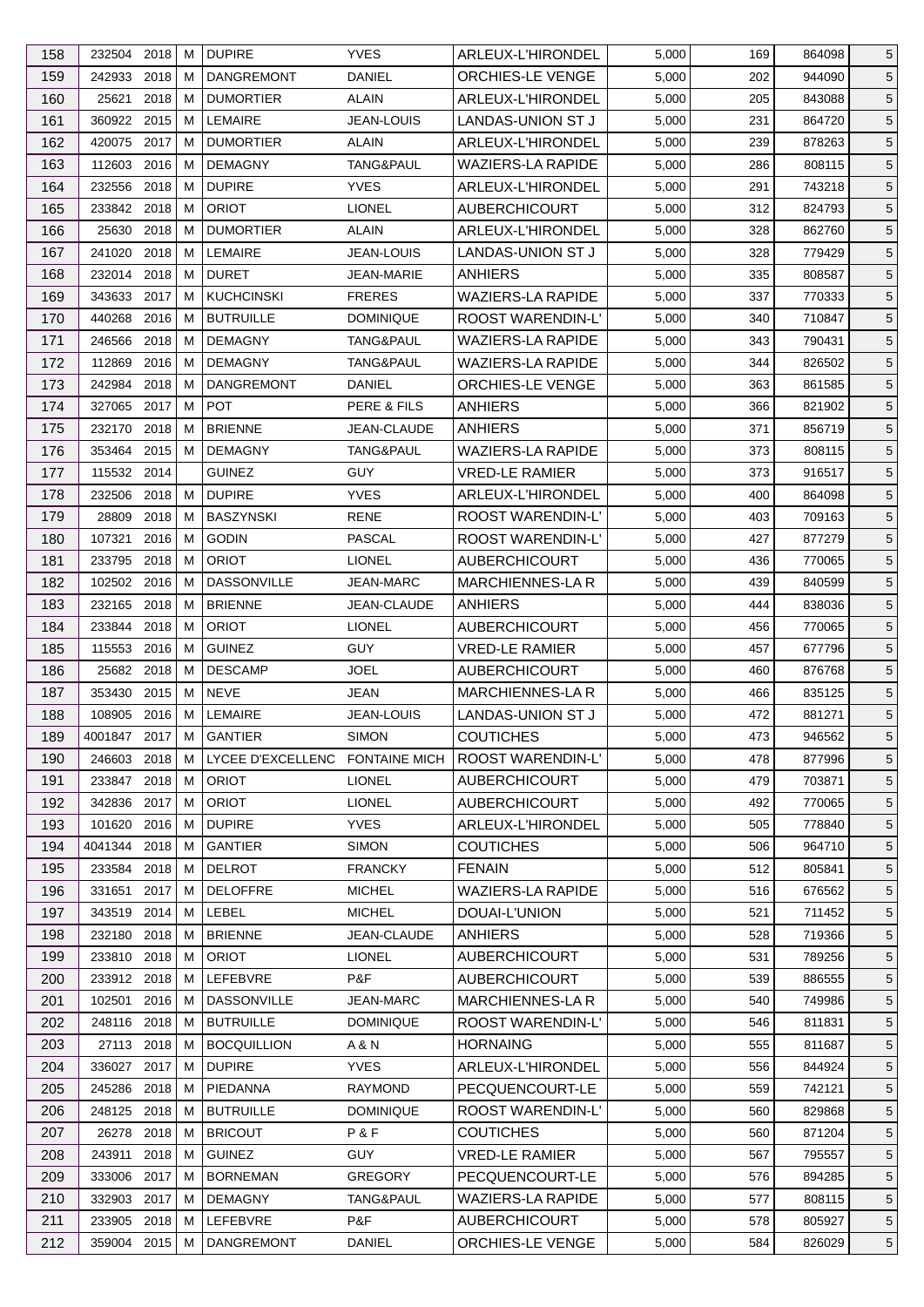| 213        | 241093 2018                |              | м | <b>TIBERGHIEN</b>                |                                       | JEAN-FRANCOIS   LANDAS-UNION ST J | 5,000          | 587        | 843899           | 5               |
|------------|----------------------------|--------------|---|----------------------------------|---------------------------------------|-----------------------------------|----------------|------------|------------------|-----------------|
| 214        | 233812 2018                |              | м | <b>ORIOT</b>                     | <b>LIONEL</b>                         | <b>AUBERCHICOURT</b>              | 5,000          | 589        | 772804           | 5               |
| 215        | 342124 2017                |              | м | <b>CREPIEUX</b>                  | <b>FRERES</b>                         | <b>DECHY</b>                      | 5,000          | 589        | 796445           | 5               |
| 216        | 25638 2018                 |              | м | <b>DESCAMP</b>                   | JOEL                                  | <b>AUBERCHICOURT</b>              | 5,000          | 598        | 794459           | 5               |
| 217        | 337866 2017                |              | м | <b>FRANCK</b>                    | <b>JEAN-FRANCOIS</b>                  | <b>FENAIN</b>                     | 5,000          | 600        | 936105           | $\overline{5}$  |
| 218        | 108892 2016                |              | м | <b>LEMAIRE</b>                   | JEAN-LOUIS                            | <b>LANDAS-UNION ST J</b>          | 5,000          | 618        | 983043           | 5               |
| 219        | 240535 2018                |              | м | <b>LEENKNECHT</b>                | P&F                                   | <b>HORNAING</b>                   | 5,000          | 621        | 765690           | 5               |
| 220        | 114258 2016                |              | м | <b>CREPIEUX</b>                  | <b>FRERES</b>                         | <b>DECHY</b>                      | 5,000          | 633        | 713664           | $\sqrt{5}$      |
| 221        | 15099                      | 2014         | M | <b>DUPIRE</b>                    | <b>YVES</b>                           | ARLEUX-L'HIRONDEL                 | 5,000          | 635        | 696308           | 5               |
|            |                            |              | м |                                  |                                       |                                   |                |            |                  |                 |
| 222        | 101551<br>232785           | 2016<br>2018 | M | <b>DORDAIN</b><br><b>DORDAIN</b> | <b>JEAN-JACQUES</b><br>JEAN-JACQUES   | ARLEUX-L'HIRONDEL                 | 5,000          | 646        | 799366<br>835186 | 5               |
| 223        |                            |              | М | <b>FRANCK</b>                    |                                       | ARLEUX-L'HIRONDEL                 | 5,000          | 649        |                  | 5               |
| 224<br>225 | 338039 2014<br>242899 2018 |              | м | <b>DESMONS</b>                   | <b>JEAN-FRANCOIS</b><br><b>LUCIEN</b> | I FENAIN<br>ORCHIES-LE VENGE      | 5,000<br>5,000 | 650<br>650 | 936105<br>851436 | $\sqrt{5}$<br>5 |
| 226        | 341707 2017                |              | м | <b>BRICOUT</b>                   | P&F                                   | <b>COUTICHES</b>                  | 5,000          | 677        | 974818           | 5               |
|            |                            |              |   |                                  |                                       |                                   |                |            |                  |                 |
| 227        | 241042 2018                |              | м | LEMAIRE                          | JEAN-LOUIS                            | LANDAS-UNION ST J                 | 5,000          | 678        | 881201           | 5               |
| 228        | 25677 2018                 |              | м | <b>DESCAMP</b>                   | <b>JOEL</b>                           | <b>AUBERCHICOURT</b>              | 5,000          | 681        | 876768           | $\overline{5}$  |
| 229        | 27319 2018                 |              | м | <b>LEENKNECHT</b>                | P&F                                   | <b>HORNAING</b>                   | 5,000          | 700        | 791593           | $5\phantom{.0}$ |
| 230        | 332901                     | 2017         | м | <b>DEMAGNY</b>                   | TANG&PAUL                             | <b>WAZIERS-LA RAPIDE</b>          | 5,000          | 701        | 670822           | 5               |
| 231        | 349934 2014                |              | м | <b>FILLASSIER</b>                | <b>FREDERIC</b>                       | <b>GUESNAIN</b>                   | 5,000          | 702        | 755945           | $\sqrt{5}$      |
| 232        | 26327 2018                 |              | м | <b>BRICOUT</b>                   | P&F                                   | <b>COUTICHES</b>                  | 5,000          | 713        | 788463           | 5               |
| 233        | 341973 2017                |              | м | <b>FILLASSIER</b>                | <b>FREDERIC</b>                       | <b>GUESNAIN</b>                   | 5,000          | 713        | 755945           | 5               |
| 234        | 243682 2018                |              | М | <b>SZPERKA</b>                   | <b>CLAUDE</b>                         | MONTIGNY EN OSTR                  | 5,000          | 717        | 892871           | 5               |
| 235        | 33904 2017                 |              | м | <b>DUFOUR</b>                    | <b>OLIVIER</b>                        | <b>WAZIERS-LA RAPIDE</b>          | 5,000          | 722        | 772748           | 5               |
| 236        | 112131 2016                |              | F | <b>KUCHCINSKI</b>                | <b>FRERES</b>                         | WAZIERS-LA RAPIDE                 | 5,000          | 736        | 805815           | 5               |
| 237        | 346447 2015                |              | м | JAHN                             | <b>GIANNY</b>                         | <b>VRED-LE RAMIER</b>             | 5,000          | 738        | 790110           | 5               |
| 238        | 243705 2018                |              | м | <b>DEFRANCE</b>                  | <b>GILLES</b>                         | <b>ANHIERS</b>                    | 5,000          | 740        | 801237           | 5               |
| 239        | 337931                     | 2017         | м | <b>FRANCK</b>                    | <b>JEAN-FRANCOIS</b>                  | <b>FENAIN</b>                     | 5,000          | 742        | 936105           | $\overline{5}$  |
| 240        | 28989                      | 2018         | М | <b>LEMAIRE</b>                   | JEAN-LOUIS                            | LANDAS-UNION ST J                 | 5,000          | 746        | 864720           | 5               |
| 241        | 232187 2018                |              | м | <b>BRIENNE</b>                   | JEAN-CLAUDE                           | ANHIERS                           | 5,000          | 753        | 886930           | 5               |
| 242        | 100587 2016                |              | М | LEMAIRE                          | JEAN-LOUIS                            | LANDAS-UNION ST J                 | 5,000          | 778        | 966492           | $5\phantom{.0}$ |
| 243        | 339851 2017                |              | M | LEFEBVRE                         | P&F                                   | <b>AUBERCHICOURT</b>              | 5,000          | 798        | 906743           | 5               |
| 244        | 32668 2017   M             |              |   | <b>DESCAMP</b>                   | <b>JOEL</b>                           | <b>AUBERCHICOURT</b>              | 5,000          | 802        | 774746           | $\,$ 5 $\,$     |
| 245        | 237621 2018                |              | М | <b>TISON</b>                     | <b>JEAN-LOUIS</b>                     | <b>FENAIN</b>                     | 5,000          | 815        | 941449           | 5               |
| 246        | 242516 2018                |              | м | CARON                            | <b>BERNARD</b>                        | <b>ANHIERS</b>                    | 5,000          | 816        | 898433           | 5               |
| 247        | 339844                     | 2017         | м | LEFEBVRE                         | P&F                                   | <b>AUBERCHICOURT</b>              | 5,000          | 831        | 800426           | 5               |
| 248        | 107954                     | 2016         | м | <b>BASZYNSKI</b>                 | <b>RENE</b>                           | ROOST WARENDIN-L'                 | 5,000          | 840        | 691139           | 5               |
| 249        | 112129 2016                |              | F | <b>KUCHCINSKI</b>                | <b>FRERES</b>                         | <b>WAZIERS-LA RAPIDE</b>          | 5,000          | 840        | 908662           | 5               |
| 250        | 358763 2015                |              | м | <b>BUTRUILLE</b>                 | <b>DOMINIQUE</b>                      | ROOST WARENDIN-L'                 | 5,000          | 842        | 829868           | 5               |
| 251        | 346472 2014                |              | м | <b>MATUSZEWSKI</b>               | <b>EDOUARD</b>                        | <b>VRED-LE RAMIER</b>             | 5,000          | 847        | 806808           | 5               |
| 252        | 342111                     | 2017         | м | <b>CREPIEUX</b>                  | <b>FRERES</b>                         | <b>DECHY</b>                      | 5,000          | 877        | 713664           | 5               |
|            |                            |              |   |                                  | <b>CHRISTIAN</b>                      |                                   |                |            |                  |                 |
| 253        | 237567<br>242229 2018      | 2018         | м | RANVIN<br><b>JAHN</b>            |                                       | <b>FENAIN</b>                     | 5,000          | 918        | 918522           | 5               |
| 254        |                            |              | M |                                  | <b>GIANNY</b>                         | <b>VRED-LE RAMIER</b>             | 5,000          | 981        | 842098           | 5               |
| 255        | 11722 2016                 |              | м | <b>DELROT</b>                    | <b>FRANCKY</b>                        | <b>FENAIN</b>                     | 5,000          | 982        | 822044           | 5               |
| 256        | 233841                     | 2018         | м | <b>ORIOT</b>                     | <b>LIONEL</b>                         | <b>AUBERCHICOURT</b>              | 5,000          | 988        | 890881           | 5               |
| 257        | 14241                      | 2014         | м | <b>NOWAK</b>                     | <b>EDMOND</b>                         | <b>ROOST WARENDIN-L'</b>          | 5,000          | 1098       | 796595           | 5               |
| 258        | 232784                     | 2018         | м | <b>DORDAIN</b>                   | JEAN-JACQUES                          | ARLEUX-L'HIRONDEL                 | 4,000          | 180        | 607764           | 4               |
| 259        | 348927                     | 2015         | м | <b>DUPUIS</b>                    | <b>JEAN-JACQUES</b>                   | <b>AUBY</b>                       | 4,000          | 198        | 686276           | 4               |
| 260        | 329577 2017                |              | м | <b>BUTRUILLE</b>                 | <b>DOMINIQUE</b>                      | ROOST WARENDIN-L'                 | 4,000          | 201        | 564793           | 4               |
| 261        | 327151                     | 2017         | м | <b>DURET</b>                     | <b>JEAN-MARIE</b>                     | <b>ANHIERS</b>                    | 4,000          | 224        | 699679           | 4               |
| 262        | 245297                     | 2018         | м | PIEDANNA                         | <b>RAYMOND</b>                        | PECQUENCOURT-LE                   | 4,000          | 228        | 601778           | 4               |
| 263        | 23290 2019                 |              | м | <b>BORNEMAN</b>                  | <b>GREGORY</b>                        | PECQUENCOURT-LE                   | 4,000          | 234        | 533564           | 4               |
| 264        | 232552 2018                |              | м | <b>DUPIRE</b>                    | <b>YVES</b>                           | ARLEUX-L'HIRONDEL                 | 4,000          | 242        | 713332           | 4               |
| 265        | 329464 2017                |              | м | <b>MOURETTE</b>                  | JEAN-CLAUDE                           | <b>WAZIERS-LA RAPIDE</b>          | 4,000          | 260        | 667618           | 4               |
| 266        | 411470 2017                |              | м | <b>BERNARD</b>                   | <b>FRERES</b>                         | <b>GUESNAIN</b>                   | 4,000          | 273        | 637560           | 4               |
| 267        | 112652 2016                |              | М | <b>DEMAGNY</b>                   | TANG&PAUL                             | WAZIERS-LA RAPIDE                 | 4,000          | 279        | 666877           | $\overline{4}$  |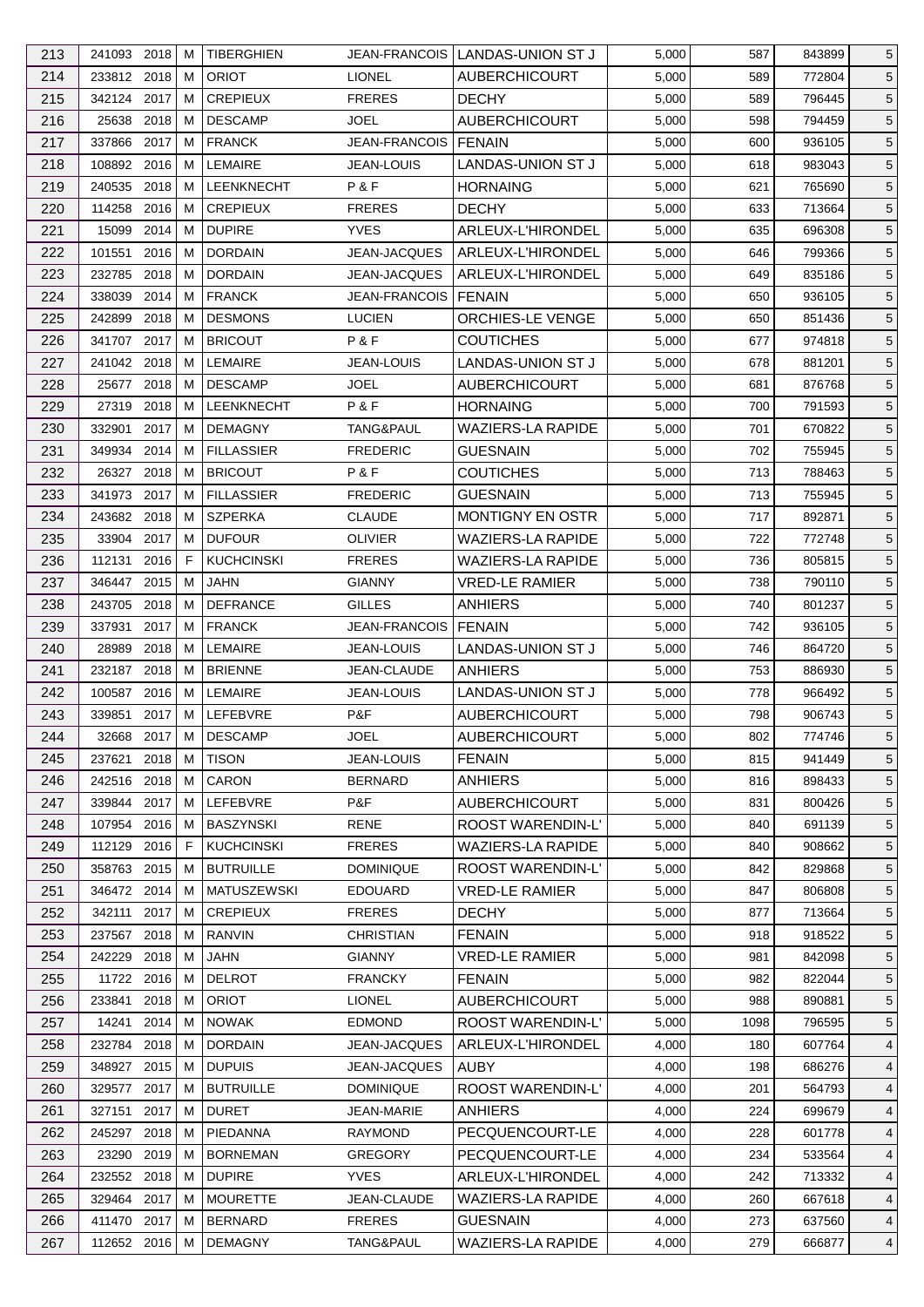| 268 | 330003 2017   |              | м      | <b>DANGREMONT</b>                 | DANIEL                    | <b>ORCHIES-LE VENGE</b>     | 4,000 | 295 | 694746           | 4              |
|-----|---------------|--------------|--------|-----------------------------------|---------------------------|-----------------------------|-------|-----|------------------|----------------|
| 269 | 239505 2014   |              |        | <b>GUINEZ</b>                     | <b>GUY</b>                | <b>VRED-LE RAMIER</b>       | 4,000 | 297 | 669482           | 4              |
| 270 | 341985        | 2017         | м      | <b>FILLASSIER</b>                 | <b>FREDERIC</b>           | <b>GUESNAIN</b>             | 4,000 | 303 | 651741           | 4              |
| 271 | 246715 2018   |              | м      | <b>LEWILLON</b>                   | <b>FRANCIS</b>            | <b>WAZIERS-LA RAPIDE</b>    | 4,000 | 304 | 663817           | 4              |
| 272 | 245078 2018   |              | м      | <b>GODIN</b>                      | <b>PASCAL</b>             | <b>ROOST WARENDIN-L'</b>    | 4,000 | 305 | 651097           | 4              |
| 273 | 391623        | 2015         | м      | <b>GANTIER</b>                    | <b>SIMON</b>              | <b>COUTICHES</b>            | 4,000 | 311 | 794326           | 4              |
| 274 | 115480        | 2016         | м      | <b>BORNEMAN</b>                   | <b>GREGORY</b>            | PECQUENCOURT-LE             | 4,000 | 316 | 752910           | 4              |
| 275 | 233894 2018   |              | м      | LEFEBVRE                          | P&F                       | <b>AUBERCHICOURT</b>        | 4,000 | 320 | 746926           | 4              |
| 276 | 335163 2017   |              | м      | <b>LEENKNECHT</b>                 | P&F                       | <b>HORNAING</b>             | 4,000 | 325 | 743756           | $\overline{4}$ |
| 277 | 232507        | 2018         | м      | <b>DUPIRE</b>                     | <b>YVES</b>               | ARLEUX-L'HIRONDEL           | 4,000 | 325 | 647248           | 4              |
| 278 | 360925        | 2015         | М      | <b>LEMAIRE</b>                    | <b>JEAN-LOUIS</b>         | LANDAS-UNION ST J           | 4,000 | 328 | 706727           | 4              |
| 279 | 242854 2018   |              | м      | <b>DESMONS</b>                    | <b>LUCIEN</b>             | <b>ORCHIES-LE VENGE</b>     | 4,000 | 345 | 800100           | 4              |
| 280 |               | 3506 2016    | м      | <b>DUMORTIER</b>                  | ALAIN                     | ARLEUX-L'HIRONDEL           | 4,000 | 353 | 642083           | 4              |
| 281 | 245576        | 2018         | м      | <b>ROBERT</b>                     | <b>JACKY</b>              | <b>VRED-LE RAMIER</b>       | 4,000 | 357 | 644172           | 4              |
| 282 | 242552 2018   |              | м      | <b>SZPERKA</b>                    | <b>CLAUDE</b>             | <b>MONTIGNY EN OSTR</b>     | 4,000 | 368 | 666972           | 4              |
| 283 | 342817 2017   |              | м      | <b>ORIOT</b>                      | <b>LIONEL</b>             | <b>AUBERCHICOURT</b>        | 4,000 | 372 | 668666           | 4              |
| 284 | 22069         | 2019         | м      | <b>GANTIER</b>                    | <b>SIMON</b>              | <b>COUTICHES</b>            | 4,000 | 372 | 572638           | 4              |
| 285 | 163662        | 2011         | м      | LAINE                             | <b>ERIC</b>               | <b>ANHIERS</b>              | 4,000 | 389 | 587512           | 4              |
| 286 | 240521        | 2018         | м      | LEENKNECHT                        | P&F                       | <b>HORNAING</b>             | 4,000 | 390 | 763998           | 4              |
| 287 | 337794        | 2017         | M      | VAILLE                            | PASCAL                    | <b>FENAIN</b>               | 4,000 | 392 | 639984           | 4              |
| 288 | 346421        | 2015         | м      | PIEDANNA                          | <b>RAYMOND</b>            | PECQUENCOURT-LE             | 4,000 | 395 | 770007           | 4              |
| 289 | 101556        | 2016         | м      | <b>DORDAIN</b>                    | JEAN-JACQUES              | ARLEUX-L'HIRONDEL           | 4,000 | 400 | 571944           | 4              |
| 290 | 26283 2018    |              | м      | <b>BRICOUT</b>                    | P&F                       | <b>COUTICHES</b>            | 4,000 | 402 | 602309           | 4              |
| 291 | 29076 2018    |              | м      | <b>DUCHATEAU</b>                  | <b>ALBERT</b>             | <b>WAZIERS-LA RAPIDE</b>    | 4,000 | 416 | 668931           | 4              |
| 292 | 337793        | 2017         | м      | <b>DELROT</b>                     | <b>MICHEL</b>             | <b>AUBERCHICOURT</b>        | 4,000 | 416 | 693297           | 4              |
|     |               | 2018         | м      |                                   |                           |                             |       |     |                  |                |
| 293 | 235546        |              |        | <b>DANGREMONT</b>                 | DANIEL                    | ORCHIES-LE VENGE            | 4,000 | 420 | 761041           | $\overline{4}$ |
| 294 | 316531        | 2009         | м      | <b>GUINEZ</b><br><b>BASZYNSKI</b> | <b>GUY</b><br><b>RENE</b> | <b>VRED-LE RAMIER</b>       | 4,000 | 430 | 755084           | 4              |
| 295 | 239657        | 2016<br>2017 | м      | <b>FRANCK</b>                     | <b>JEAN-FRANCOIS</b>      | ROOST WARENDIN-L'           | 4,000 | 433 | 615190<br>770381 | 4              |
| 296 | 337923        | 2018         | м<br>м | <b>BORNEMAN</b>                   |                           | I FENAIN<br>PECQUENCOURT-LE | 4,000 | 439 |                  | 4              |
| 297 | 246086        |              |        |                                   | <b>GREGORY</b>            |                             | 4,000 | 444 | 736942           | 4              |
| 298 | 232672 2018   |              | M      | <b>FAVA</b>                       | <b>BENJAMIN</b>           | ARLEUX-L'HIRONDEL           | 4,000 | 451 | 652128           | $\overline{4}$ |
| 299 | 246638 2018 M |              |        | LYCEE D'EXCELLENC FONTAINE MICH   |                           | ROOST WARENDIN-L'           | 4,000 | 461 | 637241           | $\overline{4}$ |
| 300 | 245271 2018   |              | М      | PIEDANNA                          | <b>RAYMOND</b>            | PECQUENCOURT-LE             | 4,000 | 464 | 749804           | $\overline{4}$ |
| 301 | 26164 2015    |              | м      | <b>DEMARCQ</b>                    | <b>FRERES</b>             | <b>ORCHIES-LE VENGE</b>     | 4,000 | 469 | 608911           | 4              |
| 302 | 107617 2016   |              | м      | <b>GODIN</b>                      | <b>PASCAL</b>             | ROOST WARENDIN-L'           | 4,000 | 471 | 687487           | 4              |
| 303 | 112106        | 2016         | F      | <b>KUCHCINSKI</b>                 | <b>FRERES</b>             | <b>WAZIERS-LA RAPIDE</b>    | 4,000 | 485 | 648802           | 4              |
| 304 | 241002 2018   |              | м      | LEMAIRE                           | JEAN-LOUIS                | LANDAS-UNION ST J           | 4,000 | 485 | 761578           | 4              |
| 305 | 330035 2017   |              | м      | <b>DANGREMONT</b>                 | <b>DANIEL</b>             | ORCHIES-LE VENGE            | 4,000 | 492 | 777251           | 4              |
| 306 | 246142 2018   |              | F      | <b>KUCHCINSKI</b>                 | <b>FRERES</b>             | <b>WAZIERS-LA RAPIDE</b>    | 4,000 | 497 | 582653           | 4              |
| 307 | 26885 2018    |              | м      | <b>MORELLE</b>                    | ERIC                      | <b>FENAIN</b>               | 4,000 | 499 | 586357           | 4              |
| 308 | 103097        | 2016         | м      | CARON                             | <b>BERNARD</b>            | <b>ANHIERS</b>              | 4,000 | 500 | 654915           | 4              |
| 309 | 87005 2016    |              | м      | LAINE                             | <b>ERIC</b>               | <b>ANHIERS</b>              | 4,000 | 501 | 738360           | 4              |
| 310 | 238294 2018   |              | м      | <b>FRANCK</b>                     | <b>JEAN-FRANCOIS</b>      | <b>FENAIN</b>               | 4,000 | 501 | 790641           | 4              |
| 311 | 27152 2018    |              | м      | <b>BOCQUILLION</b>                | A & N                     | <b>HORNAING</b>             | 4,000 | 502 | 680444           | 4              |
| 312 | 31003 2017    |              | м      | <b>LECLERCQ</b>                   | <b>FRERES</b>             | <b>HORNAING</b>             | 4,000 | 503 | 777927           | 4              |
| 313 | 109939        | 2016         | м      | LEFEBVRE                          | P&F                       | <b>AUBERCHICOURT</b>        | 4,000 | 506 | 660797           | 4              |
| 314 | 241862        | 2018         | м      | <b>DASSONVILLE</b>                | <b>JEAN-MARC</b>          | MARCHIENNES-LA R            | 4,000 | 506 | 568823           | 4              |
| 315 | 100271        | 2016         | м      | RANVIN                            | <b>CHRISTIAN</b>          | <b>FENAIN</b>               | 4,000 | 509 | 655500           | 4              |
| 316 | 337726 2017   |              | м      | <b>TISON</b>                      | <b>JEAN-LOUIS</b>         | <b>FENAIN</b>               | 4,000 | 510 | 778692           | 4              |
| 317 | 359070        | 2015         | M      | <b>DANGREMONT</b>                 | DANIEL                    | ORCHIES-LE VENGE            | 4,000 | 511 | 659190           | 4              |
| 318 | 346769        | 2015         | м      | <b>SZPERKA</b>                    | <b>CLAUDE</b>             | <b>MONTIGNY EN OSTR</b>     | 4,000 | 520 | 686055           | 4              |
| 319 | 1519681       | 2017         | м      | LYCEE D'EXCELLENC FONTAINE MICH   |                           | ROOST WARENDIN-L'           | 4,000 | 520 | 637241           | 4              |
| 320 | 337740 2017   |              | м      | <b>TISON</b>                      | JEAN-LOUIS                | <b>FENAIN</b>               | 4,000 | 523 | 641523           | 4              |
| 321 | 32644 2017    |              | м      | <b>DESCAMP</b>                    | <b>JOEL</b>               | <b>AUBERCHICOURT</b>        | 4,000 | 524 | 640889           | 4              |
| 322 | 246808 2018   |              | м      | HANQUEZ                           | <b>DAVID</b>              | <b>HORNAING</b>             | 4,000 | 525 | 650768           | $\overline{4}$ |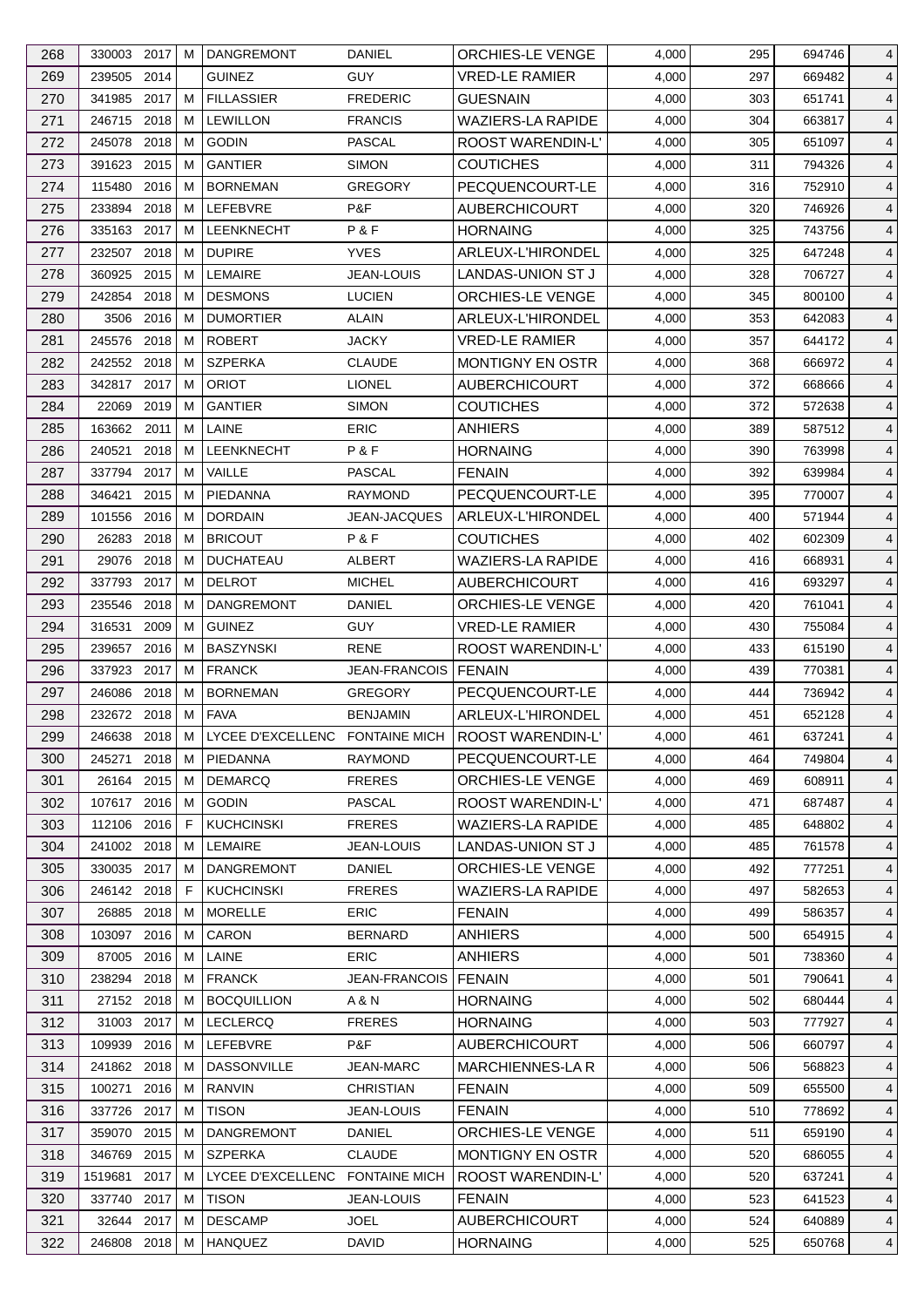| 323 | 243697 2018   |      | м | <b>BORNEMAN</b>                 | <b>GREGORY</b>       | PECQUENCOURT-LE          | 4,000 | 531 | 752910 | 4              |
|-----|---------------|------|---|---------------------------------|----------------------|--------------------------|-------|-----|--------|----------------|
| 324 | 232162 2018   |      | м | <b>BRIENNE</b>                  | JEAN-CLAUDE          | ANHIERS                  | 4,000 | 531 | 760587 | 4              |
| 325 | 240539        | 2018 | м | LEENKNECHT                      | P&F                  | <b>HORNAING</b>          | 4,000 | 537 | 657585 | 4              |
| 326 | 107378 2016   |      | F | <b>RAULT</b>                    | <b>PATRICK</b>       | ROOST WARENDIN-L'        | 4,000 | 545 | 697019 | 4              |
| 327 | 246565        | 2018 | м | <b>DEMAGNY</b>                  | TANG&PAUL            | <b>WAZIERS-LA RAPIDE</b> | 4,000 | 546 | 565655 | 4              |
| 328 | 333490        | 2017 | м | LAINE                           | <b>ERIC</b>          | <b>ANHIERS</b>           | 4,000 | 546 | 570664 | 4              |
| 329 | 327155 2017   |      | м | <b>DURET</b>                    | JEAN-MARIE           | <b>ANHIERS</b>           | 4,000 | 546 | 765828 | 4              |
| 330 | 232770        | 2018 | м | <b>DORDAIN</b>                  | <b>JEAN-JACQUES</b>  | ARLEUX-L'HIRONDEL        | 4,000 | 551 | 709029 | 4              |
| 331 | 109793        | 2016 | M | PIEDANNA                        | <b>RAYMOND</b>       | PECQUENCOURT-LE          | 4,000 | 558 | 683865 | $\overline{4}$ |
| 332 | 351851        | 2015 | м | LYCEE D'EXCELLENC FONTAINE MICH |                      | <b>ROOST WARENDIN-L'</b> | 4,000 | 559 | 655540 | 4              |
| 333 | 245285        | 2018 | М | PIEDANNA                        | <b>RAYMOND</b>       | PECQUENCOURT-LE          | 4,000 | 560 | 667717 | 4              |
| 334 | 243044 2018   |      | м | <b>RYSER</b>                    | MATHIEU              | ORCHIES-LE VENGE         | 4,000 | 565 | 607829 | 4              |
| 335 | 233771        | 2018 | м | <b>ORIOT</b>                    | <b>LIONEL</b>        | <b>AUBERCHICOURT</b>     | 4,000 | 565 | 734754 | 4              |
| 336 | 32673         | 2017 | м | <b>DESCAMP</b>                  | <b>JOEL</b>          | <b>AUBERCHICOURT</b>     | 4,000 | 567 | 637450 | 4              |
| 337 | 232790        | 2018 | м | <b>DORDAIN</b>                  | JEAN-JACQUES         | ARLEUX-L'HIRONDEL        | 4,000 | 568 | 524338 | 4              |
| 338 | 243322 2018   |      | м | <b>DELROT</b>                   | <b>MICHEL</b>        | <b>AUBERCHICOURT</b>     | 4,000 | 574 | 556141 | $\overline{4}$ |
| 339 | 343638        | 2017 | м | <b>KUCHCINSKI</b>               | <b>FRERES</b>        | <b>WAZIERS-LA RAPIDE</b> | 4,000 | 574 | 582045 | 4              |
|     |               |      |   |                                 |                      |                          |       |     |        |                |
| 340 | 1062531       | 2018 | м | DANNEL                          | <b>ALBERT</b>        | <b>FENAIN</b>            | 4,000 | 575 | 671247 | 4              |
| 341 | 350974 2014   |      | м | <b>NOWAK</b>                    | <b>EDMOND</b>        | ROOST WARENDIN-L'        | 4,000 | 580 | 755242 | 4              |
| 342 | 232199        | 2018 | M | <b>ROBERT</b>                   | <b>JACKY</b>         | <b>VRED-LE RAMIER</b>    | 4,000 | 590 | 663662 | $\overline{4}$ |
| 343 | 312178 2019   |      | м | <b>ROBERT</b>                   | <b>JACKY</b>         | <b>VRED-LE RAMIER</b>    | 4,000 | 590 | 542692 | 4              |
| 344 | 246127 2018   |      | E | <b>KUCHCINSKI</b>               | <b>FRERES</b>        | <b>WAZIERS-LA RAPIDE</b> | 4,000 | 590 | 683240 | 4              |
| 345 | 106940 2016   |      | м | VAILLE                          | PASCAL               | <b>FENAIN</b>            | 4,000 | 605 | 574029 | $\overline{4}$ |
| 346 | 240594 2018   |      | F | LEENKNECHT                      | P&F                  | <b>HORNAING</b>          | 4,000 | 608 | 743756 | 4              |
| 347 | 241076        | 2018 | м | <b>TIBERGHIEN</b>               | <b>JEAN-FRANCOIS</b> | LANDAS-UNION ST J        | 4,000 | 609 | 790883 | 4              |
| 348 | 246190        | 2018 | м | <b>KUCHCINSKI</b>               | <b>FRERES</b>        | <b>WAZIERS-LA RAPIDE</b> | 4,000 | 622 | 647150 | 4              |
| 349 | 232328 2018   |      | м | <b>TETART</b>                   | <b>SEBASTIEN</b>     | ARLEUX-L'HIRONDEL        | 4,000 | 624 | 623079 | $\overline{4}$ |
| 350 | 4108310       | 2018 | м | <b>BARGIACCHI</b>               | <b>YVES</b>          | <b>FENAIN</b>            | 4,000 | 636 | 653145 | 4              |
| 351 | 313335 2019   |      | м | <b>HANQUEZ</b>                  | DAVID                | <b>HORNAING</b>          | 4,000 | 647 | 513516 | 4              |
| 352 | 359102 2015   |      | м | <b>DANGREMONT</b>               | DANIEL               | ORCHIES-LE VENGE         | 4,000 | 656 | 730515 | 4              |
| 353 | 2084054 2018  |      | M | <b>DELROT</b>                   | <b>TONY</b>          | <b>FENAIN</b>            | 4,000 | 656 | 693223 | $\overline{4}$ |
| 354 | 228551 2016 M |      |   | <b>RYSER</b>                    | MATHIEU              | ORCHIES-LE VENGE         | 4,000 | 656 | 655144 | $\overline{4}$ |
| 355 | 25706 2018    |      | М | <b>DESCAMP</b>                  | <b>JOEL</b>          | <b>AUBERCHICOURT</b>     | 4,000 | 663 | 605747 | $\overline{4}$ |
| 356 | 106933 2016   |      | м | VAILLE                          | <b>PASCAL</b>        | <b>FENAIN</b>            | 4,000 | 685 |        | 4              |
|     |               |      |   |                                 |                      |                          |       |     | 660124 |                |
| 357 | 103367        | 2016 | м | JAHN                            | <b>GIANNY</b>        | <b>VRED-LE RAMIER</b>    | 4,000 | 705 | 732271 | 4              |
| 358 | 394           | 2016 | м | <b>RYSER</b>                    | MATHIEU              | ORCHIES-LE VENGE         | 4,000 | 738 | 691025 | 4              |
| 359 | 249656        | 2018 | м | <b>GODIN</b>                    | <b>PASCAL</b>        | <b>ROOST WARENDIN-L'</b> | 4,000 | 747 | 735061 | 4              |
| 360 | 246191        | 2018 | F | <b>KUCHCINSKI</b>               | <b>FRERES</b>        | <b>WAZIERS-LA RAPIDE</b> | 4,000 | 773 | 564304 | 4              |
| 361 | 100441        | 2016 | м | <b>DEMARCQ</b>                  | <b>FRERES</b>        | ORCHIES-LE VENGE         | 4,000 | 833 | 608911 | 4              |
| 362 | 185922 2018   |      | М | <b>ROSSI</b>                    | <b>DAVID</b>         | ARLEUX-L'HIRONDEL        | 3,000 | 78  | 361115 | 3              |
| 363 | 25645         | 2018 | м | <b>DESCAMP</b>                  | <b>JOEL</b>          | <b>AUBERCHICOURT</b>     | 3,000 | 114 | 488164 | 3              |
| 364 | 245994        | 2018 | м | <b>POT</b>                      | PERE & FILS          | <b>ANHIERS</b>           | 3,000 | 137 | 515522 | $\mathbf{3}$   |
| 365 | 22007 2019    |      | м | <b>GANTIER</b>                  | <b>SIMON</b>         | <b>COUTICHES</b>         | 3,000 | 160 | 438555 | 3              |
| 366 | 347550        | 2015 | м | <b>DUPIRE</b>                   | <b>YVES</b>          | ARLEUX-L'HIRONDEL        | 3,000 | 162 | 496482 | 3              |
| 367 | 33204 2017    |      | м | <b>DUFOUR</b>                   | <b>OLIVIER</b>       | <b>WAZIERS-LA RAPIDE</b> | 3,000 | 163 | 490408 | 3              |
| 368 | 22494         | 2019 | M | RENAUD                          | <b>MAXIME</b>        | <b>FENAIN</b>            | 3,000 | 166 | 398239 | 3              |
| 369 | 232497        | 2018 | м | <b>DELVINCOURT</b>              | <b>DIDIER</b>        | <b>ARLEUX-L'HIRONDEL</b> | 3,000 | 174 | 558942 | 3              |
| 370 | 334334 2017   |      | м | <b>SZPERKA</b>                  | <b>CLAUDE</b>        | MONTIGNY EN OSTR         | 3,000 | 180 | 443945 | 3              |
| 371 | 32637 2017    |      | м | <b>DESCAMP</b>                  | JOEL                 | <b>AUBERCHICOURT</b>     | 3,000 | 181 | 487319 | 3              |
| 372 | 308409        | 2019 | м | <b>NEVE</b>                     | JEAN                 | <b>MARCHIENNES-LA R</b>  | 3,000 | 187 | 422342 | 3              |
| 373 | 109648        | 2016 | м | <b>FRANCK</b>                   | <b>JEAN-FRANCOIS</b> | <b>FENAIN</b>            | 3,000 | 200 | 507953 | 3              |
| 374 | 337296        | 2017 | м | <b>DORDAIN</b>                  | <b>JEAN-JACQUES</b>  | ARLEUX-L'HIRONDEL        | 3,000 | 201 | 463097 | 3              |
| 375 | 361719 2015   |      | м | <b>DEMAGNY</b>                  | TANG&PAUL            | <b>WAZIERS-LA RAPIDE</b> | 3,000 | 211 | 507252 | 3              |
| 376 | 232291        | 2018 | M | <b>DUMORTIER</b>                | ALAIN                | ARLEUX-L'HIRONDEL        | 3,000 | 211 | 472729 | 3              |
| 377 | 237414 2018   |      | М | <b>LEWILLON</b>                 | <b>FRANCIS</b>       | WAZIERS-LA RAPIDE        | 3,000 | 223 | 509631 | 3              |
|     |               |      |   |                                 |                      |                          |       |     |        |                |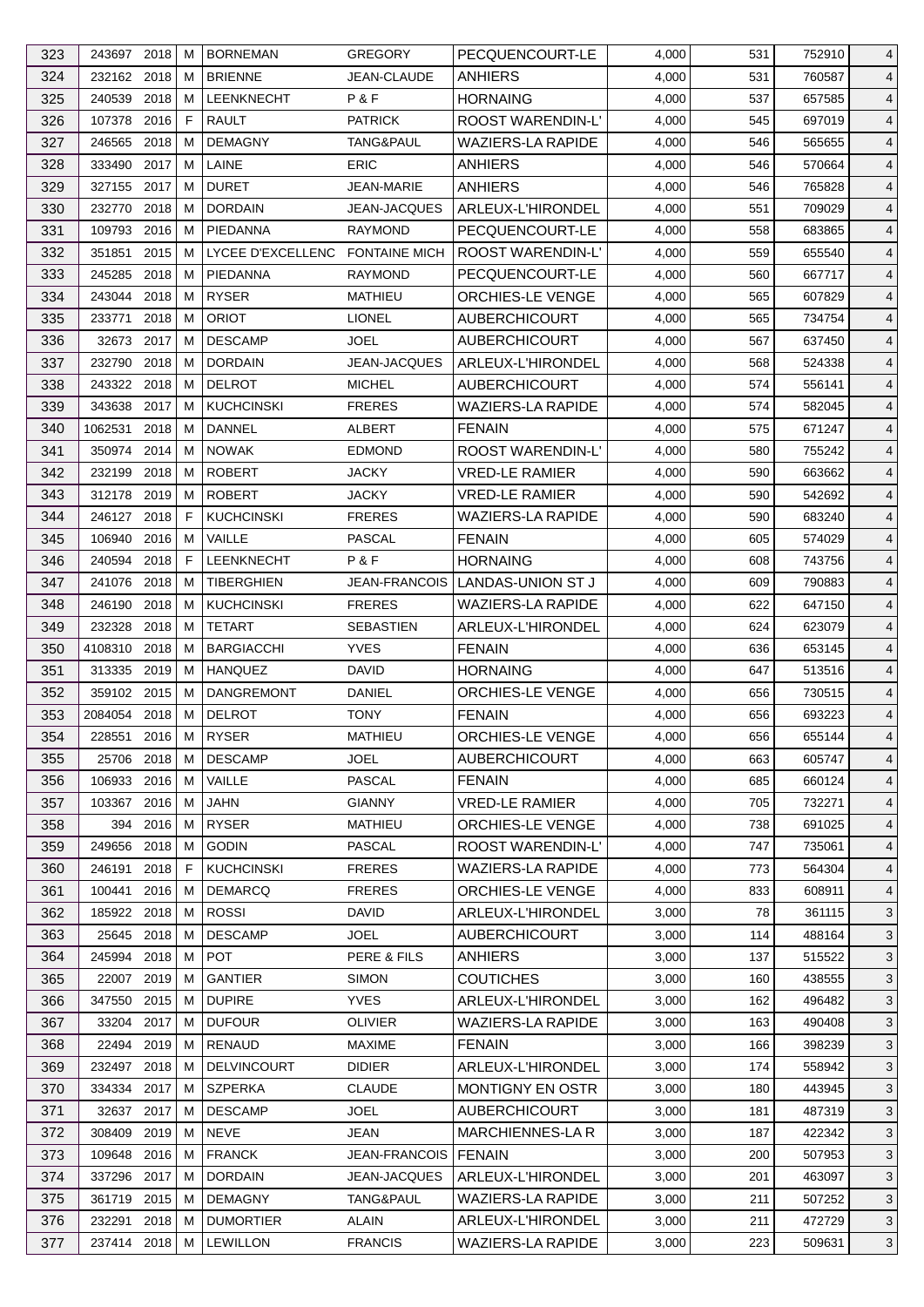| 378 | 301831       | 2019     | м | <b>GANTIER</b>                  | <b>SIMON</b>         | <b>COUTICHES</b>         | 3,000 | 231 | 438555 | 3                 |
|-----|--------------|----------|---|---------------------------------|----------------------|--------------------------|-------|-----|--------|-------------------|
| 379 | 242335       | 2018     | м | <b>POTIEZ</b>                   | <b>YVES</b>          | MONTIGNY EN OSTR         | 3,000 | 233 | 612256 | 3                 |
| 380 | 242394       | 2018     | M | <b>SULKOWSKI</b>                | <b>STEPHAN</b>       | <b>VRED-LE RAMIER</b>    | 3,000 | 235 | 405243 | 3                 |
| 381 | 181329       | 2013     | м | <b>BRICOUT</b>                  | P&F                  | <b>COUTICHES</b>         | 3,000 | 240 | 433373 | 3                 |
| 382 | 26266        | 2018     | м | <b>BRICOUT</b>                  | P&F                  | <b>COUTICHES</b>         | 3,000 | 257 | 433373 | 3                 |
| 383 | 232673       | 2018     | M | <b>FAVA</b>                     | <b>BENJAMIN</b>      | ARLEUX-L'HIRONDEL        | 3,000 | 264 | 597976 | $\mathbf{3}$      |
| 384 | 247954       | 2018     | м | <b>DESMONS</b>                  | <b>LUCIEN</b>        | <b>ORCHIES-LE VENGE</b>  | 3,000 | 266 | 543298 | 3                 |
| 385 | 337280       | 2017     | M | <b>DORDAIN</b>                  | JEAN-JACQUES         | ARLEUX-L'HIRONDEL        | 3,000 | 270 | 582872 | $\mathbf{3}$      |
| 386 | 117390       | 2016     | м | <b>DELROT</b>                   | <b>MICHEL</b>        | <b>AUBERCHICOURT</b>     | 3,000 | 274 | 418405 | 3                 |
| 387 | 329520       | 2017     | м | <b>BUTRUILLE</b>                | <b>DOMINIQUE</b>     | <b>ROOST WARENDIN-L'</b> | 3,000 | 286 | 538222 | 3                 |
| 388 | 238299       | 2018     | м | <b>FRANCK</b>                   | <b>JEAN-FRANCOIS</b> | <b>FENAIN</b>            | 3,000 | 290 | 522588 | 3                 |
| 389 | 23203        | 2019     | м | <b>BORNEMAN</b>                 | <b>GREGORY</b>       | PECQUENCOURT-LE          | 3,000 | 294 | 392189 | 3                 |
| 390 | 246539       | 2018     | M | <b>DELOFFRE</b>                 | <b>MICHEL</b>        | <b>WAZIERS-LA RAPIDE</b> | 3,000 | 294 | 481955 | $\mathbf{3}$      |
| 391 | 22006        | 2019     | м | <b>GANTIER</b>                  | <b>SIMON</b>         | <b>COUTICHES</b>         | 3,000 | 295 | 438555 | 3                 |
| 392 | 110354       | 2016     | M | <b>DESMARETS</b>                | <b>BERNARD</b>       | DOUAI-L'UNION            | 3,000 | 300 | 415679 | 3                 |
| 393 | 329358       | 2018     | м | <b>CARON</b>                    | <b>BERNARD</b>       | <b>ANHIERS</b>           | 3,000 | 304 | 612424 | 3                 |
|     |              | 2015     | м | <b>BLASSEL</b>                  | JEAN-CLAUDE          | <b>DECHY</b>             |       | 305 |        |                   |
| 394 | 359923       |          |   |                                 |                      | <b>ROOST WARENDIN-L'</b> | 3,000 |     | 395752 | $\mathbf{3}$<br>3 |
| 395 | 244737 2018  |          | м | <b>BUTRUILLE</b>                | <b>DOMINIQUE</b>     |                          | 3,000 | 305 | 437238 |                   |
| 396 | 332421       | 2017     | F | <b>KUCHCINSKI</b>               | <b>FRERES</b>        | <b>WAZIERS-LA RAPIDE</b> | 3,000 | 306 | 405031 | 3                 |
| 397 | 31982 2017   |          | м | <b>RENAUD</b>                   | <b>MAXIME</b>        | <b>FENAIN</b>            | 3,000 | 309 | 498854 | 3                 |
| 398 | 233872       | 2018     | м | LEFEBVRE                        | P&F                  | <b>AUBERCHICOURT</b>     | 3,000 | 312 | 418887 | 3                 |
| 399 | 236305       | 2018     | м | LEBEL                           | <b>MICHEL</b>        | DOUAI-L'UNION            | 3,000 | 313 | 510096 | 3                 |
| 400 | 242251       | 2018     | м | <b>JAHN</b>                     | <b>GIANNY</b>        | <b>VRED-LE RAMIER</b>    | 3,000 | 314 | 404802 | 3                 |
| 401 | 344802 2014  |          | м | <b>DUPIRE</b>                   | <b>YVES</b>          | ARLEUX-L'HIRONDEL        | 3,000 | 318 | 433124 | $\mathbf{3}$      |
| 402 | 1080         | 2016     | M | <b>JASPARD</b>                  | <b>FLEURY</b>        | SOMAIN-LES MINEUR        | 3,000 | 320 | 614426 | 3                 |
| 403 | 233835       | 2018     | м | <b>ORIOT</b>                    | <b>LIONEL</b>        | <b>AUBERCHICOURT</b>     | 3,000 | 322 | 449190 | 3                 |
| 404 | 22044 2019   |          | м | <b>GANTIER</b>                  | <b>SIMON</b>         | <b>COUTICHES</b>         | 3,000 | 326 | 438555 | 3                 |
| 405 | 1327759      | 2014     | м | LYCEE D'EXCELLENC FONTAINE MICH |                      | ROOST WARENDIN-L'        | 3,000 | 326 | 534857 | 3                 |
| 406 | 361715       | 2015     | м | <b>ORIOT</b>                    | <b>LIONEL</b>        | <b>AUBERCHICOURT</b>     | 3,000 | 330 | 597818 | 3                 |
| 407 | 420021       | 2017     | м | <b>BUTRUILLE</b>                | <b>DOMINIQUE</b>     | ROOST WARENDIN-L'        | 3,000 | 330 | 503394 | 3                 |
| 408 | 22498        | 2019     | M | <b>RENAUD</b>                   | <b>MAXIME</b>        | <b>FENAIN</b>            | 3,000 | 331 | 412526 | 3                 |
| 409 | 117881       | $2016$ M |   | <b>HANQUEZ</b>                  | <b>DAVID</b>         | <b>HORNAING</b>          | 3,000 | 333 | 412520 | $\mathbf{3}$      |
| 410 | 345097 2015  |          | М | <b>DEMARCQ</b>                  | <b>FRERES</b>        | ORCHIES-LE VENGE         | 3,000 | 334 | 457767 | 3                 |
| 411 |              | 597 2016 | м | <b>GANTIER</b>                  | <b>SIMON</b>         | <b>COUTICHES</b>         | 3,000 | 335 | 557786 | 3                 |
| 412 | 27968        | 2018     | м | <b>DEFRETIN</b>                 | <b>YVES</b>          | BEUVRY LA FÔRET          | 3,000 | 337 | 554587 | 3                 |
| 413 | 110587       | 2016     | м | <b>LEBEL</b>                    | <b>MICHEL</b>        | DOUAI-L'UNION            | 3,000 | 338 | 546088 | 3                 |
| 414 | 33864 2017   |          | м | <b>DUFOUR</b>                   | <b>OLIVIER</b>       | <b>WAZIERS-LA RAPIDE</b> | 3,000 | 341 | 508063 | 3                 |
| 415 | 331877 2017  |          | м | LEBEL                           | <b>MICHEL</b>        | DOUAI-L'UNION            | 3,000 | 346 | 427308 | 3                 |
| 416 | 117031       | 2016     | м | <b>DURET</b>                    | JEAN-MARIE           | <b>ANHIERS</b>           | 3,000 | 346 | 501871 | 3                 |
| 417 | 353420 2015  |          | м | <b>DEMAGNY</b>                  | TANG&PAUL            | <b>WAZIERS-LA RAPIDE</b> | 3,000 | 347 | 507252 | 3                 |
| 418 | 310713 2019  |          | м | <b>BUTRUILLE</b>                | <b>DOMINIQUE</b>     | ROOST WARENDIN-L'        | 3,000 | 352 | 419201 | 3                 |
| 419 | 312162 2019  |          | м | <b>ROBERT</b>                   | <b>JACKY</b>         | VRED-LE RAMIER           | 3,000 | 358 | 414984 | 3                 |
| 420 | 342832 2017  |          | м | <b>ORIOT</b>                    | <b>LIONEL</b>        | <b>AUBERCHICOURT</b>     | 3,000 | 358 | 550921 | 3                 |
| 421 | 1327544 2014 |          | м | LYCEE D'EXCELLENC FONTAINE MICH |                      | ROOST WARENDIN-L'        | 3,000 | 366 | 534857 | 3                 |
| 422 | 115131       | 2016     | м | <b>BORNEMAN</b>                 | <b>GREGORY</b>       | PECQUENCOURT-LE          | 3,000 | 369 | 408157 | 3                 |
| 423 | 237781       | 2018     | м | VAILLE                          | <b>PASCAL</b>        | <b>FENAIN</b>            | 3,000 | 370 | 497811 | 3                 |
| 424 | 308451       | 2019     | M | <b>NEVE</b>                     | <b>JEAN</b>          | <b>MARCHIENNES-LAR</b>   | 3,000 | 373 | 422342 | 3                 |
| 425 | 342627 2014  |          | м | <b>DEMAGNY</b>                  | TANG&PAUL            | <b>WAZIERS-LA RAPIDE</b> | 3,000 | 375 | 388346 | 3                 |
| 426 | 32777 2017   |          | м | <b>WAUTIER</b>                  | <b>GILBERT</b>       | BEUVRY LA FÔRET          | 3,000 | 377 | 644445 | 3                 |
| 427 | 27354        | 2018     | F | LEENKNECHT                      | P&F                  | <b>HORNAING</b>          | 3,000 | 379 | 502631 | 3                 |
| 428 | 233599       | 2018     | м | <b>DELROT</b>                   | <b>FRANCKY</b>       | <b>FENAIN</b>            | 3,000 | 379 | 534919 | 3                 |
| 429 | 25652 2018   |          | м | <b>DESCAMP</b>                  | <b>JOEL</b>          | <b>AUBERCHICOURT</b>     | 3,000 | 386 | 507032 | 3                 |
| 430 | 232353 2018  |          | F | TETART                          | SEBASTIEN            | ARLEUX-L'HIRONDEL        | 3,000 | 390 | 407856 | 3                 |
| 431 | 343497 2014  |          | M | LEBEL                           | <b>MICHEL</b>        | DOUAI-L'UNION            | 3,000 | 390 | 408766 | 3                 |
| 432 | 329525 2017  |          | м | <b>BUTRUILLE</b>                | <b>DOMINIQUE</b>     | ROOST WARENDIN-L'        | 3,000 | 394 | 419201 | 3                 |
|     |              |          |   |                                 |                      |                          |       |     |        |                   |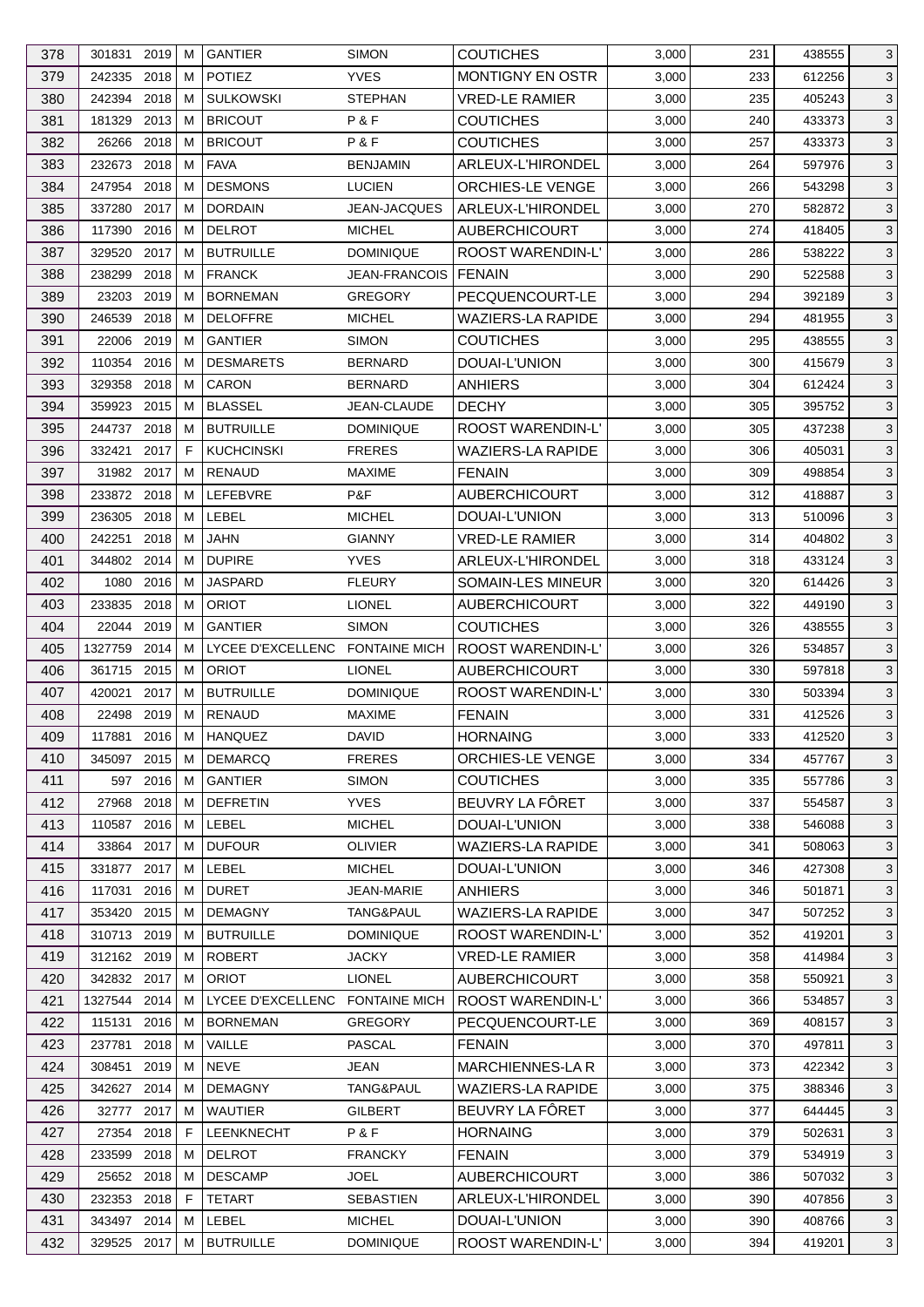| 433 | 243319 2018    | м | <b>DELROT</b>      | <b>MICHEL</b>       | <b>AUBERCHICOURT</b>     | 3,000 | 397 | 535493 | 3            |
|-----|----------------|---|--------------------|---------------------|--------------------------|-------|-----|--------|--------------|
| 434 | 347498 2017    | м | <b>DORDAIN</b>     | <b>JEAN-JACQUES</b> | ARLEUX-L'HIRONDEL        | 3,000 | 398 | 481607 | $\mathbf{3}$ |
| 435 | 233709<br>2018 | м | <b>MARTIN</b>      | <b>PHILIPPE</b>     | <b>AUBERCHICOURT</b>     | 3,000 | 401 | 421858 | 3            |
| 436 | 32564<br>2017  | м | <b>DEMARCQ</b>     | <b>FRERES</b>       | ORCHIES-LE VENGE         | 3,000 | 401 | 437957 | 3            |
| 437 | 185939<br>2018 | м | <b>ROSSI</b>       | <b>DAVID</b>        | ARLEUX-L'HIRONDEL        | 3,000 | 401 | 462983 | $\mathbf{3}$ |
| 438 | 2014<br>352951 | M | <b>DEMAGNY</b>     | TANG&PAUL           | <b>WAZIERS-LA RAPIDE</b> | 3,000 | 401 | 442101 | $\mathbf{3}$ |
| 439 | 2018<br>242227 | м | <b>JAHN</b>        | <b>GIANNY</b>       | <b>VRED-LE RAMIER</b>    | 3,000 | 403 | 506574 | 3            |
| 440 | 242363<br>2018 | M | <b>SULKOWSKI</b>   | <b>STEPHAN</b>      | <b>VRED-LE RAMIER</b>    | 3,000 | 407 | 591952 | 3            |
| 441 | 242323<br>2018 | м | <b>NAWRATH</b>     | <b>CHRISTIAN</b>    | PECQUENCOURT-LE          | 3,000 | 410 | 496149 | 3            |
| 442 | 333428 2017    | м | <b>GUINEZ</b>      | <b>GUY</b>          | <b>VRED-LE RAMIER</b>    | 3,000 | 411 | 547151 | $\mathbf{3}$ |
| 443 | 2018<br>246107 | F | <b>KUCHCINSKI</b>  | <b>FRERES</b>       | <b>WAZIERS-LA RAPIDE</b> | 3,000 | 411 | 506226 | 3            |
| 444 | 332675 2017    | м | <b>MOURETTE</b>    | JEAN-CLAUDE         | <b>WAZIERS-LA RAPIDE</b> | 3,000 | 411 | 490430 | $\mathbf{3}$ |
| 445 | 239505 2012    | м | <b>GUINEZ</b>      | <b>GUY</b>          | <b>VRED-LE RAMIER</b>    | 3,000 | 416 | 409839 | $\mathbf{3}$ |
| 446 | 2018<br>232515 | м | <b>DUPIRE</b>      | <b>YVES</b>         | ARLEUX-L'HIRONDEL        | 3,000 | 422 | 394776 | 3            |
| 447 | 350481<br>2015 | м | LEBEL              | <b>MICHEL</b>       | DOUAI-L'UNION            | 3,000 | 424 | 510096 | 3            |
| 448 | 2018<br>28723  | м | <b>LIBERT</b>      | JEAN-PIERRE         | <b>ROOST WARENDIN-L'</b> | 3,000 | 425 | 447444 | $\mathbf{3}$ |
| 449 | 2015<br>356060 | м | <b>BORNEMAN</b>    | <b>GREGORY</b>      | PECQUENCOURT-LE          | 3,000 | 425 | 493671 | $\mathbf{3}$ |
| 450 | 310667<br>2019 | м | <b>BASZYNSKI</b>   | RENE                | ROOST WARENDIN-L'        | 3,000 | 433 | 407383 | 3            |
| 451 | 33599<br>2017  | м | <b>DUMORTIER</b>   | <b>ALAIN</b>        | ARLEUX-L'HIRONDEL        | 3,000 | 434 | 590233 | 3            |
| 452 | 27348<br>2018  | М | <b>LEENKNECHT</b>  | P & F               | <b>HORNAING</b>          | 3,000 | 435 | 504184 | 3            |
| 453 | 23216 2019     | м | <b>BORNEMAN</b>    | <b>GREGORY</b>      | PECQUENCOURT-LE          | 3,000 | 437 | 408157 | $\mathbf{3}$ |
| 454 | 2018<br>232467 | M | <b>DELVINCOURT</b> | <b>DIDIER</b>       | ARLEUX-L'HIRONDEL        | 3,000 | 439 | 492836 | 3            |
| 455 | 115183 2016    | м | <b>BORNEMAN</b>    | <b>GREGORY</b>      | PECQUENCOURT-LE          | 3,000 | 439 | 408157 | $\mathbf{3}$ |
|     |                | F |                    |                     |                          |       |     |        |              |
| 456 | 246154 2018    |   | <b>KUCHCINSKI</b>  | <b>FRERES</b>       | <b>WAZIERS-LA RAPIDE</b> | 3,000 | 440 | 489529 | $\mathbf{3}$ |
| 457 | 2016<br>105599 | м | <b>DESCAMP</b>     | JOEL                | <b>AUBERCHICOURT</b>     | 3,000 | 450 | 487319 | 3            |
| 458 | 109919<br>2016 | M | LEFEBVRE           | P&F                 | <b>AUBERCHICOURT</b>     | 3,000 | 451 | 505016 | 3            |
| 459 | 361058<br>2017 | м | <b>RYSER</b>       | <b>MATHIEU</b>      | ORCHIES-LE VENGE         | 3,000 | 451 | 524905 | $\mathbf{3}$ |
| 460 | 2017<br>337781 | м | VAILLE             | <b>PASCAL</b>       | <b>FENAIN</b>            | 3,000 | 452 | 466799 | $\mathbf{3}$ |
| 461 | 107343 2016    | м | <b>NOWAK</b>       | <b>EDMOND</b>       | ROOST WARENDIN-L'        | 3,000 | 452 | 445545 | 3            |
| 462 | 101621<br>2016 | М | <b>DUPIRE</b>      | <b>YVES</b>         | ARLEUX-L'HIRONDEL        | 3,000 | 453 | 413950 | 3            |
| 463 | 22017 2019     | М | <b>GANTIER</b>     | <b>SIMON</b>        | <b>COUTICHES</b>         | 3,000 | 454 | 420402 | $\mathbf{3}$ |
| 464 | 23238 2019 M   |   | <b>BORNEMAN</b>    | <b>GREGORY</b>      | PECQUENCOURT-LE          | 3,000 | 455 | 392189 | $\mathbf{3}$ |
| 465 | 22448 2019     | M | <b>LEENKNECHT</b>  | P & F               | <b>HORNAING</b>          | 3,000 | 458 | 387298 | 3            |
| 466 | 243023 2018    | м | <b>RYSER</b>       | <b>MATHIEU</b>      | ORCHIES-LE VENGE         | 3,000 | 459 | 459265 | 3            |
| 467 | 22468 2019     | м | RENAUD             | <b>MAXIME</b>       | <b>FENAIN</b>            | 3,000 | 465 | 398239 | 3            |
| 468 | 4108314 2018   | м | <b>BARGIACCHI</b>  | <b>YVES</b>         | <b>FENAIN</b>            | 3,000 | 466 | 425157 | 3            |
| 469 | 239703 2018    | м | <b>BODENNE</b>     | P&F                 | <b>HORNAING</b>          | 3,000 | 468 | 598769 | 3            |
| 470 | 28720<br>2018  | м | LIBERT             | JEAN-PIERRE         | ROOST WARENDIN-L'        | 3,000 | 474 | 548535 | 3            |
| 471 | 2016<br>110990 | м | QUIN               | THIERRY             | DOUAI-L'UNION            | 3,000 | 477 | 512209 | 3            |
| 472 | 241015<br>2018 | м | LEMAIRE            | JEAN-LOUIS          | LANDAS-UNION ST J        | 3,000 | 480 | 587034 | 3            |
| 473 | 100900<br>2016 | M | <b>DANGREMONT</b>  | DANIEL              | ORCHIES-LE VENGE         | 3,000 | 480 | 531043 | 3            |
| 474 | 110590 2016    | M | LEBEL              | <b>MICHEL</b>       | DOUAI-L'UNION            | 3,000 | 488 | 408766 | 3            |
| 475 | 2670 2016      | м | <b>SCIME</b>       | <b>FRERES</b>       | <b>HORNAING</b>          | 3,000 | 489 | 622372 | 3            |
| 476 | 242542 2018    | м | <b>SZPERKA</b>     | <b>CLAUDE</b>       | MONTIGNY EN OSTR         | 3,000 | 489 | 542663 | 3            |
| 477 | 1122 2016      | м | LIBERT             | JEAN-PIERRE         | ROOST WARENDIN-L'        | 3,000 | 492 | 512339 | 3            |
| 478 | 237713 2018    | м | VAILLE             | <b>PASCAL</b>       | <b>FENAIN</b>            | 3,000 | 494 | 614878 | 3            |
| 479 | 26342 2018     | F | <b>GANTIER</b>     | <b>SIMON</b>        | <b>COUTICHES</b>         | 3,000 | 495 | 575934 | 3            |
| 480 | 339912 2018    | м | <b>DOURNEL</b>     | O&C                 | <b>HORNAING</b>          | 3,000 | 502 | 429055 | 3            |
| 481 | 2018<br>306609 | м | <b>DELROT</b>      | <b>TONY</b>         | <b>FENAIN</b>            | 3,000 | 502 | 547407 | 3            |
| 482 | 329545<br>2017 | м | <b>BLASSEL</b>     | JEAN-CLAUDE         | <b>DECHY</b>             | 3,000 | 505 | 480282 | 3            |
| 483 | 345421<br>2015 | м | RANVIN             | <b>CHRISTIAN</b>    | <b>FENAIN</b>            | 3,000 | 505 | 533698 | 3            |
| 484 | 2016<br>117055 | M | <b>DURET</b>       | <b>JEAN-MARIE</b>   | <b>ANHIERS</b>           | 3,000 | 508 | 417327 | 3            |
| 485 | 237659<br>2018 | м | <b>TISON</b>       | JEAN-LOUIS          | <b>FENAIN</b>            | 3,000 | 510 | 615935 | 3            |
| 486 | 330353 2017    | м | <b>DESMONS</b>     | <b>LUCIEN</b>       | ORCHIES-LE VENGE         | 3,000 | 512 | 545610 | 3            |
| 487 | 242898 2018    | М | <b>DESMONS</b>     | <b>LUCIEN</b>       | ORCHIES-LE VENGE         | 3,000 | 513 | 579196 | 3            |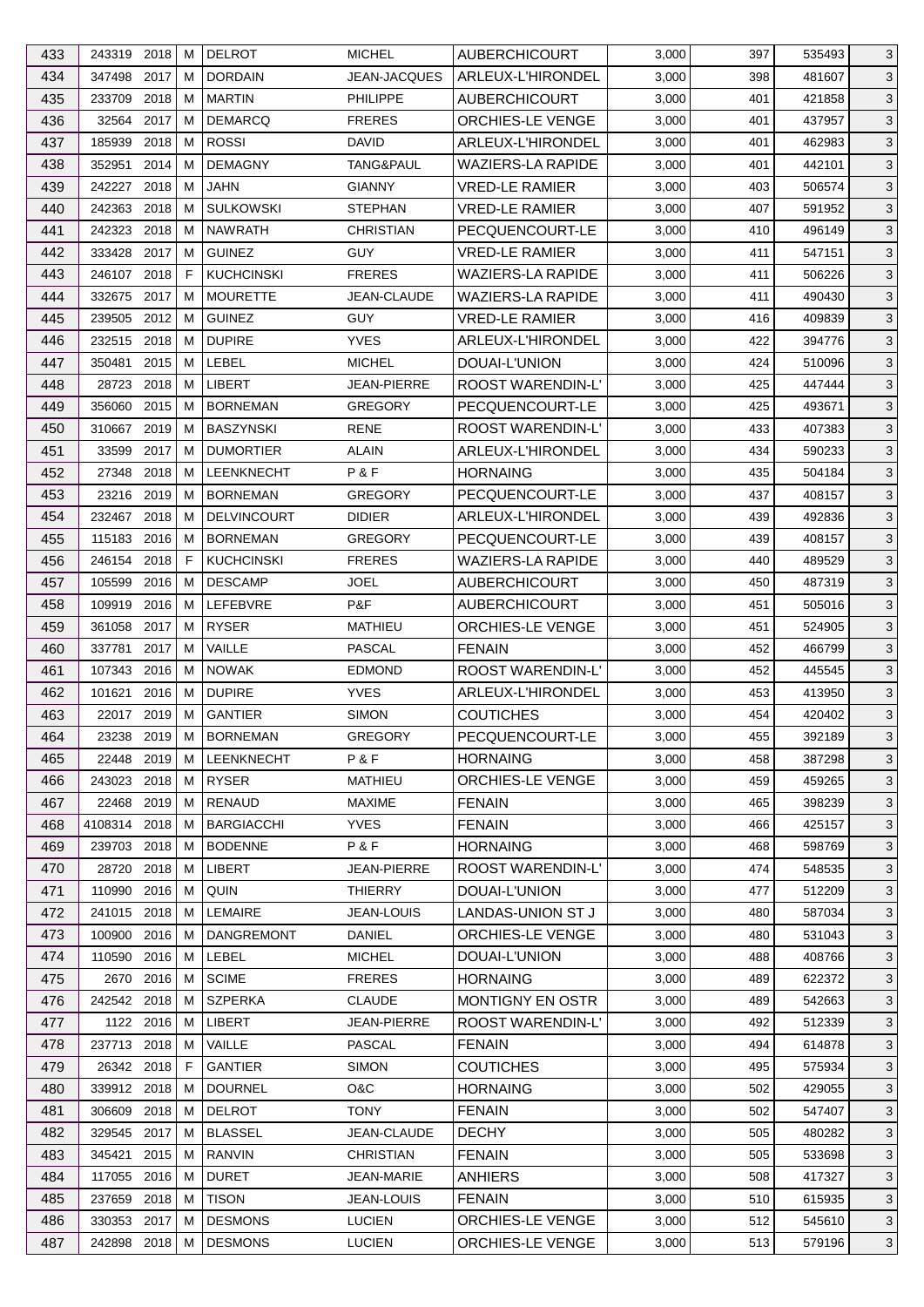| 488 | 242277 2018   |      | м  | JAHN               | <b>GIANNY</b>        | VRED-LE RAMIER           | 3,000 | 515 | 388500 | 3              |
|-----|---------------|------|----|--------------------|----------------------|--------------------------|-------|-----|--------|----------------|
| 489 | 25610         | 2018 | м  | <b>DUMORTIER</b>   | <b>ALAIN</b>         | ARLEUX-L'HIRONDEL        | 3,000 | 516 | 609905 | $\mathbf{3}$   |
| 490 | 27350         | 2018 | F  | <b>LEENKNECHT</b>  | P&F                  | <b>HORNAING</b>          | 3,000 | 519 | 502631 | 3              |
| 491 | 340067 2014   |      | м  | <b>NEVE</b>        | JEAN                 | <b>MARCHIENNES-LA R</b>  | 3,000 | 521 | 523491 | 3              |
| 492 | 248057        | 2018 | м  | <b>DELROT</b>      | <b>TONY</b>          | <b>FENAIN</b>            | 3,000 | 522 | 395844 | 3              |
| 493 | 23201         | 2019 | м  | <b>BORNEMAN</b>    | <b>GREGORY</b>       | PECQUENCOURT-LE          | 3,000 | 530 | 408157 | $\mathbf{3}$   |
| 494 | 234850        | 2018 | м  | <b>FACHE</b>       | <b>VINCENT</b>       | BEUVRY LA FÖRET          | 3,000 | 532 | 575882 | 3              |
| 495 | 236007 2018   |      | м  | <b>LEBEL</b>       | <b>MICHEL</b>        | DOUAI-L'UNION            | 3,000 | 532 | 546088 | $\mathbf{3}$   |
| 496 | 326582 2017   |      | м  | TIBERGHIEN         | <b>JEAN-FRANCOIS</b> | LANDAS-UNION ST J        | 3,000 | 534 | 624746 | 3              |
| 497 | 347203        | 2015 | м  | <b>DURET</b>       | <b>JEAN-MARIE</b>    | <b>ANHIERS</b>           | 3,000 | 535 | 417327 | 3              |
| 498 | 312155        | 2019 | м  | <b>ROBERT</b>      | <b>JACKY</b>         | <b>VRED-LE RAMIER</b>    | 3,000 | 536 | 399054 | 3              |
| 499 | 362085        | 2015 | м  | <b>SULKOWSKI</b>   | <b>STEPHAN</b>       | <b>VRED-LE RAMIER</b>    | 3,000 | 537 | 542569 | 3              |
| 500 | 101564        | 2016 | м  | <b>DORDAIN</b>     | <b>JEAN-JACQUES</b>  | ARLEUX-L'HIRONDEL        | 3,000 | 537 | 564362 | $\mathbf{3}$   |
| 501 | 332902 2017   |      | м  | <b>DEMAGNY</b>     | TANG&PAUL            | <b>WAZIERS-LA RAPIDE</b> | 3,000 | 552 | 507252 | 3              |
| 502 | 242884        | 2018 | м  | <b>DESMONS</b>     | <b>LUCIEN</b>        | ORCHIES-LE VENGE         | 3,000 | 558 | 645325 | 3              |
| 503 | 103446 2016   |      | м  | <b>MATUSZEWSKI</b> | <b>EDOUARD</b>       | <b>VRED-LE RAMIER</b>    | 3,000 | 559 | 405054 | 3              |
| 504 | 313362 2019   |      | м  | <b>HANQUEZ</b>     | <b>DAVID</b>         | <b>HORNAING</b>          | 3,000 | 560 | 393198 | $\mathbf{3}$   |
| 505 | 30838         | 2017 | м  | <b>BASZYNSKI</b>   | RENE                 | <b>ROOST WARENDIN-L'</b> | 3,000 | 560 | 389132 | 3              |
| 506 | 337782 2017   |      | м  | <b>DANNEL</b>      | <b>ALBERT</b>        | <b>FENAIN</b>            | 3,000 | 561 | 612101 | 3              |
| 507 | 32694 2017    |      | м  | <b>ORIOT</b>       | <b>LIONEL</b>        | <b>AUBERCHICOURT</b>     | 3,000 | 570 | 515278 | 3              |
| 508 | 336019        | 2017 | м  | <b>DUPIRE</b>      | <b>YVES</b>          | ARLEUX-L'HIRONDEL        | 3,000 | 579 | 394776 | 3              |
| 509 | 334721        | 2017 | м  | CARON              | <b>BERNARD</b>       | <b>ANHIERS</b>           | 3,000 | 583 | 529781 | $\mathbf{3}$   |
| 510 | 346262 2015   |      | м  | CARON              | <b>BERNARD</b>       | <b>ANHIERS</b>           | 3,000 | 584 | 444707 | $\mathbf{3}$   |
| 511 | 242271        | 2018 | м  | JAHN               | <b>GIANNY</b>        | <b>VRED-LE RAMIER</b>    | 3,000 | 586 | 544919 | $\mathbf{3}$   |
|     |               |      |    |                    |                      |                          |       |     |        |                |
| 512 | 246719        | 2018 | м  | <b>LEWILLON</b>    | <b>FRANCIS</b>       | <b>WAZIERS-LA RAPIDE</b> | 3,000 | 596 | 426680 | 3              |
| 513 | 337779        | 2017 | м  | VAILLE             | PASCAL               | <b>FENAIN</b>            | 3,000 | 600 | 512614 | $\mathbf{3}$   |
| 514 | 238334 2018   |      | м  | <b>MORELLE</b>     | <b>ERIC</b>          | <b>FENAIN</b>            | 3,000 | 606 | 523221 | 3              |
| 515 | 337413        | 2014 | м  | <b>BLASSEL</b>     | JEAN-CLAUDE          | <b>DECHY</b>             | 3,000 | 609 | 516320 | 3              |
| 516 | 248117 2018   |      | м  | <b>BUTRUILLE</b>   | <b>DOMINIQUE</b>     | ROOST WARENDIN-L'        | 3,000 | 626 | 538453 | 3              |
| 517 | 118411        | 2016 | М  | <b>LECLERCQ</b>    | <b>FRERES</b>        | <b>HORNAING</b>          | 3,000 | 630 | 529180 | 3              |
| 518 | 242183 2018   |      | М  | <b>MATUSZEWSKI</b> | <b>EDOUARD</b>       | <b>VRED-LE RAMIER</b>    | 3,000 | 635 | 627722 | 3              |
| 519 | 242336 2018 M |      |    | POTIEZ             | <b>YVES</b>          | <b>MONTIGNY EN OSTR</b>  | 3,000 | 647 | 463721 | $\mathbf{3}$   |
| 520 | 327660 2017   |      | M  | <b>DELROT</b>      | <b>MICHEL</b>        | <b>AUBERCHICOURT</b>     | 3,000 | 670 | 433276 | 3              |
| 521 | 117142 2016   |      | м  | <b>DELROT</b>      | <b>FRANCKY</b>       | <b>FENAIN</b>            | 3,000 | 693 | 499891 | 3              |
| 522 | 25617 2018    |      | м  | <b>DUMORTIER</b>   | ALAIN                | ARLEUX-L'HIRONDEL        | 2,000 | 24  | 252855 | $\overline{2}$ |
| 523 | 27316 2018    |      | м  | <b>LEENKNECHT</b>  | P&F                  | <b>HORNAING</b>          | 2,000 | 25  | 363811 | 2              |
| 524 | 305339 2019   |      | F. | CARNEAUX           | <b>REGIS</b>         | FLINES LEZ RÂCHES        | 2,000 | 37  | 275353 | $\overline{2}$ |
| 525 | 232133 2018   |      | M  | LHEUREUX           | <b>SAMUEL</b>        | <b>ANHIERS</b>           | 2,000 | 45  | 371474 | $\overline{2}$ |
| 526 | 332827        | 2017 | м  | HANQUEZ            | <b>DAVID</b>         | <b>HORNAING</b>          | 2,000 | 46  | 272880 | $\overline{2}$ |
| 527 | 115496        | 2016 | м  | <b>DEMARCQ</b>     | <b>FRERES</b>        | <b>ORCHIES-LE VENGE</b>  | 2,000 | 49  | 302288 | $\overline{2}$ |
| 528 | 306708 2019   |      | м  | <b>LEENKNECHT</b>  | P&F                  | <b>HORNAING</b>          | 2,000 | 55  | 263059 | $\overline{2}$ |
| 529 | 243919 2018   |      | м  | <b>GUINEZ</b>      | <b>GUY</b>           | <b>VRED-LE RAMIER</b>    | 2,000 | 62  | 283764 | 2              |
| 530 | 237413 2018   |      | м  | <b>LEWILLON</b>    | <b>FRANCIS</b>       | WAZIERS-LA RAPIDE        | 2,000 | 65  | 272494 | $\overline{2}$ |
| 531 | 268013 2018   |      | м  | <b>DUFOUR</b>      | <b>OLIVIER</b>       | <b>WAZIERS-LA RAPIDE</b> | 2,000 | 66  | 366893 | $\overline{2}$ |
| 532 | 245224 2018   |      | м  | <b>JONCKEERE</b>   | <b>JEROME</b>        | ROOST WARENDIN-L'        | 2,000 | 67  | 369784 | $\overline{2}$ |
| 533 | 25611         | 2018 | M  | <b>DUMORTIER</b>   | <b>ALAIN</b>         | ARLEUX-L'HIRONDEL        | 2,000 | 69  | 354053 | $\overline{2}$ |
| 534 | 4108370       | 2018 | M  | RENAUD             | <b>MAXIME</b>        | <b>FENAIN</b>            | 2,000 | 83  | 370870 | $\overline{2}$ |
| 535 | 240733 2018   |      | м  | <b>CHOQUET</b>     | <b>VALENTIN</b>      | <b>FENAIN</b>            | 2,000 | 103 | 370773 | $\overline{2}$ |
| 536 | 244005 2018   |      | м  | PIEDANNA           | <b>BERNARD</b>       | PECQUENCOURT-LE          | 2,000 | 107 | 366678 | $\overline{2}$ |
| 537 | 29050         | 2018 | м  | <b>DUFOUR</b>      | <b>OLIVIER</b>       | <b>WAZIERS-LA RAPIDE</b> | 2,000 | 107 | 366893 | $\overline{2}$ |
| 538 | 184620        | 2018 | м  | <b>JONCKEERE</b>   | <b>JEROME</b>        | ROOST WARENDIN-L'        | 2,000 | 108 | 369784 | $\overline{2}$ |
| 539 | 22497 2019    |      | м  | <b>RENAUD</b>      | <b>MAXIME</b>        | <b>FENAIN</b>            | 2,000 | 110 | 270255 | $\overline{2}$ |
| 540 | 342118 2017   |      | м  | <b>CREPIEUX</b>    | <b>FRERES</b>        | <b>DECHY</b>             | 2,000 | 111 | 260182 | 2              |
| 541 | 245846 2018   |      | M  | LEGRAND            | SERGE                | <b>VRED-LE RAMIER</b>    | 2,000 | 117 | 372741 | $\overline{2}$ |
| 542 | 238694 2018   |      | F  | <b>MOSER</b>       | <b>CHRISTOPHE</b>    | WAZIERS-LA RAPIDE        | 2,000 | 117 | 366399 | $\overline{c}$ |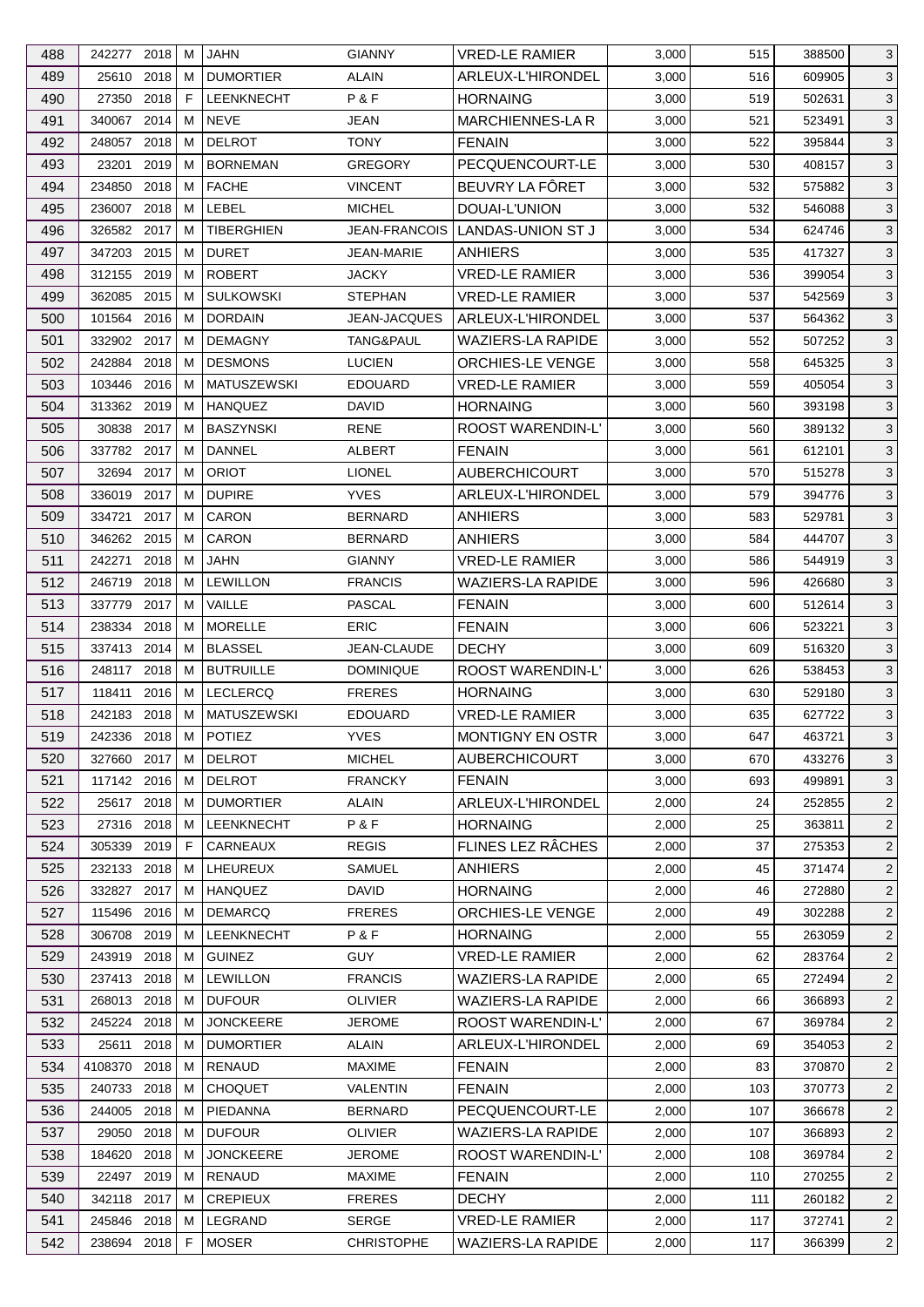| 544<br>335544<br>2017<br><b>BODENNE</b><br>P&F<br>м<br><b>HORNAING</b><br>2,000<br>118<br>359681<br><b>NEVE</b><br><b>MARCHIENNES-LAR</b><br>545<br>308513<br>2019<br>M<br>JEAN<br>2,000<br>119<br>276484<br>2014<br><b>FRANCK</b><br>JEAN-FRANCOIS<br>546<br>343251<br>м<br>FENAIN<br>2,000<br>122<br>377124<br>547<br>103146<br>2016<br><b>DANNEELS</b><br>REMY<br>PECQUENCOURT-LE<br>2,000<br>122<br>467751<br>M<br>2017<br><b>BERNARD</b><br>130<br>548<br>343901<br>м<br><b>FRERES</b><br><b>GUESNAIN</b><br>2,000<br>360206<br>2018<br>549<br>240988<br>м<br><b>CHOQUET</b><br><b>VALENTIN</b><br><b>FENAIN</b><br>2,000<br>134<br>370773<br>P&F<br><b>COUTICHES</b><br>26363<br>2018<br><b>BRICOUT</b><br>2,000<br>550<br>м<br>139<br>385269<br>2017<br>551<br>335303<br>м<br><b>CHOQUET</b><br><b>VALENTIN</b><br><b>FENAIN</b><br>2,000<br>139<br>370773<br>2017<br>552<br>337918<br>М<br><b>FRANCK</b><br>JEAN-FRANCOIS   FENAIN<br>2,000<br>142<br>377124<br>553<br>2019<br><b>DASSONVILLE</b><br>MARCHIENNES-LA R<br>308295<br>м<br>JEAN-MARC<br>2,000<br>142<br>292026 |
|-------------------------------------------------------------------------------------------------------------------------------------------------------------------------------------------------------------------------------------------------------------------------------------------------------------------------------------------------------------------------------------------------------------------------------------------------------------------------------------------------------------------------------------------------------------------------------------------------------------------------------------------------------------------------------------------------------------------------------------------------------------------------------------------------------------------------------------------------------------------------------------------------------------------------------------------------------------------------------------------------------------------------------------------------------------------------------------|
|                                                                                                                                                                                                                                                                                                                                                                                                                                                                                                                                                                                                                                                                                                                                                                                                                                                                                                                                                                                                                                                                                     |
|                                                                                                                                                                                                                                                                                                                                                                                                                                                                                                                                                                                                                                                                                                                                                                                                                                                                                                                                                                                                                                                                                     |
|                                                                                                                                                                                                                                                                                                                                                                                                                                                                                                                                                                                                                                                                                                                                                                                                                                                                                                                                                                                                                                                                                     |
|                                                                                                                                                                                                                                                                                                                                                                                                                                                                                                                                                                                                                                                                                                                                                                                                                                                                                                                                                                                                                                                                                     |
|                                                                                                                                                                                                                                                                                                                                                                                                                                                                                                                                                                                                                                                                                                                                                                                                                                                                                                                                                                                                                                                                                     |
|                                                                                                                                                                                                                                                                                                                                                                                                                                                                                                                                                                                                                                                                                                                                                                                                                                                                                                                                                                                                                                                                                     |
|                                                                                                                                                                                                                                                                                                                                                                                                                                                                                                                                                                                                                                                                                                                                                                                                                                                                                                                                                                                                                                                                                     |
|                                                                                                                                                                                                                                                                                                                                                                                                                                                                                                                                                                                                                                                                                                                                                                                                                                                                                                                                                                                                                                                                                     |
|                                                                                                                                                                                                                                                                                                                                                                                                                                                                                                                                                                                                                                                                                                                                                                                                                                                                                                                                                                                                                                                                                     |
|                                                                                                                                                                                                                                                                                                                                                                                                                                                                                                                                                                                                                                                                                                                                                                                                                                                                                                                                                                                                                                                                                     |
| 2017<br><b>FRANCK</b><br>142<br>554<br>337928<br>м<br>JEAN-FRANCOIS<br><b>FENAIN</b><br>2,000<br>276293                                                                                                                                                                                                                                                                                                                                                                                                                                                                                                                                                                                                                                                                                                                                                                                                                                                                                                                                                                             |
| 341743 2017<br><b>BRICOUT</b><br>P&F<br><b>COUTICHES</b><br>555<br>м<br>2,000<br>143<br>300394                                                                                                                                                                                                                                                                                                                                                                                                                                                                                                                                                                                                                                                                                                                                                                                                                                                                                                                                                                                      |
| <b>WAZIERS-LA RAPIDE</b><br>556<br>332889<br>2017<br>м<br><b>DELOFFRE</b><br><b>MICHEL</b><br>2,000<br>143<br>463145                                                                                                                                                                                                                                                                                                                                                                                                                                                                                                                                                                                                                                                                                                                                                                                                                                                                                                                                                                |
| ARLEUX-L'HIRONDEL<br>557<br>101548<br>2016<br>м<br><b>DORDAIN</b><br>JEAN-JACQUES<br>2,000<br>147<br>353579                                                                                                                                                                                                                                                                                                                                                                                                                                                                                                                                                                                                                                                                                                                                                                                                                                                                                                                                                                         |
| 334167 2017<br>558<br><b>MATUSZEWSKI</b><br><b>EDOUARD</b><br><b>VRED-LE RAMIER</b><br>2,000<br>147<br>382662<br>M                                                                                                                                                                                                                                                                                                                                                                                                                                                                                                                                                                                                                                                                                                                                                                                                                                                                                                                                                                  |
| 298874<br>2019<br><b>BRIENNE</b><br>148<br>559<br>M<br>JEAN-CLAUDE<br>ANHIERS<br>2,000<br>269928                                                                                                                                                                                                                                                                                                                                                                                                                                                                                                                                                                                                                                                                                                                                                                                                                                                                                                                                                                                    |
| 560<br>102164<br>2016<br>м<br><b>DELVINCOURT</b><br><b>DIDIER</b><br>ARLEUX-L'HIRONDEL<br>2,000<br>150<br>267186                                                                                                                                                                                                                                                                                                                                                                                                                                                                                                                                                                                                                                                                                                                                                                                                                                                                                                                                                                    |
| 2018<br>LAINE<br><b>ERIC</b><br><b>ANHIERS</b><br>2,000<br>561<br>243888<br>м<br>160<br>267448                                                                                                                                                                                                                                                                                                                                                                                                                                                                                                                                                                                                                                                                                                                                                                                                                                                                                                                                                                                      |
| 2017<br>LEBEL<br>DOUAI-L'UNION<br>562<br>332040<br>м<br><b>MICHEL</b><br>2,000<br>162<br>385474                                                                                                                                                                                                                                                                                                                                                                                                                                                                                                                                                                                                                                                                                                                                                                                                                                                                                                                                                                                     |
| 2013<br>BEUVRY LA FÖRET<br>563<br>181567<br>м<br><b>DECROIX</b><br>DANY<br>2,000<br>166<br>377068                                                                                                                                                                                                                                                                                                                                                                                                                                                                                                                                                                                                                                                                                                                                                                                                                                                                                                                                                                                   |
| 564<br>2017<br><b>BRICOUT</b><br>P&F<br><b>COUTICHES</b><br>341764<br>м<br>2,000<br>166<br>385269                                                                                                                                                                                                                                                                                                                                                                                                                                                                                                                                                                                                                                                                                                                                                                                                                                                                                                                                                                                   |
| 242572 2018<br><b>CARON</b><br><b>BERNARD</b><br>565<br>м<br><b>ANHIERS</b><br>2,000<br>174<br>470508                                                                                                                                                                                                                                                                                                                                                                                                                                                                                                                                                                                                                                                                                                                                                                                                                                                                                                                                                                               |
| 2018<br>LEMAIRE<br>м                                                                                                                                                                                                                                                                                                                                                                                                                                                                                                                                                                                                                                                                                                                                                                                                                                                                                                                                                                                                                                                                |
| LANDAS-UNION ST J<br>566<br>241026<br>JEAN-LOUIS<br>2,000<br>174<br>396009                                                                                                                                                                                                                                                                                                                                                                                                                                                                                                                                                                                                                                                                                                                                                                                                                                                                                                                                                                                                          |
| 567<br>242862 2018<br><b>DESMONS</b><br><b>LUCIEN</b><br>ORCHIES-LE VENGE<br>2,000<br>175<br>390385<br>M                                                                                                                                                                                                                                                                                                                                                                                                                                                                                                                                                                                                                                                                                                                                                                                                                                                                                                                                                                            |
| <b>FRERES</b><br><b>WAZIERS-LA RAPIDE</b><br>568<br>246150<br>2018<br>м<br><b>KUCHCINSKI</b><br>2,000<br>179<br>264107                                                                                                                                                                                                                                                                                                                                                                                                                                                                                                                                                                                                                                                                                                                                                                                                                                                                                                                                                              |
| 2009<br><b>GUINEZ</b><br>569<br>316151<br>М<br><b>GUY</b><br><b>VRED-LE RAMIER</b><br>2,000<br>181<br>322866                                                                                                                                                                                                                                                                                                                                                                                                                                                                                                                                                                                                                                                                                                                                                                                                                                                                                                                                                                        |
| 2018<br>-F<br><b>CHOQUET</b><br><b>VALENTIN</b><br>570<br>240766<br><b>FENAIN</b><br>2,000<br>183<br>370773                                                                                                                                                                                                                                                                                                                                                                                                                                                                                                                                                                                                                                                                                                                                                                                                                                                                                                                                                                         |
| <b>WAZIERS-LA RAPIDE</b><br>571<br>246568<br>2018<br>м<br><b>DEMAGNY</b><br>TANG&PAUL<br>2,000<br>183<br>366014                                                                                                                                                                                                                                                                                                                                                                                                                                                                                                                                                                                                                                                                                                                                                                                                                                                                                                                                                                     |
| 2018<br><b>DESCAMP</b><br><b>JOEL</b><br><b>AUBERCHICOURT</b><br>2,000<br>572<br>25665<br>М<br>186<br>353462                                                                                                                                                                                                                                                                                                                                                                                                                                                                                                                                                                                                                                                                                                                                                                                                                                                                                                                                                                        |
| 31257 2017<br>F<br>LEENKNECHT<br>P&F<br><b>HORNAING</b><br>573<br>2,000<br>186<br>363811                                                                                                                                                                                                                                                                                                                                                                                                                                                                                                                                                                                                                                                                                                                                                                                                                                                                                                                                                                                            |
| LIBERT<br>ROOST WARENDIN-L'<br>2,000<br>189<br>574<br>28702 2018 M<br><b>JEAN-PIERRE</b><br>370515                                                                                                                                                                                                                                                                                                                                                                                                                                                                                                                                                                                                                                                                                                                                                                                                                                                                                                                                                                                  |
| ARLEUX-L'HIRONDEL<br>575<br>232783 2018<br><b>DORDAIN</b><br>JEAN-JACQUES<br>2,000<br>195<br>270824<br>M                                                                                                                                                                                                                                                                                                                                                                                                                                                                                                                                                                                                                                                                                                                                                                                                                                                                                                                                                                            |
| 576<br>239643 2018<br>м<br><b>BUCHART</b><br>JEAN-PAUL<br><b>HORNAING</b><br>2,000<br>196<br>272302                                                                                                                                                                                                                                                                                                                                                                                                                                                                                                                                                                                                                                                                                                                                                                                                                                                                                                                                                                                 |
| 310738<br>2019<br><b>BUTRUILLE</b><br>ROOST WARENDIN-L'<br>197<br>577<br><b>DOMINIQUE</b><br>2,000<br>273378<br>M                                                                                                                                                                                                                                                                                                                                                                                                                                                                                                                                                                                                                                                                                                                                                                                                                                                                                                                                                                   |
| LEFEBVRE<br>578<br>27905<br>2018<br><b>MICHEL</b><br>LANDAS-UNION ST J<br>2,000<br>197<br>392308<br>M                                                                                                                                                                                                                                                                                                                                                                                                                                                                                                                                                                                                                                                                                                                                                                                                                                                                                                                                                                               |
| <b>RENE</b><br>579<br>332607 2017<br><b>JOUVENEZ</b><br><b>WAZIERS-LA RAPIDE</b><br>2,000<br>199<br>298239<br>M                                                                                                                                                                                                                                                                                                                                                                                                                                                                                                                                                                                                                                                                                                                                                                                                                                                                                                                                                                     |
| 580<br>338583 2017<br>LEGRAND<br><b>SERGE</b><br><b>VRED-LE RAMIER</b><br>2,000<br>199<br>372741<br>м                                                                                                                                                                                                                                                                                                                                                                                                                                                                                                                                                                                                                                                                                                                                                                                                                                                                                                                                                                               |
| 2018<br><b>LEWILLON</b><br>WAZIERS-LA RAPIDE<br>581<br>246705<br><b>FRANCIS</b><br>2,000<br>200<br>272107<br>M                                                                                                                                                                                                                                                                                                                                                                                                                                                                                                                                                                                                                                                                                                                                                                                                                                                                                                                                                                      |
| 582<br>2643 2016<br><b>RENAUD</b><br><b>MAXIME</b><br><b>FENAIN</b><br>2,000<br>F<br>200<br>370870                                                                                                                                                                                                                                                                                                                                                                                                                                                                                                                                                                                                                                                                                                                                                                                                                                                                                                                                                                                  |
| 583<br>339709<br>2017<br>PIEDANNA<br><b>BERNARD</b><br>PECQUENCOURT-LE<br>2,000<br>м<br>207<br>366678                                                                                                                                                                                                                                                                                                                                                                                                                                                                                                                                                                                                                                                                                                                                                                                                                                                                                                                                                                               |
| 2014<br>CARON<br>584<br>341090<br>м<br>BERNARD<br>ANHIERS<br>2,000<br>207<br>385434                                                                                                                                                                                                                                                                                                                                                                                                                                                                                                                                                                                                                                                                                                                                                                                                                                                                                                                                                                                                 |
| <b>DEMAGNY</b><br><b>WAZIERS-LA RAPIDE</b><br>585<br>246589<br>2018<br>TANG&PAUL<br>2,000<br>209<br>264792<br>M                                                                                                                                                                                                                                                                                                                                                                                                                                                                                                                                                                                                                                                                                                                                                                                                                                                                                                                                                                     |
| 586<br>ARLEUX-L'HIRONDEL<br><b>ROSSI</b><br><b>DAVID</b><br>337041<br>2017<br>м<br>2,000<br>210<br>234997                                                                                                                                                                                                                                                                                                                                                                                                                                                                                                                                                                                                                                                                                                                                                                                                                                                                                                                                                                           |
| 587<br>247702 2018<br>LEGRAND<br><b>SERGE</b><br><b>VRED-LE RAMIER</b><br>2,000<br>211<br>M<br>372741                                                                                                                                                                                                                                                                                                                                                                                                                                                                                                                                                                                                                                                                                                                                                                                                                                                                                                                                                                               |
| BEUVRY LA FÔRET<br>340220 2017<br><b>FACHE</b><br>212<br>588<br><b>VINCENT</b><br>2,000<br>287071<br>M                                                                                                                                                                                                                                                                                                                                                                                                                                                                                                                                                                                                                                                                                                                                                                                                                                                                                                                                                                              |
| <b>SCIME</b><br><b>HORNAING</b><br>589<br>31657<br>2017<br>F<br><b>FRERES</b><br>2,000<br>212<br>375408                                                                                                                                                                                                                                                                                                                                                                                                                                                                                                                                                                                                                                                                                                                                                                                                                                                                                                                                                                             |
| <b>BUTRUILLE</b><br>ROOST WARENDIN-L'<br>590<br>244751<br>2018<br><b>DOMINIQUE</b><br>2,000<br>215<br>410667<br>M                                                                                                                                                                                                                                                                                                                                                                                                                                                                                                                                                                                                                                                                                                                                                                                                                                                                                                                                                                   |
| <b>BARGIACCHI</b><br><b>YVES</b><br>591<br>4108311<br>2018<br><b>FENAIN</b><br>2,000<br>215<br>283438<br>M                                                                                                                                                                                                                                                                                                                                                                                                                                                                                                                                                                                                                                                                                                                                                                                                                                                                                                                                                                          |
| 592<br>2013<br><b>BLASSEL</b><br>JEAN-CLAUDE<br><b>DECHY</b><br>2,000<br>217<br>193477<br>275604<br>M                                                                                                                                                                                                                                                                                                                                                                                                                                                                                                                                                                                                                                                                                                                                                                                                                                                                                                                                                                               |
| 593<br>328957<br>2017<br><b>DESCARPENTRIES</b><br><b>MICHAEL</b><br><b>MARCHIENNES-LA R</b><br>2,000<br>M<br>217<br>377250                                                                                                                                                                                                                                                                                                                                                                                                                                                                                                                                                                                                                                                                                                                                                                                                                                                                                                                                                          |
| 594<br>306803<br>2019<br><b>RENAUD</b><br><b>MAXIME</b><br><b>FENAIN</b><br>2,000<br>218<br>270255<br>M                                                                                                                                                                                                                                                                                                                                                                                                                                                                                                                                                                                                                                                                                                                                                                                                                                                                                                                                                                             |
| 4124818 2015<br><b>WAZIERS-LA RAPIDE</b><br>595<br>м<br><b>JOUVENEZ</b><br>RENE<br>2,000<br>218<br>280993                                                                                                                                                                                                                                                                                                                                                                                                                                                                                                                                                                                                                                                                                                                                                                                                                                                                                                                                                                           |
| <b>MAXIME</b><br>596<br>240891<br>2018<br>RENAUD<br><b>FENAIN</b><br>2,000<br>218<br>370870<br>M                                                                                                                                                                                                                                                                                                                                                                                                                                                                                                                                                                                                                                                                                                                                                                                                                                                                                                                                                                                    |
| <b>COUTICHES</b><br>597<br><b>GANTIER</b><br><b>SIMON</b><br>2,000<br>268166<br>1087990 2019<br>М<br>219                                                                                                                                                                                                                                                                                                                                                                                                                                                                                                                                                                                                                                                                                                                                                                                                                                                                                                                                                                            |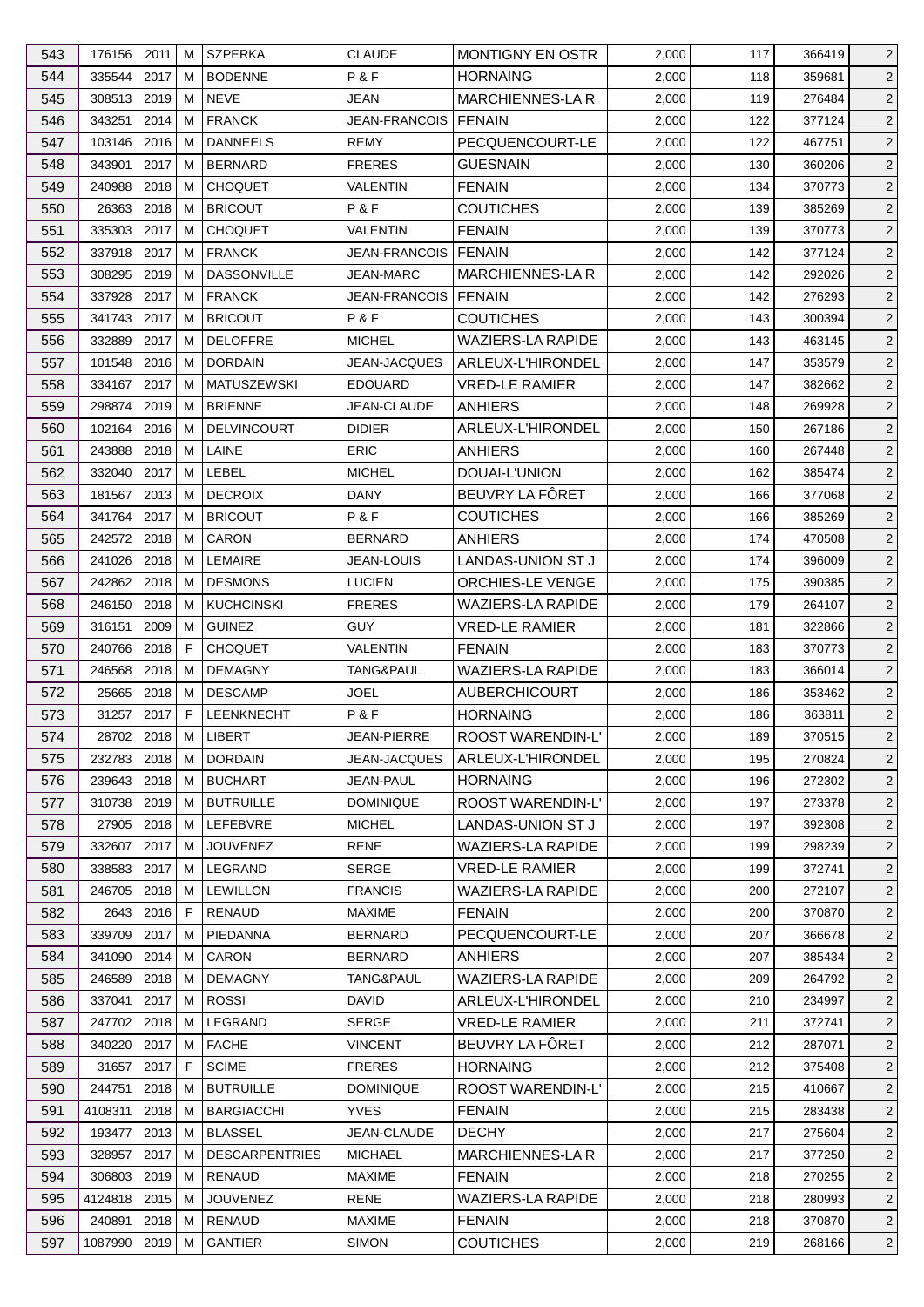| 598 | 337277 2017  |           | м | <b>DORDAIN</b>     | JEAN-JACQUES      | ARLEUX-L'HIRONDEL        | 2,000 | 220 | 336940 | $\overline{2}$ |
|-----|--------------|-----------|---|--------------------|-------------------|--------------------------|-------|-----|--------|----------------|
| 599 | 243058       | 2018      | м | <b>RYSER</b>       | MATHIEU           | ORCHIES-LE VENGE         | 2,000 | 220 | 361510 | $\overline{c}$ |
| 600 | 1986         | 2016      | M | VAILLE             | PASCAL            | <b>FENAIN</b>            | 2,000 | 221 | 472705 | $\overline{2}$ |
| 601 | 239454 2018  |           | м | <b>FILLASSIER</b>  | <b>FREDERIC</b>   | <b>GUESNAIN</b>          | 2,000 | 221 | 258282 | $\overline{2}$ |
| 602 | 337732 2017  |           | м | <b>TISON</b>       | <b>JEAN-LOUIS</b> | <b>FENAIN</b>            | 2,000 | 221 | 473478 | $\overline{2}$ |
| 603 | 243136 2018  |           | M | <b>JEAN</b>        | <b>PASCAL</b>     | ORCHIES-LE VENGE         | 2,000 | 221 | 491744 | $\overline{c}$ |
| 604 | 243698 2018  |           | м | <b>BORNEMAN</b>    | <b>GREGORY</b>    | PECQUENCOURT-LE          | 2,000 | 221 | 266782 | $\overline{2}$ |
| 605 | 328767 2017  |           | м | <b>NEVE</b>        | <b>JEAN</b>       | <b>MARCHIENNES-LAR</b>   | 2,000 | 222 | 362401 | $\overline{c}$ |
| 606 | 306733 2019  |           | м | LEENKNECHT         | P&F               | <b>HORNAING</b>          | 2,000 | 222 | 277640 | 2              |
| 607 | 26638        | 2018      | м | <b>BARGIACCHI</b>  | <b>YVES</b>       | <b>FENAIN</b>            | 2,000 | 223 | 369707 | $\overline{2}$ |
| 608 | 244776       | 2018      | м | <b>BUTRUILLE</b>   | <b>DOMINIQUE</b>  | ROOST WARENDIN-L'        | 2,000 | 225 | 392630 | $\overline{c}$ |
| 609 | 4108319 2018 |           | м | <b>BARGIACCHI</b>  | <b>YVES</b>       | <b>FENAIN</b>            | 2,000 | 226 | 369707 | $\overline{c}$ |
| 610 | 242573 2018  |           | м | CARON              | <b>BERNARD</b>    | <b>ANHIERS</b>           | 2,000 | 228 | 387865 | $\overline{c}$ |
| 611 | 347511       | 2015      | м | <b>DUPIRE</b>      | <b>YVES</b>       | ARLEUX-L'HIRONDEL        | 2,000 | 232 | 282358 | $\overline{2}$ |
| 612 | 28847 2015   |           | м | <b>BRICOUT</b>     | P&F               | <b>COUTICHES</b>         | 2,000 | 232 | 300394 | $\overline{c}$ |
| 613 | 26434 2018   |           | м | <b>BOUABDALLAH</b> | AHMED             | <b>DECHY</b>             | 2,000 | 235 | 293411 | $\overline{c}$ |
| 614 | 239593       | 2016      | M | POT                | PERE & FILS       | <b>ANHIERS</b>           | 2,000 | 235 | 372528 | $\overline{c}$ |
| 615 | 25607 2018   |           | м | <b>DUMORTIER</b>   | ALAIN             | ARLEUX-L'HIRONDEL        | 2,000 | 238 | 456054 | $\overline{c}$ |
| 616 | 245051       | 2018      | F | <b>BUTRUILLE</b>   | <b>DOMINIQUE</b>  | ROOST WARENDIN-L'        | 2,000 | 238 | 291646 | $\overline{2}$ |
| 617 | 341716       | 2017      | м | <b>BRICOUT</b>     | P&F               | <b>COUTICHES</b>         | 2,000 | 239 | 385269 | 2              |
| 618 | 189644       | 2013      | м | <b>BLASSEL</b>     | JEAN-CLAUDE       | <b>DECHY</b>             | 2,000 | 239 | 275604 | $\overline{2}$ |
| 619 | 244330       | 2018      | м | <b>RAULT</b>       | <b>PATRICK</b>    | ROOST WARENDIN-L'        | 2,000 | 240 | 371791 | $\overline{c}$ |
| 620 | 26619        | 2018      | м | <b>BARGIACCHI</b>  | <b>YVES</b>       | <b>FENAIN</b>            | 2,000 | 241 | 369707 | $\overline{c}$ |
| 621 | 237497 2018  |           | м | <b>ANSART</b>      | <b>FRERES</b>     | <b>GUESNAIN</b>          | 2,000 | 244 | 378647 | $\overline{c}$ |
| 622 | 240409       | 2018      | M | <b>SCIME</b>       | <b>FRERES</b>     | <b>HORNAING</b>          | 2,000 | 244 | 375408 | $\overline{2}$ |
|     |              |           |   |                    |                   |                          |       |     |        |                |
| 623 | 240435       | 2018      | F | <b>SCIME</b>       | <b>FRERES</b>     | <b>HORNAING</b>          | 2,000 | 245 | 375408 | $\overline{2}$ |
| 624 | 242331       | 2018      | М | <b>POTIEZ</b>      | <b>YVES</b>       | <b>MONTIGNY EN OSTR</b>  | 2,000 | 246 | 283276 | $\overline{c}$ |
| 625 | 332524       | 2017      | м | <b>KUCHCINSKI</b>  | <b>FRERES</b>     | <b>WAZIERS-LA RAPIDE</b> | 2,000 | 247 | 281848 | $\overline{2}$ |
| 626 | 346723 2014  |           | м | <b>BUTRUILLE</b>   | <b>DOMINIQUE</b>  | ROOST WARENDIN-L'        | 2,000 | 249 | 291646 | 2              |
| 627 | 25666        | 2018      | M | <b>DESCAMP</b>     | <b>JOEL</b>       | <b>AUBERCHICOURT</b>     | 2,000 | 250 | 353462 | $\overline{2}$ |
| 628 | 235194 2018  |           | M | <b>DESCAMPS</b>    | <b>YVES</b>       | BEUVRY LA FÔRET          | 2,000 | 250 | 386188 | $\overline{c}$ |
| 629 | 26584 2018 M |           |   | <b>BARGIACCHI</b>  | <b>YVES</b>       | <b>FENAIN</b>            | 2,000 | 251 | 369707 | $\overline{2}$ |
| 630 | 236015 2018  |           | М | LEBEL              | <b>MICHEL</b>     | DOUAI-L'UNION            | 2,000 | 251 | 266694 | $\overline{2}$ |
| 631 | 335618 2017  |           | м | POTELLE            | P&F               | <b>HORNAING</b>          | 2,000 | 252 | 372014 | $\overline{2}$ |
| 632 | 240584       | 2018      | м | LEENKNECHT         | P&F               | <b>HORNAING</b>          | 2,000 | 253 | 363811 | $\overline{2}$ |
| 633 | 343766 2014  |           | м | QUIN               | THIERRY           | DOUAI-L'UNION            | 2,000 | 254 | 285378 | 2              |
| 634 | 112196 2016  |           | м | <b>KUCHCINSKI</b>  | <b>FRERES</b>     | <b>WAZIERS-LA RAPIDE</b> | 2,000 | 254 | 365302 | $\overline{2}$ |
| 635 | 242586 2018  |           | м | JAHN               | <b>GIANNY</b>     | <b>VRED-LE RAMIER</b>    | 2,000 | 255 | 467837 | $\overline{2}$ |
| 636 | 240446 2018  |           | M | <b>SCIME</b>       | <b>FRERES</b>     | <b>HORNAING</b>          | 2,000 | 259 | 478035 | $\overline{2}$ |
| 637 | 342542 2017  |           | м | <b>DESMET</b>      | <b>PATRICE</b>    | <b>AUBERCHICOURT</b>     | 2,000 | 259 | 356319 | $\overline{2}$ |
| 638 | 305813 2019  |           | м | <b>FILLASSIER</b>  | <b>FREDERIC</b>   | <b>GUESNAIN</b>          | 2,000 | 260 | 258282 | $\overline{2}$ |
| 639 | 246534 2018  |           | F | <b>MOURETTE</b>    | JEAN-CLAUDE       | <b>WAZIERS-LA RAPIDE</b> | 2,000 | 260 | 366882 | 2              |
| 640 | 341981       | 2017      | м | <b>FILLASSIER</b>  | <b>FREDERIC</b>   | <b>GUESNAIN</b>          | 2,000 | 260 | 360118 | $\overline{2}$ |
| 641 | 244901       | 2018      | м | <b>DEPREZ</b>      | <b>ROMUALD</b>    | ROOST WARENDIN-L'        | 2,000 | 261 | 376781 | $\overline{2}$ |
| 642 | 354062 2014  |           | м | <b>DELROT</b>      | <b>MICHEL</b>     | AUBERCHICOURT            | 2,000 | 261 | 295540 | $\overline{2}$ |
| 643 | 4108333 2018 |           | F | RENAUD             | <b>MAXIME</b>     | <b>FENAIN</b>            | 2,000 | 261 | 370870 | $\overline{2}$ |
| 644 | 4108355      | 2018      | M | RENAUD             | <b>MAXIME</b>     | <b>FENAIN</b>            | 2,000 | 262 | 370870 | $\overline{2}$ |
| 645 | 327962 2017  |           | м | <b>MARTIN</b>      | <b>PHILIPPE</b>   | <b>AUBERCHICOURT</b>     | 2,000 | 262 | 353827 | $\overline{2}$ |
| 646 | 233911       | 2018      | м | LEFEBVRE           | P&F               | AUBERCHICOURT            | 2,000 | 262 | 365387 | $\overline{2}$ |
| 647 | 242599       | 2018      | M | <b>JAHN</b>        | <b>GIANNY</b>     | <b>VRED-LE RAMIER</b>    | 2,000 | 262 | 299979 | $\overline{2}$ |
| 648 | 243880       | 2018      | м | LAINE              | <b>ERIC</b>       | <b>ANHIERS</b>           | 2,000 | 262 | 385874 | $\overline{2}$ |
| 649 | 300772 2019  |           | м | <b>DELROT</b>      | <b>FRANCKY</b>    | <b>FENAIN</b>            | 2,000 | 264 | 255932 | $\overline{2}$ |
| 650 | 246193 2018  |           | м | <b>KUCHCINSKI</b>  | <b>FRERES</b>     | <b>WAZIERS-LA RAPIDE</b> | 2,000 | 265 | 264107 | $\overline{c}$ |
| 651 |              | 2394 2012 | M | <b>DOURNEL</b>     | O&C               | <b>HORNAING</b>          | 2,000 | 265 | 273104 | $\overline{2}$ |
| 652 | 357401 2015  |           | М | <b>FAVA</b>        | <b>BENJAMIN</b>   | ARLEUX-L'HIRONDEL        | 2,000 | 266 | 359293 | $\sqrt{2}$     |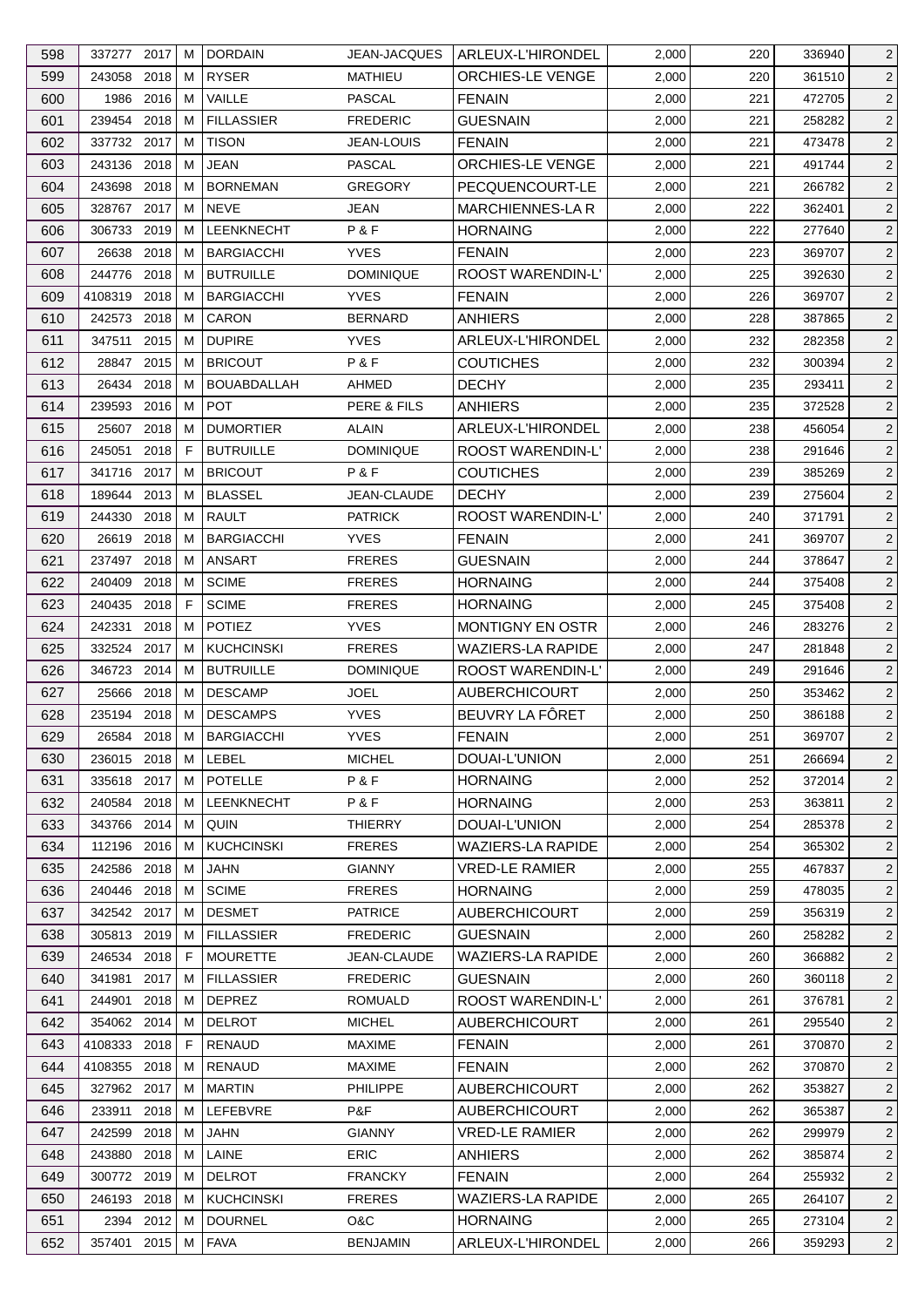| 653 | 22415 2019    |      | M  | <b>LEENKNECHT</b>  | P&F                  | <b>HORNAING</b>          | 2,000 | 266 | 263059 | 2              |
|-----|---------------|------|----|--------------------|----------------------|--------------------------|-------|-----|--------|----------------|
| 654 | 4108317 2018  |      | м  | <b>BARGIACCHI</b>  | <b>YVES</b>          | <b>FENAIN</b>            | 2,000 | 267 | 369707 | $\overline{2}$ |
| 655 | 242308        | 2018 | М  | <b>NAWRATH</b>     | <b>CHRISTIAN</b>     | PECQUENCOURT-LE          | 2,000 | 267 | 389262 | $\overline{2}$ |
| 656 | 337483 2017   |      | м  | <b>DELVINCOURT</b> | <b>DIDIER</b>        | ARLEUX-L'HIRONDEL        | 2,000 | 268 | 248328 | $\overline{2}$ |
| 657 | 343688 2017   |      | м  | <b>CHOQUET</b>     | VALENTIN             | <b>FENAIN</b>            | 2,000 | 269 | 370773 | $\overline{c}$ |
| 658 | 331412 2017   |      | м  | <b>DESMARETS</b>   | <b>BERNARD</b>       | DOUAI-L'UNION            | 2,000 | 269 | 295387 | $\overline{2}$ |
| 659 | 100997 2016   |      | м  | <b>FIRMIN</b>      | <b>FRANCIS</b>       | ARLEUX-L'HIRONDEL        | 2,000 | 271 | 359550 | 2              |
| 660 | 114224 2016   |      | м  | <b>CREPIEUX</b>    | <b>FRERES</b>        | <b>DECHY</b>             | 2,000 | 271 | 361501 | $\overline{c}$ |
| 661 | 249654 2018   |      | M  | <b>DESCAMP</b>     | JOEL                 | <b>AUBERCHICOURT</b>     | 2,000 | 272 | 353462 | 2              |
| 662 | 2679          | 2016 | F  | <b>SCIME</b>       | <b>FRERES</b>        | <b>HORNAING</b>          | 2,000 | 272 | 375408 | $\overline{2}$ |
| 663 | 237701        | 2018 | M  | VAILLE             | <b>PASCAL</b>        | <b>FENAIN</b>            | 2,000 | 276 | 304486 | $\overline{c}$ |
| 664 | 237684 2018   |      | м  | <b>POTEAUX</b>     | <b>JULES</b>         | <b>FENAIN</b>            | 2,000 | 277 | 267931 | $\overline{c}$ |
| 665 | 237122 2018   |      | м  | ANSART             | <b>FRERES</b>        | <b>GUESNAIN</b>          | 2,000 | 277 | 276864 | $\overline{2}$ |
| 666 | 32353 2017    |      | м  | TIBERGHIEN         | <b>JEAN-JACQUES</b>  | BEUVRY LA FÔRET          | 2,000 | 277 | 397571 | $\overline{2}$ |
| 667 | 111806        | 2016 | м  | <b>DUPUIS</b>      | <b>JEAN-JACQUES</b>  | <b>AUBY</b>              | 2,000 | 278 | 376216 | 2              |
| 668 | 31730 2017    |      | F  | <b>SCIME</b>       | <b>FRERES</b>        | <b>HORNAING</b>          | 2,000 | 279 | 375408 | $\overline{c}$ |
| 669 | 338692 2017   |      | м  | ZAWADZKI           | JEAN-CLAUDE          | <b>VRED-LE RAMIER</b>    | 2,000 | 280 | 373284 | $\overline{2}$ |
| 670 | 232488        | 2018 | м  | <b>DORDAIN</b>     | <b>JEAN-JACQUES</b>  | ARLEUX-L'HIRONDEL        | 2,000 | 280 | 372089 | $\overline{c}$ |
| 671 | 1087985       | 2019 | м  | <b>GANTIER</b>     | <b>SIMON</b>         | <b>COUTICHES</b>         | 2,000 | 282 | 268166 | $\overline{2}$ |
| 672 | 116764        | 2016 | M  | <b>POT</b>         | PERE & FILS          | <b>ANHIERS</b>           | 2,000 | 283 | 372528 | $\overline{c}$ |
|     |               |      |    | LEENKNECHT         |                      |                          |       |     |        |                |
| 673 | 22429         | 2019 | м  |                    | P & F                | <b>HORNAING</b>          | 2,000 | 284 | 248478 | $\overline{2}$ |
| 674 | 373484        | 2014 | M  | <b>ORIOT</b>       | <b>LIONEL</b>        | <b>AUBERCHICOURT</b>     | 2,000 | 285 | 293063 | $\overline{c}$ |
| 675 | 243914 2018   |      | м  | <b>GUINEZ</b>      | <b>GUY</b>           | <b>VRED-LE RAMIER</b>    | 2,000 | 286 | 388917 | $\overline{c}$ |
| 676 | 232430 2018   |      | м  | <b>ROSSI</b>       | <b>DAVID</b>         | ARLEUX-L'HIRONDEL        | 2,000 | 287 | 252236 | $\overline{2}$ |
| 677 | 244355        | 2018 | м  | COUSIN             | <b>JEAN-YVES</b>     | ROOST WARENDIN-L'        | 2,000 | 289 | 373540 | $\overline{2}$ |
| 678 | 1035155       | 2017 | м  | <b>GANTIER</b>     | <b>SIMON</b>         | <b>COUTICHES</b>         | 2,000 | 289 | 388776 | $\overline{2}$ |
| 679 | 115532 2016   |      | м  | <b>GUINEZ</b>      | <b>GUY</b>           | <b>VRED-LE RAMIER</b>    | 2,000 | 290 | 267957 | $\overline{c}$ |
| 680 | 237714 2018   |      | м  | VAILLE             | <b>PASCAL</b>        | <b>FENAIN</b>            | 2,000 | 290 | 304486 | $\overline{2}$ |
| 681 | 306219 2019   |      | м  | <b>BOCQUILLION</b> | A & N                | <b>HORNAING</b>          | 2,000 | 290 | 272651 | $\overline{c}$ |
| 682 | 237587 2018   |      | м  | <b>RANVIN</b>      | <b>CHRISTIAN</b>     | <b>FENAIN</b>            | 2,000 | 290 | 386255 | $\overline{2}$ |
| 683 | 243128 2018   |      | M  | <b>JEAN</b>        | <b>PASCAL</b>        | ORCHIES-LE VENGE         | 2,000 | 291 | 389960 | $\overline{c}$ |
| 684 | 306603 2019 M |      |    | <b>BOCQUILLION</b> | A & N                | <b>HORNAING</b>          | 2,000 | 291 | 286728 | $\overline{c}$ |
| 685 | 238241 2018   |      | М  | DANNEL             | <b>ALBERT</b>        | <b>FENAIN</b>            | 2,000 | 291 | 354124 | $\overline{2}$ |
| 686 | 240750        | 2018 | м  | <b>CHOQUET</b>     | <b>VALENTIN</b>      | <b>FENAIN</b>            | 2,000 | 293 | 370773 | $\overline{2}$ |
| 687 | 347985        | 2015 | м  | ADAMO              | <b>BRUNO</b>         | <b>FENAIN</b>            | 2,000 | 293 | 347951 | $\overline{2}$ |
| 688 | 347554        | 2015 | м  | ADAMO              | <b>BRUNO</b>         | <b>FENAIN</b>            | 2,000 | 294 | 450305 | $\overline{2}$ |
| 689 | 243957 2018   |      | м  | <b>GORGIBUS</b>    | JEAN-JACQUES         | PECQUENCOURT-LE          | 2,000 | 294 | 366672 | $\overline{2}$ |
| 690 | 239719 2018   |      | м  | <b>BODENNE</b>     | P&F                  | <b>HORNAING</b>          | 2,000 | 296 | 359681 | $\overline{c}$ |
| 691 | 4108356       | 2018 | м  | <b>RENAUD</b>      | <b>MAXIME</b>        | <b>FENAIN</b>            | 2,000 | 298 | 370870 | $\overline{2}$ |
| 692 | 242541        | 2018 | м  | <b>SZPERKA</b>     | <b>CLAUDE</b>        | <b>MONTIGNY EN OSTR</b>  | 2,000 | 298 | 366634 | $\overline{2}$ |
| 693 | 234199        | 2018 | м  | <b>DELROT</b>      | <b>TONY</b>          | <b>FENAIN</b>            | 2,000 | 298 | 405843 | $\overline{2}$ |
| 694 | 304503        | 2019 | M  | <b>DELROT</b>      | <b>TONY</b>          | <b>FENAIN</b>            | 2,000 | 298 | 283128 | $\overline{c}$ |
| 695 | 235978        | 2018 | м  | QUIN               | THIERRY              | DOUAI-L'UNION            | 2,000 | 299 | 368987 | $\overline{2}$ |
| 696 | 411465        | 2017 | м  | <b>BERNARD</b>     | <b>FRERES</b>        | <b>GUESNAIN</b>          | 2,000 | 299 | 360206 | $\overline{c}$ |
| 697 | 351010 2015   |      | м  | LEBEL              | <b>MICHEL</b>        | DOUAI-L'UNION            | 2,000 | 299 | 284144 | $\overline{2}$ |
| 698 | 241006 2018   |      | м  | LEMAIRE            | JEAN-LOUIS           | LANDAS-UNION ST J        | 2,000 | 300 | 379458 | $\overline{2}$ |
| 699 | 239478        | 2018 | м  | <b>FILLASSIER</b>  | <b>FREDERIC</b>      | <b>GUESNAIN</b>          | 2,000 | 300 | 360118 | $\overline{2}$ |
| 700 | 272645 2017   |      | F  | <b>MOSER</b>       | <b>CHRISTOPHE</b>    | <b>WAZIERS-LA RAPIDE</b> | 2,000 | 301 | 467077 | $\overline{2}$ |
| 701 | 239704 2018   |      | м  | <b>BODENNE</b>     | P&F                  | <b>HORNAING</b>          | 2,000 | 301 | 359681 | $\overline{c}$ |
| 702 | 241163        | 2018 | M  | <b>MONTURY</b>     | ANDRE                | ORCHIES-LE VENGE         | 2,000 | 302 | 373450 | $\overline{2}$ |
| 703 | 238293 2018   |      | м  | <b>FRANCK</b>      | <b>JEAN-FRANCOIS</b> | <b>FENAIN</b>            | 2,000 | 303 | 393257 | $\overline{2}$ |
| 704 | 300483 2019   |      | м  | <b>DELROT</b>      | <b>MICHEL</b>        | AUBERCHICOURT            | 2,000 | 304 | 260601 | $\overline{2}$ |
| 705 | 27143 2018    |      | M  | <b>BOCQUILLION</b> | A & N                | <b>HORNAING</b>          | 2,000 | 304 | 286728 | $\overline{c}$ |
| 706 | 339735        | 2017 | м  | PIEDANNA           | <b>BERNARD</b>       | PECQUENCOURT-LE          | 2,000 | 305 | 366678 | $\overline{2}$ |
| 707 | 2580 2016     |      | F. | <b>POTELLE</b>     | P&F                  | <b>HORNAING</b>          | 2,000 | 306 | 372014 | $\overline{2}$ |
|     |               |      |    |                    |                      |                          |       |     |        |                |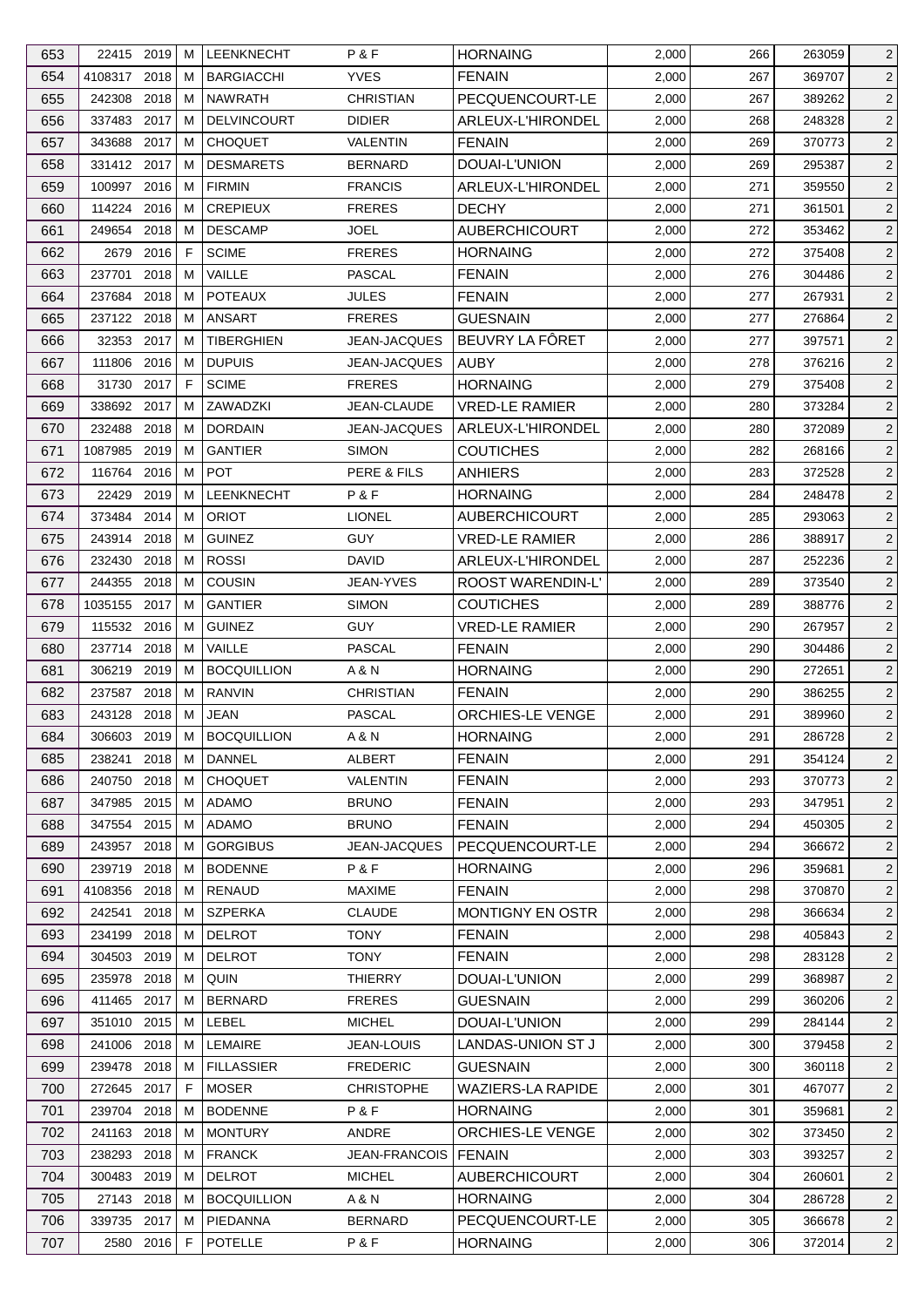| 708        | 243434 2018           |           | м  | <b>DEMARCQ</b>                     | <b>FRERES</b>                | <b>ORCHIES-LE VENGE</b>                   | 2,000          | 307        | 490239           | $\overline{2}$                   |
|------------|-----------------------|-----------|----|------------------------------------|------------------------------|-------------------------------------------|----------------|------------|------------------|----------------------------------|
| 709        | 333470 2017           |           | M  | LAINE                              | <b>ERIC</b>                  | <b>ANHIERS</b>                            | 2,000          | 308        | 284296           | $\overline{2}$                   |
| 710        | 245359                | 2018      | M  | <b>JASPARD</b>                     | <b>FLEURY</b>                | SOMAIN-LES MINEUR                         | 2,000          | 308        | 370126           | $\overline{2}$                   |
| 711        | 245238                | 2018      | м  | <b>JONCKEERE</b>                   | <b>JEROME</b>                | <b>ROOST WARENDIN-L'</b>                  | 2,000          | 308        | 369784           | $\overline{2}$                   |
| 712        | 335525                | 2017      | M  | <b>BODENNE</b>                     | P&F                          | <b>HORNAING</b>                           | 2,000          | 309        | 375618           | $\overline{2}$                   |
| 713        | 351157                | 2015      | M  | <b>DESMARETS</b>                   | <b>BERNARD</b>               | DOUAI-L'UNION                             | 2,000          | 311        | 359893           | $\overline{2}$                   |
| 714        | 238286                | 2018      | M  | <b>FRANCK</b>                      | JEAN-FRANCOIS   FENAIN       |                                           | 2,000          | 311        | 311188           | $\overline{2}$                   |
| 715        | 27221                 | 2018      | F. | <b>RENAUD</b>                      | <b>MAXIME</b>                | <b>FENAIN</b>                             | 2,000          | 311        | 284542           | $\overline{2}$                   |
|            |                       |           |    |                                    |                              |                                           |                |            |                  |                                  |
| 716        | 231989                | 2018      | F  | <b>HIMBLOT-GUEUDIN</b>             |                              | PECQUENCOURT-LE                           | 2,000          | 312        | 373427           | $\overline{2}$                   |
| 717        | 25647                 | 2018      | м  | <b>MARTIN</b>                      | <b>PHILIPPE</b>              | <b>AUBERCHICOURT</b>                      | 2,000          | 312        | 353827           | $\overline{2}$                   |
| 718        | 3496                  | 2016      | M  | <b>VAN DAMME</b>                   | <b>LUCIEN</b>                | <b>MONTIGNY EN OSTR</b>                   | 2,000          | 313        | 354885           | $\overline{2}$                   |
| 719        | 241065                | 2018      | M  | <b>TIBERGHIEN</b>                  | JEAN-FRANCOIS                | LANDAS-UNION ST J                         | 2,000          | 314        | 301444           | $\overline{2}$                   |
| 720        | 237694                | 2018      | M  | <b>DELROT</b><br><b>KUCHCINSKI</b> | <b>TONY</b><br><b>FRERES</b> | <b>FENAIN</b><br><b>WAZIERS-LA RAPIDE</b> | 2,000          | 314        | 289056           | $\overline{2}$                   |
| 721        | 332536                | 2017      | M  |                                    |                              |                                           | 2,000          | 315        | 383043           | $\overline{2}$                   |
| 722        | 337780                | 2017      | м  | VAILLE                             | PASCAL                       | <b>FENAIN</b>                             | 2,000          | 315        | 390581           | $\overline{2}$                   |
| 723        | 240122 2018           |           | F  | VANGHELLE                          | C&R                          | <b>HORNAING</b>                           | 2,000          | 315        | 389010           | $\overline{2}$                   |
| 724        | 342835                | 2017      | M  | <b>ORIOT</b>                       | <b>LIONEL</b>                | <b>AUBERCHICOURT</b>                      | 2,000          | 318        | 312254           | $\overline{2}$                   |
| 725        | 1085 2016             |           | м  | <b>JASPARD</b>                     | <b>FLEURY</b>                | SOMAIN-LES MINEUR                         | 2,000          | 318        | 370126           | $\overline{2}$                   |
| 726        | 239838                | 2018      | M  | <b>DELVALLEZ</b>                   | <b>CHRISTOPHE</b>            | <b>HORNAING</b>                           | 2,000          | 318        | 471998           | $\overline{2}$                   |
| 727        | 333446                | 2017      | м  | <b>GUINEZ</b>                      | <b>GUY</b>                   | <b>VRED-LE RAMIER</b>                     | 2,000          | 318        | 303315           | $\overline{2}$                   |
| 728        | 308276                | 2019      | м  | <b>DASSONVILLE</b>                 | <b>JEAN-MARC</b>             | <b>MARCHIENNES-LA R</b>                   | 2,000          | 319        | 292026           | $\overline{2}$                   |
| 729        | 28090                 | 2018      | M  | <b>VAN DAMME</b>                   | <b>LUCIEN</b>                | <b>MONTIGNY EN OSTR</b>                   | 2,000          | 319        | 354885           | $\overline{2}$                   |
| 730        | 33819 2017            |           | м  | <b>JOUVENEZ</b>                    | <b>RENE</b>                  | <b>WAZIERS-LA RAPIDE</b>                  | 2,000          | 320        | 280993           | $\overline{2}$                   |
| 731        | 32352 2017            |           | M  | TIBERGHIEN                         | <b>JEAN-JACQUES</b>          | BEUVRY LA FÔRET                           | 2,000          | 321        | 365114           | $\overline{2}$                   |
| 732        | 112062                | 2016      | M  | <b>BLASSEL</b>                     | JEAN-CLAUDE                  | <b>DECHY</b>                              | 2,000          | 321        | 276334           | $\overline{2}$                   |
| 733        | 245275                | 2018      | м  | PIEDANNA                           | <b>RAYMOND</b>               | PECQUENCOURT-LE                           | 2,000          | 322        | 280686           | $\overline{2}$                   |
| 734        | 337899                | 2017      | M  | <b>FRANCK</b>                      | JEAN-FRANCOIS                | <b>FENAIN</b>                             | 2,000          | 323        | 311188           | $\overline{2}$                   |
| 735        | 26311                 | 2018      | M  | <b>BRICOUT</b>                     | P&F                          | <b>COUTICHES</b>                          | 2,000          | 324        | 385269           | $\overline{2}$                   |
| 736        | 112649                | 2016      | м  | <b>DEMAGNY</b>                     | TANG&PAUL                    | <b>WAZIERS-LA RAPIDE</b>                  | 2,000          | 324        | 264792           | $\overline{2}$                   |
| 737        | 242548 2018           |           | M  | <b>SZPERKA</b>                     | <b>CLAUDE</b>                | MONTIGNY EN OSTR                          | 2,000          | 325        | 300338           | $\overline{2}$                   |
| 738        | 306246 2019           |           | M  | <b>BOCQUILLION</b>                 | A & N                        | <b>HORNAING</b>                           | 2,000          | 327        | 272651           | $\overline{2}$                   |
| 739        | 245534 2018 M         |           |    | JASPARD                            | <b>FLEURY</b>                | SOMAIN-LES MINEUR                         | 2,000          | 328        | 370126           | $\sqrt{2}$                       |
| 740        | 355313 2015           |           | M  | <b>DESCARPENTRIES</b>              | <b>MICHAEL</b>               | <b>MARCHIENNES-LAR</b>                    | 2,000          | 328        | 377250           | $\overline{2}$                   |
| 741        | 308446 2019           |           | M  | NEVE                               | JEAN                         | <b>MARCHIENNES-LA R</b>                   | 2,000          | 330        | 261252           | $\overline{2}$                   |
| 742        | 339723                | 2017      | м  | PIEDANNA                           | <b>BERNARD</b>               | PECQUENCOURT-LE                           | 2,000          | 330        | 366678           | $\overline{2}$                   |
| 743        | 235984                | 2018      | м  | QUIN                               | <b>THIERRY</b>               | DOUAI-L'UNION                             | 2,000          | 331        | 266846           | $\overline{2}$                   |
| 744        | 245851                | 2018      | м  | LEGRAND                            | <b>SERGE</b>                 | <b>VRED-LE RAMIER</b>                     | 2,000          | 332        | 372741           | $\overline{2}$                   |
| 745        | 195421                | 2013      | M  | <b>DECROIX</b>                     | <b>DANY</b>                  | BEUVRY LA FÖRET                           | 2,000          | 333        | 377068           | $\overline{2}$                   |
| 746        | 4108361               | 2018      | M  | <b>RENAUD</b>                      | <b>MAXIME</b>                | <b>FENAIN</b>                             | 2,000          | 335        | 370870           | $\overline{2}$                   |
| 747        | 337738                | 2017      | м  | <b>TISON</b>                       | <b>JEAN-LOUIS</b>            | <b>FENAIN</b>                             | 2,000          | 335        | 371137           | $\overline{2}$                   |
| 748        | 341744 2017           |           | М  | <b>BRICOUT</b>                     | P&F                          | <b>COUTICHES</b>                          | 2,000          | 338        | 385269           | $\overline{2}$                   |
| 749        | 237686 2018           |           | M  | <b>POTEAUX</b>                     | <b>JULES</b>                 | <b>FENAIN</b>                             | 2,000          | 340        | 282426           | $\overline{2}$                   |
| 750        | 26614                 | 2018      | м  | <b>BARGIACCHI</b>                  | <b>YVES</b>                  | <b>FENAIN</b>                             | 2,000          | 341        | 369707           | $\overline{2}$                   |
| 751        | 346409                | 2015      | M  | <b>DANNEELS</b>                    | <b>REMY</b>                  | PECQUENCOURT-LE                           | 2,000          | 341        | 264353           | $\overline{2}$                   |
| 752        | 246426 2018           |           | м  | <b>JOUVENEZ</b>                    | <b>RENE</b>                  | <b>WAZIERS-LA RAPIDE</b>                  | 2,000          | 342        | 262338           | $\overline{2}$                   |
| 753        | 241604                | 2018      | M  | NEVE                               | JEAN                         | <b>MARCHIENNES-LA R</b>                   | 2,000          | 342        | 377633           | $\overline{2}$                   |
| 754        | 175884                | 2013      | M  | <b>DELROT</b>                      | <b>MICHEL</b>                | <b>AUBERCHICOURT</b>                      | 2,000          | 343        | 295540           | $\overline{2}$                   |
| 755        | 232492 2018           |           | м  | <b>DELVINCOURT</b>                 | <b>DIDIER</b>                | ARLEUX-L'HIRONDEL                         | 2,000          | 346        | 333292           | $\overline{2}$                   |
| 756        | 102762 2016           |           | M  | <b>NEVE</b>                        | JEAN                         | <b>MARCHIENNES-LA R</b>                   | 2,000          | 346        | 362401           | $\overline{2}$                   |
|            |                       |           | M  | <b>DELROT</b>                      | <b>TONY</b>                  |                                           |                |            |                  |                                  |
| 757<br>758 | 304511<br>232630 2018 | 2019      | м  | <b>FIRMIN</b>                      | <b>FRANCIS</b>               | <b>FENAIN</b><br>ARLEUX-L'HIRONDEL        | 2,000<br>2,000 | 350<br>350 | 283128<br>445024 | $\overline{2}$<br>$\overline{2}$ |
|            |                       |           |    |                                    |                              |                                           |                |            |                  |                                  |
| 759        | 27239                 | 2018      | M  | RENAUD                             | <b>MAXIME</b>                | <b>FENAIN</b>                             | 2,000          | 351        | 304977           | $\overline{2}$                   |
| 760        | 337344 2017           |           | M  | <b>DELVINCOURT</b>                 | <b>DIDIER</b>                | ARLEUX-L'HIRONDEL                         | 2,000          | 351        | 267186           | $\overline{2}$                   |
| 761        |                       | 2879 2016 | M  | <b>WOITRAIN</b>                    | <b>LUDOVIC</b>               | <b>AUBERCHICOURT</b>                      | 2,000          | 352        | 292088           | $\overline{2}$                   |
| 762        | 339646 2014           |           | М  | <b>ORIOT</b>                       | <b>LIONEL</b>                | <b>AUBERCHICOURT</b>                      | 2,000          | 353        | 293063           | $\overline{2}$                   |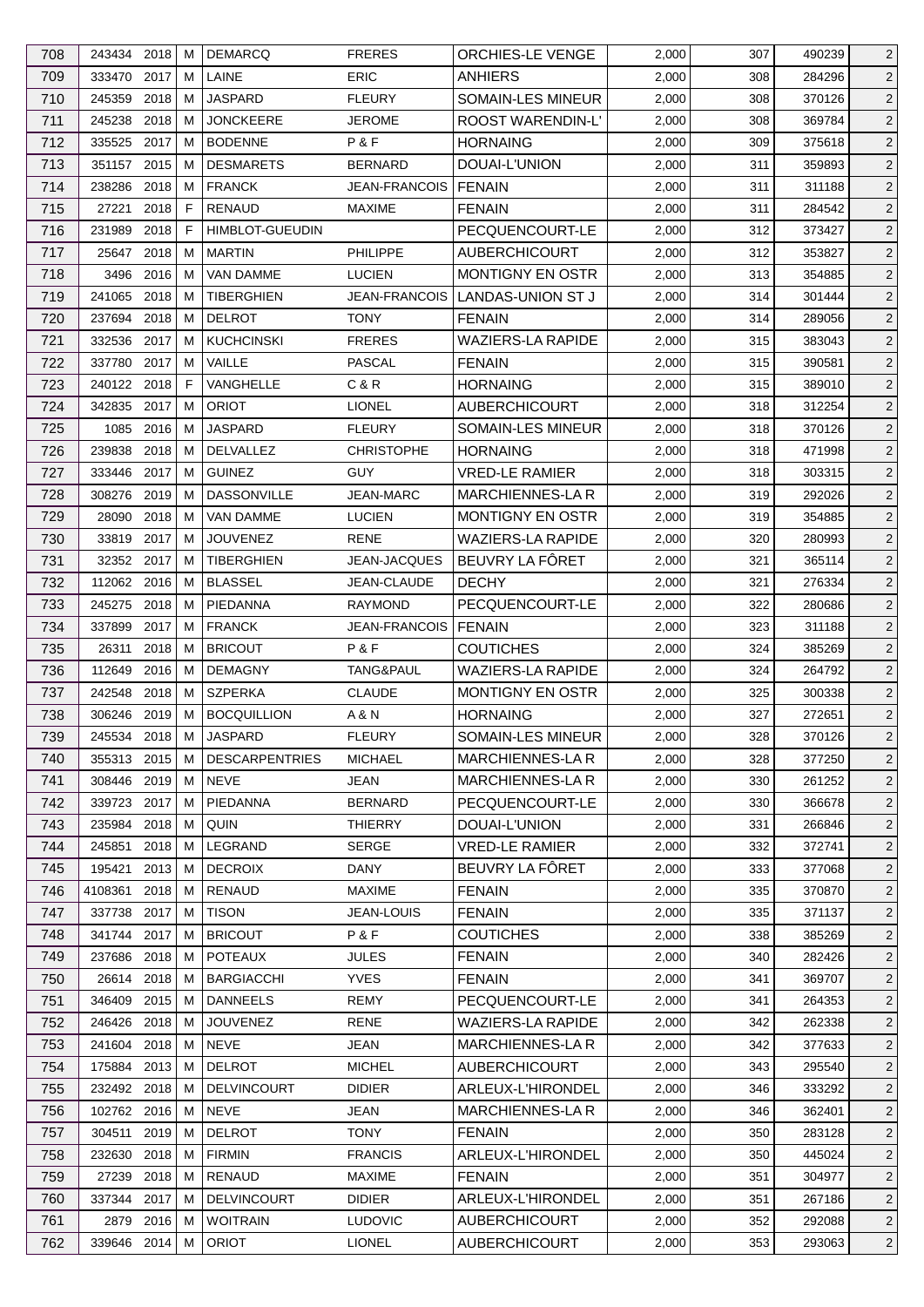| 763        | 1062550                    | 2018 | м      | <b>DANNEL</b>     | ALBERT                          | <b>FENAIN</b>                    | 2,000          | 353        | 368581           | $\overline{2}$                   |
|------------|----------------------------|------|--------|-------------------|---------------------------------|----------------------------------|----------------|------------|------------------|----------------------------------|
| 764        | 232668                     | 2018 | м      | <b>FIRMIN</b>     | <b>FRANCIS</b>                  | ARLEUX-L'HIRONDEL                | 2,000          | 354        | 261280           | $\overline{2}$                   |
| 765        | 327924                     | 2017 | м      | <b>MARTIN</b>     | <b>PHILIPPE</b>                 | <b>AUBERCHICOURT</b>             | 2,000          | 356        | 353827           | $\overline{2}$                   |
| 766        | 176020                     | 2013 | м      | <b>NEVE</b>       | JEAN                            | MARCHIENNES-LA R                 | 2,000          | 356        | 377633           | $\overline{2}$                   |
| 767        | 306612 2018                |      | м      | <b>DELROT</b>     | <b>TONY</b>                     | <b>FENAIN</b>                    | 2,000          | 359        | 268704           | $\overline{2}$                   |
| 768        | 244261                     | 2018 | M      | <b>BASZYNSKI</b>  | <b>RENE</b>                     | ROOST WARENDIN-L'                | 2,000          | 360        | 283756           | $\overline{2}$                   |
| 769        | 100276                     | 2016 | м      | <b>RANVIN</b>     | <b>CHRISTIAN</b>                | <b>FENAIN</b>                    | 2,000          | 361        | 283970           | $\overline{2}$                   |
| 770        | 233707                     | 2018 | м      | <b>MARTIN</b>     | <b>PHILIPPE</b>                 | <b>AUBERCHICOURT</b>             | 2,000          | 362        | 268092           | $\overline{2}$                   |
| 771        | 337391                     | 2014 | M      | <b>BLASSEL</b>    | JEAN-CLAUDE                     | <b>DECHY</b>                     | 2,000          | 362        | 293988           | $\overline{2}$                   |
| 772        | 235975                     | 2018 | м      | QUIN              | <b>THIERRY</b>                  | DOUAI-L'UNION                    | 2,000          | 362        | 387519           | $\overline{2}$                   |
| 773        | 341821                     | 2014 | м      | <b>SZPERKA</b>    | <b>CLAUDE</b>                   | <b>MONTIGNY EN OSTR</b>          | 2,000          | 363        | 366634           | $\overline{2}$                   |
| 774        | 245839                     | 2018 | м      | LEGRAND           | <b>SERGE</b>                    | <b>VRED-LE RAMIER</b>            | 2,000          | 363        | 372741           | $\overline{2}$                   |
| 775        | 346410                     | 2015 | м      | <b>DANNEELS</b>   | <b>REMY</b>                     | PECQUENCOURT-LE                  | 2,000          | 366        | 280620           | $\overline{2}$                   |
| 776        | 308497                     | 2019 | M      | <b>NEVE</b>       | JEAN                            | <b>MARCHIENNES-LAR</b>           | 2,000          | 367        | 291716           | $\overline{2}$                   |
| 777        | 109644                     | 2016 | M      | <b>FRANCK</b>     | <b>JEAN-FRANCOIS</b>            | FENAIN                           | 2,000          | 368        | 397384           | $\overline{2}$                   |
| 778        | 335184 2017                |      | м      | <b>MARTIN</b>     | <b>PHILIPPE</b>                 | <b>AUBERCHICOURT</b>             | 2,000          | 369        | 353827           | $\overline{2}$                   |
| 779        | 234716                     | 2018 | м      | <b>DUMAZY</b>     | <b>STEPHANE</b>                 | BEUVRY LA FÔRET                  | 2,000          | 370        | 376940           | $\overline{2}$                   |
| 780        | 334034                     | 2017 | м      | CARON             | <b>BERNARD</b>                  | ANHIERS                          | 2,000          | 373        | 267050           | $\overline{2}$                   |
| 781        | 243317 2018                |      | м      | <b>DELROT</b>     | <b>MICHEL</b>                   | <b>AUBERCHICOURT</b>             | 2,000          | 374        | 280669           | $\overline{2}$                   |
| 782        | 332640                     | 2017 | F      | <b>JOUVENEZ</b>   | <b>RENE</b>                     | <b>WAZIERS-LA RAPIDE</b>         | 2,000          | 374        | 280993           | $\overline{2}$                   |
| 783        | 184604                     | 2018 | м      | <b>JONCKEERE</b>  | <b>JEROME</b>                   | ROOST WARENDIN-L'                | 2,000          | 374        | 369784           | $\overline{2}$                   |
| 784        | 237749                     | 2018 | м      | <b>DELROT</b>     | <b>FRANCKY</b>                  | <b>FENAIN</b>                    | 2,000          | 375        | 255932           | $\overline{2}$                   |
| 785        | 241607                     | 2018 | м      | <b>NEVE</b>       | JEAN                            | MARCHIENNES-LA R                 | 2,000          | 377        | 377633           | $\overline{2}$                   |
| 786        | 240611                     | 2018 | м      | <b>COUSIN</b>     | JEAN-YVES                       | ROOST WARENDIN-L'                | 2,000          | 377        | 390293           | $\overline{2}$                   |
| 787        | 246303                     | 2018 | M      | <b>HANQUEZ</b>    | <b>DAVID</b>                    | <b>HORNAING</b>                  | 2,000          | 380        | 377597           | $\overline{2}$                   |
| 788        | 307070                     | 2019 | м      | DE CESARE         | CH & CE                         | <b>HORNAING</b>                  | 2,000          | 380        | 258698           | $\overline{2}$                   |
| 789        | 242163                     | 2018 | F      | <b>LIENARD</b>    | <b>RUDY</b>                     | <b>HORNAING</b>                  | 2,000          | 384        | 281510           | $\overline{2}$                   |
| 790        | 32697                      | 2017 | м      | <b>RANVIN</b>     | <b>CHRISTIAN</b>                | <b>FENAIN</b>                    | 2,000          | 384        | 406438           | $\overline{2}$                   |
| 791        | 2287                       | 2016 | м      | <b>LECLERCQ</b>   | <b>FRERES</b>                   | <b>HORNAING</b>                  | 2,000          | 387        | 370766           | $\overline{2}$                   |
| 792        | 246311                     | 2018 | м      | <b>HANQUEZ</b>    | <b>DAVID</b>                    | <b>HORNAING</b>                  | 2,000          | 387        | 272880           | $\overline{2}$                   |
| 793        | 342593                     | 2019 | M      | <b>COUSIN</b>     | JEAN-YVES                       | ROOST WARENDIN-L'                | 2,000          | 389        | 289216           | $\overline{2}$                   |
| 794        | 243700 2018 M              |      |        | <b>BORNEMAN</b>   | <b>GREGORY</b>                  | PECQUENCOURT-LE                  | 2,000          | 395        | 384646           | $\overline{2}$                   |
| 795        | 26010 2018                 |      | М      | <b>MOREIRA</b>    | <b>RICHARD</b>                  | <b>AUBY</b>                      | 2,000          | 395        | 267383           | $\overline{2}$                   |
| 796        | 328435                     | 2017 | м      | NEVE              | JEAN                            | <b>MARCHIENNES-LA R</b>          | 2,000          | 398        | 296402           | $\overline{2}$                   |
| 797        | 187948                     | 2013 | м      | <b>BUTRUILLE</b>  | <b>DOMINIQUE</b>                | ROOST WARENDIN-L'                | 2,000          | 402        | 309683           | $\overline{2}$                   |
| 798        | 357261                     | 2015 | M      | <b>DELROT</b>     | <b>FRANCKY</b>                  | <b>FENAIN</b>                    | 2,000          | 403        | 305950           | $\overline{2}$                   |
| 799        | 326825 2017                |      | м      | <b>MERIEULT</b>   | <b>HERVE</b>                    | LANDAS-UNION ST J                | 2,000          | 407        | 304406           | $\overline{2}$                   |
| 800        | 233700 2018                |      | M      | <b>DESMET</b>     | <b>PATRICE</b>                  | <b>AUBERCHICOURT</b>             | 2,000          | 409        | 356319           | $\overline{2}$                   |
| 801        | 330265                     | 2017 | M      | <b>JEAN</b>       | <b>PASCAL</b>                   | <b>ORCHIES-LE VENGE</b>          | 2,000          | 410        | 389960           | $\overline{2}$                   |
| 802        | 337888                     | 2017 | м      | <b>FRANCK</b>     | <b>JEAN-FRANCOIS</b>            | <b>FENAIN</b>                    | 2,000          | 413        | 397384           | $\overline{2}$                   |
| 803        | 308495                     | 2019 | М      | <b>NEVE</b>       | <b>JEAN</b>                     | <b>MARCHIENNES-LAR</b>           | 2,000          | 415        | 276484           | $\overline{2}$                   |
| 804        | 117581                     | 2016 | м      | <b>BERNARD</b>    | <b>JOSETTE</b>                  | <b>HORNAING</b>                  | 2,000          | 416        | 360010           | $\overline{2}$                   |
|            | 241444                     | 2018 | M      | ABRAHAM           | <b>CLAUDE</b>                   | <b>COUTICHES</b>                 | 2,000          | 419        | 384444           | $\overline{2}$                   |
| 805<br>806 | 338591                     | 2017 | м      | LEGRAND           | <b>SERGE</b>                    | <b>VRED-LE RAMIER</b>            | 2,000          | 420        | 372741           | $\overline{2}$                   |
| 807        | 312196                     | 2019 | M      | <b>ROBERT</b>     | <b>JACKY</b>                    | VRED-LE RAMIER                   | 2,000          | 421        | 271346           | $\overline{2}$                   |
| 808        | 237573                     | 2018 | M      | <b>RANVIN</b>     | <b>CHRISTIAN</b>                | <b>FENAIN</b>                    | 2,000          | 422        | 304153           | $\overline{2}$                   |
| 809        | 246305                     | 2018 | M      | <b>HANQUEZ</b>    | DAVID                           | <b>HORNAING</b>                  | 2,000          | 426        | 358275           | $\overline{2}$                   |
|            |                            |      |        |                   |                                 |                                  |                |            |                  |                                  |
| 810<br>811 | 109805 2016<br>236068 2018 |      | M<br>M | PIEDANNA<br>LEBEL | <b>RAYMOND</b><br><b>MICHEL</b> | PECQUENCOURT-LE<br>DOUAI-L'UNION | 2,000<br>2,000 | 434<br>435 | 300889<br>285236 | $\overline{2}$<br>$\overline{2}$ |
| 812        | 1026234                    | 2018 | M      | <b>GANTIER</b>    | <b>SIMON</b>                    | <b>COUTICHES</b>                 | 2,000          | 443        | 388776           | $\overline{2}$                   |
| 813        | 33903                      | 2017 | м      | <b>DUFOUR</b>     | <b>OLIVIER</b>                  | WAZIERS-LA RAPIDE                | 2,000          | 448        | 264685           | $\overline{2}$                   |
| 814        | 299009                     | 2019 | м      | <b>DEFRANCE</b>   | <b>GILLES</b>                   | <b>ANHIERS</b>                   | 2,000          | 449        | 269592           | $\overline{2}$                   |
| 815        | 236012 2018                |      | М      | LEBEL             | <b>MICHEL</b>                   | DOUAI-L'UNION                    | 2,000          | 454        | 302686           | $\overline{2}$                   |
| 816        | 361068 2015                |      | M      | LEFEBVRE          | <b>MICHEL</b>                   | LANDAS-UNION ST J                | 2,000          | 454        | 392308           | $\overline{2}$                   |
| 817        | 242821 2018                |      | М      | CARON             | <b>BERNARD</b>                  | <b>ANHIERS</b>                   | 2,000          | 455        | 368906           | $\overline{2}$                   |
|            |                            |      |        |                   |                                 |                                  |                |            |                  |                                  |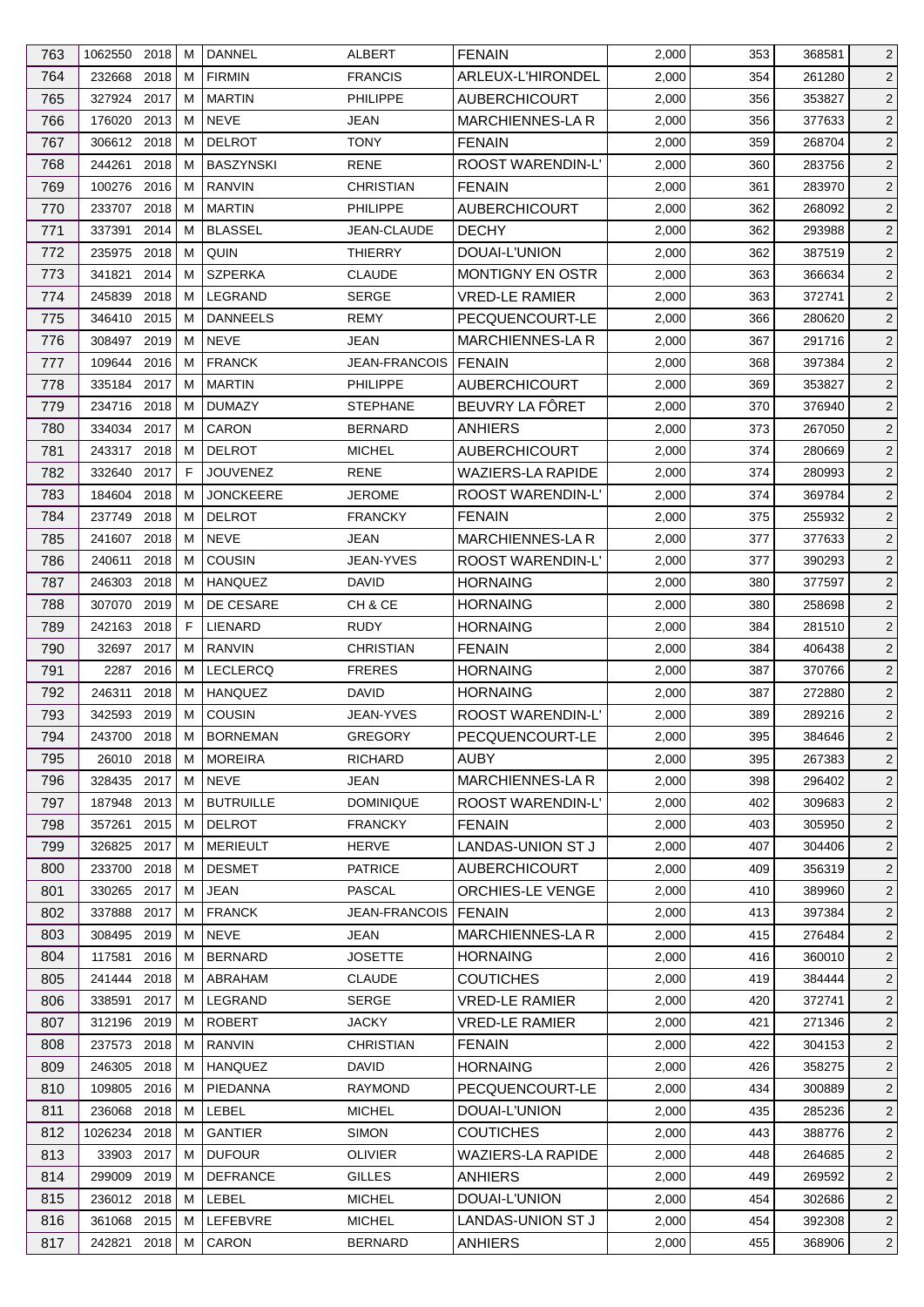| 818 | 359881                | 2015 | м | <b>BLASSEL</b>      | JEAN-CLAUDE                   | <b>DECHY</b>             | 2,000 | 456 | 275604 | $\overline{2}$ |
|-----|-----------------------|------|---|---------------------|-------------------------------|--------------------------|-------|-----|--------|----------------|
| 819 | 175870                | 2013 | м | <b>DELROT</b>       | <b>MICHEL</b>                 | <b>AUBERCHICOURT</b>     | 2,000 | 458 | 295540 | $\overline{c}$ |
| 820 | 235287                | 2018 | м | <b>DECROIX</b>      | <b>DANY</b>                   | BEUVRY LA FÔRET          | 2,000 | 461 | 377068 | $\overline{2}$ |
| 821 | 308435                | 2019 | м | <b>NEVE</b>         | JEAN                          | <b>MARCHIENNES-LAR</b>   | 2,000 | 463 | 291716 | $\overline{2}$ |
| 822 | 29181                 | 2015 | м | <b>MOCO</b>         | <b>LEONCE</b>                 | BEUVRY LA FÔRET          | 2,000 | 477 | 380648 | $\overline{2}$ |
| 823 | 232786                | 2018 | M | <b>DORDAIN</b>      | JEAN-JACQUES                  | ARLEUX-L'HIRONDEL        | 1,000 | 0   | 126157 | $\mathbf{1}$   |
| 824 | 232922 2018           |      | м | <b>ADAMO</b>        | <b>BRUNO</b>                  | <b>FENAIN</b>            | 1,000 | 1   | 217113 | $\mathbf{1}$   |
| 825 | 244766                | 2018 | м | <b>BUTRUILLE</b>    | <b>DOMINIQUE</b>              | ROOST WARENDIN-L'        | 1,000 | 3   | 145823 | $\mathbf{1}$   |
| 826 | 3911623               | 2015 | м | <b>GANTIER</b>      | <b>SIMON</b>                  | <b>COUTICHES</b>         | 1,000 | 4   | 152236 | $\mathbf{1}$   |
| 827 | 26428                 | 2018 | м | <b>BOUABDALLAH</b>  | AHMED                         | <b>DECHY</b>             | 1,000 | 5   | 156151 | $\mathbf{1}$   |
| 828 | 22465                 | 2019 | F | <b>RENAUD</b>       | <b>MAXIME</b>                 | <b>FENAIN</b>            | 1,000 | 8   | 127984 | $\mathbf{1}$   |
| 829 | 232765                | 2018 | м | <b>DORDAIN</b>      | <b>JEAN-JACQUES</b>           | ARLEUX-L'HIRONDEL        | 1,000 | 9   | 126157 | $\mathbf{1}$   |
| 830 | 105565                | 2016 | м | <b>DESCAMP</b>      | JOEL                          | <b>AUBERCHICOURT</b>     | 1,000 | 10  | 219605 | $\mathbf{1}$   |
| 831 | 242322 2018           |      | M | <b>NAWRATH</b>      | <b>CHRISTIAN</b>              | PECQUENCOURT-LE          | 1,000 | 11  | 142676 | $\mathbf{1}$   |
| 832 | 302139                | 2019 | м | <b>DEMETTE</b>      | JEAN-LUC                      | DOUAI-L'UNION            | 1,000 | 11  | 140284 | $\mathbf{1}$   |
| 833 | 244827 2018           |      | м | <b>GODIN</b>        | PASCAL                        | <b>ROOST WARENDIN-L'</b> | 1,000 | 12  | 142218 | $\mathbf{1}$   |
| 834 | 312203                | 2019 | M | <b>POT</b>          | PERE & FILS                   | <b>ANHIERS</b>           | 1,000 | 12  | 143986 | $\mathbf{1}$   |
| 835 | 312590                | 2019 | м | <b>POT</b>          | PERE & FILS                   | <b>ANHIERS</b>           | 1,000 | 13  | 143986 | $\mathbf{1}$   |
| 836 | 31664                 | 2017 | F | <b>SCIME</b>        | <b>FRERES</b>                 | <b>HORNAING</b>          | 1,000 | 13  | 231071 | $\mathbf{1}$   |
| 837 | 246592 2018           |      | м | <b>DEMAGNY</b>      | TANG&PAUL                     | <b>WAZIERS-LA RAPIDE</b> | 1,000 | 17  | 141238 | $\mathbf{1}$   |
| 838 | 243981                | 2018 | м | PIEDANNA            | <b>BERNARD</b>                | PECQUENCOURT-LE          | 1,000 | 18  | 226414 | $\mathbf{1}$   |
| 839 | 240675                | 2018 | м | <b>POTELLE</b>      | P&F                           | <b>HORNAING</b>          | 1,000 | 18  | 142800 | $\mathbf{1}$   |
|     |                       | 2014 | м | <b>CHOQUET</b>      |                               |                          |       | 21  |        | $\mathbf{1}$   |
| 840 | 348226<br>245126 2018 |      | F | <b>MOSER</b>        | VALENTIN<br><b>CHRISTOPHE</b> | <b>FENAIN</b>            | 1,000 | 21  | 228544 | $\mathbf{1}$   |
| 841 |                       |      |   |                     |                               | <b>WAZIERS-LA RAPIDE</b> | 1,000 |     | 141303 |                |
| 842 | 298836                | 2019 | M | LAINE               | <b>ERIC</b>                   | <b>ANHIERS</b>           | 1,000 | 21  | 142148 | $\mathbf{1}$   |
| 843 | 105724                | 2016 | м | <b>DUPAS</b>        | <b>GREGORY</b>                | <b>AUBERCHICOURT</b>     | 1,000 | 23  | 219622 | $\mathbf{1}$   |
| 844 | 310651                | 2019 | м | <b>BASZYNSKI</b>    | <b>RENE</b>                   | <b>ROOST WARENDIN-L'</b> | 1,000 | 23  | 123627 | $\mathbf{1}$   |
| 845 | 239718                | 2018 | м | <b>BODENNE</b>      | P&F                           | <b>HORNAING</b>          | 1,000 | 23  | 136530 | $\mathbf{1}$   |
| 846 | 313333 2019           |      | м | <b>HANQUEZ</b>      | DAVID                         | <b>HORNAING</b>          | 1,000 | 23  | 136440 | $\mathbf{1}$   |
| 847 | 310753                | 2019 | м | <b>BUTRUILLE</b>    | <b>DOMINIQUE</b>              | ROOST WARENDIN-L'        | 1,000 | 23  | 145823 | $\mathbf{1}$   |
| 848 | 307057 2019           |      | F | DE CESARE           | CH & CE                       | <b>HORNAING</b>          | 1,000 | 24  | 129349 | $\mathbf{1}$   |
| 849 | 312583 2019 M         |      |   | <b>LEMAIRE</b>      | <b>JEAN-LOUIS</b>             | LANDAS-UNION ST J        | 1,000 | 25  | 155359 | $\mathbf{1}$   |
| 850 | 350624 2014           |      | М | <b>BLASSEL</b>      | JEAN-CLAUDE                   | <b>DECHY</b>             | 1,000 | 26  | 156186 | $\mathbf{1}$   |
| 851 | 232433 2018           |      | м | <b>DORDAIN</b>      | <b>JEAN-JACQUES</b>           | ARLEUX-L'HIRONDEL        | 1,000 | 26  | 126157 | $\mathbf{1}$   |
| 852 | 336978 2017           |      | м | LIBERAL             | LAURENT                       | <b>HORNAING</b>          | 1,000 | 27  | 134165 | $\mathbf{1}$   |
| 853 | 290312 2019           |      | M | <b>BRICOUT</b>      | P&F                           | <b>COUTICHES</b>         | 1,000 | 27  | 150197 | $\mathbf{1}$   |
| 854 | 23206 2019            |      | м | <b>BORNEMAN</b>     | <b>GREGORY</b>                | PECQUENCOURT-LE          | 1,000 | 28  | 141375 | $\mathbf{1}$   |
| 855 | 31686 2017            |      | F | <b>SCIME</b>        | <b>FRERES</b>                 | <b>HORNAING</b>          | 1,000 | 30  | 231071 | $\mathbf{1}$   |
| 856 | 108693                | 2018 | M | <b>WAUTIER</b>      | <b>GILBERT</b>                | BEUVRY LA FÔRET          | 1,000 | 30  | 171723 | $\mathbf{1}$   |
| 857 | 232680                | 2018 | м | <b>FAVA</b>         | <b>BENJAMIN</b>               | ARLEUX-L'HIRONDEL        | 1,000 | 31  | 222137 | $\mathbf{1}$   |
| 858 | 301179                | 2019 | м | THERY VALERIE & FIL |                               | AUBY                     | 1,000 | 31  | 144365 | $\mathbf{1}$   |
| 859 | 317730 2017           |      | F | <b>SCIME</b>        | <b>FRERES</b>                 | <b>HORNAING</b>          | 1,000 | 32  | 231071 | $\mathbf{1}$   |
| 860 | 301155 2019           |      | м | THERY VALERIE & FIL |                               | <b>AUBY</b>              | 1,000 | 33  | 144365 | $\mathbf{1}$   |
| 861 | 333425                | 2016 | м | <b>GUINEZ</b>       | <b>GUY</b>                    | <b>VRED-LE RAMIER</b>    | 1,000 | 33  | 141882 | $\mathbf{1}$   |
| 862 | 307834 2019           |      | м | LEMAIRE             | JEAN-LOUIS                    | LANDAS-UNION ST J        | 1,000 | 35  | 155359 | $\mathbf{1}$   |
| 863 | 300135 2019           |      | м | <b>FAVA</b>         | <b>BENJAMIN</b>               | ARLEUX-L'HIRONDEL        | 1,000 | 35  | 137156 | $\mathbf{1}$   |
| 864 | 241844                | 2018 | M | <b>DASSONVILLE</b>  | <b>JEAN-MARC</b>              | MARCHIENNES-LA R         | 1,000 | 36  | 231934 | $\mathbf{1}$   |
| 865 | 306206 2019           |      | м | <b>BOCQUILLION</b>  | A & N                         | <b>HORNAING</b>          | 1,000 | 36  | 143364 | $\mathbf{1}$   |
| 866 | 299753 2019           |      | м | <b>DUPIRE</b>       | <b>YVES</b>                   | ARLEUX-L'HIRONDEL        | 1,000 | 37  | 115287 | $\mathbf{1}$   |
| 867 | 233686                | 2018 | м | <b>MARTIN</b>       | <b>PHILIPPE</b>               | <b>AUBERCHICOURT</b>     | 1,000 | 37  | 134046 | $\mathbf{1}$   |
| 868 | 14049                 | 2014 | м | ANSART              | <b>FRERES</b>                 | <b>GUESNAIN</b>          | 1,000 | 37  | 120595 | $\mathbf{1}$   |
| 869 | 235509                | 2018 | м | <b>FOUCART</b>      | <b>CLAUDE</b>                 | <b>COUTICHES</b>         | 1,000 | 38  | 167819 | $\mathbf{1}$   |
| 870 | 241165 2018           |      | м | <b>MONTURY</b>      | ANDRE                         | ORCHIES-LE VENGE         | 1,000 | 39  | 135697 | $\mathbf{1}$   |
| 871 | 288989                | 2015 | м | <b>LEMAIRE</b>      | JEAN-LOUIS                    | LANDAS-UNION ST J        | 1,000 | 39  | 155359 | $\mathbf{1}$   |
| 872 | 240601 2018           |      | F | <b>CHOQUET</b>      | VALENTIN                      | <b>FENAIN</b>            | 1,000 | 40  | 142229 | $\mathbf{1}$   |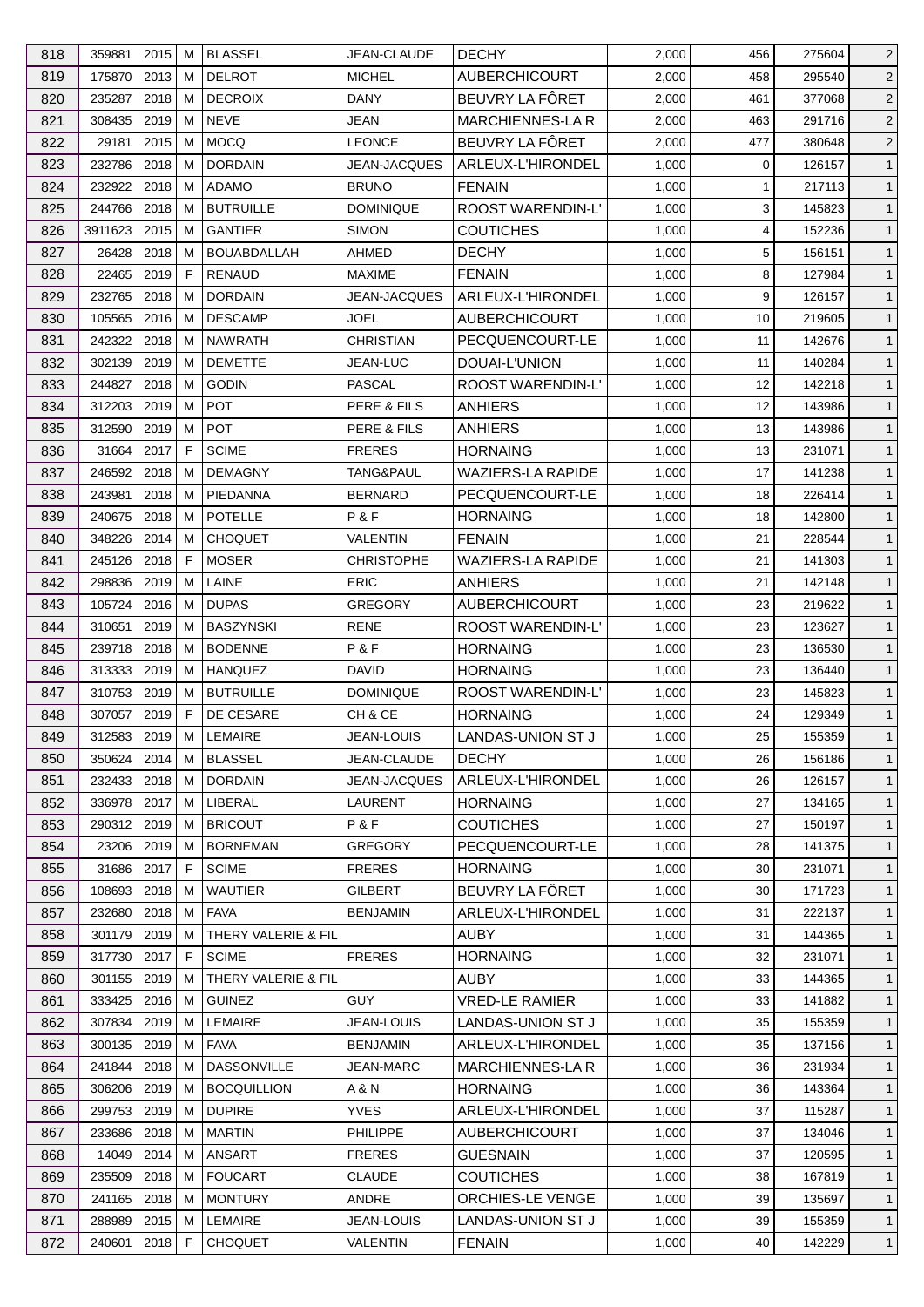| 873        | 307848 2019   |          | м      | <b>LEMAIRE</b>                  | <b>JEAN-LOUIS</b> | LANDAS-UNION ST J                       | 1,000          | 43       | 155359           | $\mathbf{1}$                 |
|------------|---------------|----------|--------|---------------------------------|-------------------|-----------------------------------------|----------------|----------|------------------|------------------------------|
| 874        | 232319 2018   |          | м      | <b>TETART</b>                   | <b>SEBASTIEN</b>  | ARLEUX-L'HIRONDEL                       | 1,000          | 43       | 231437           | $\mathbf{1}$                 |
| 875        | 342653        | 2017     | м      | <b>DESCAMP</b>                  | JOEL              | <b>AUBERCHICOURT</b>                    | 1,000          | 43       | 133857           | $\mathbf{1}$                 |
| 876        | 232304        | 2018     | м      | <b>TETART</b>                   | <b>SEBASTIEN</b>  | ARLEUX-L'HIRONDEL                       | 1,000          | 45       | 129301           | $\mathbf{1}$                 |
| 877        | 312613 2019   |          | M      | <b>LEMAIRE</b>                  | <b>JEAN-LOUIS</b> | LANDAS-UNION ST J                       | 1,000          | 46       | 155359           | $\mathbf{1}$                 |
| 878        | 336923        | 2017     | м      | LIBERAL                         | LAURENT           | <b>HORNAING</b>                         | 1,000          | 46       | 134165           | $\mathbf{1}$                 |
| 879        | 104838        | 2016     | м      | <b>DEPOORTERE</b>               | GILBERT           | <b>HORNAING</b>                         | 1,000          | 46       | 165842           | $\mathbf{1}$                 |
| 880        | 22171         | 2019     | M      | <b>BRICOUT</b>                  | P&F               | <b>COUTICHES</b>                        | 1,000          | 47       | 150197           | $\mathbf{1}$                 |
| 881        | 330257 2017   |          | м      | <b>JEAN</b>                     | PASCAL            | ORCHIES-LE VENGE                        | 1,000          | 47       | 152322           | $\mathbf{1}$                 |
| 882        | 300133        | 2019     | м      | <b>FAVA</b>                     | <b>BENJAMIN</b>   | ARLEUX-L'HIRONDEL                       | 1,000          | 48       | 137156           | $\mathbf{1}$                 |
| 883        | 242233        | 2018     | м      | JAHN                            | <b>GIANNY</b>     | <b>VRED-LE RAMIER</b>                   | 1,000          | 48       | 159611           | $\mathbf{1}$                 |
| 884        | 328893        | 2017     | м      | <b>DASSONVILLE</b>              | JEAN-MARC         | MARCHIENNES-LA R                        | 1,000          | 48       | 231934           | $\mathbf{1}$                 |
| 885        | 312921        | 2019     | м      | <b>DEMAGNY</b>                  | TANG&PAUL         | <b>WAZIERS-LA RAPIDE</b>                | 1,000          | 48       | 141238           | $\mathbf{1}$                 |
| 886        | 231857        | 2018     | M      | MILLEVILLE                      | LAURENT           | <b>ANHIERS</b>                          | 1,000          | 48       | 143934           | $\mathbf{1}$                 |
| 887        | 6002985       | 2018     | М      | <b>SCIARAPPA</b>                | <b>ALBERTO</b>    | <b>ROOST WARENDIN-L'</b>                | 1,000          | 49       | 228375           | $\mathbf{1}$                 |
| 888        | 238700 2018   |          | F      | <b>MOSER</b>                    | <b>CHRISTOPHE</b> | <b>WAZIERS-LA RAPIDE</b>                | 1,000          | 50       | 225096           | $\mathbf{1}$                 |
| 889        | 3721          | 2016     | M      | <b>WAUTIER</b>                  | <b>GILBERT</b>    | BEUVRY LA FÔRET                         | 1,000          | 51       | 237811           | $\mathbf{1}$                 |
| 890        | 232290        | 2018     | м      | ADAMO                           | <b>BRUNO</b>      | <b>FENAIN</b>                           | 1,000          | 51       | 217113           | $\mathbf{1}$                 |
| 891        | 243977 2018   |          | м      | PIEDANNA                        | <b>BERNARD</b>    | PECQUENCOURT-LE                         | 1,000          | 52       | 226414           | $\mathbf{1}$                 |
| 892        | 5179022 2018  |          | м      | <b>DUFOUR</b>                   | <b>OLIVIER</b>    | <b>WAZIERS-LA RAPIDE</b>                | 1,000          | 53       | 141170           | $\mathbf{1}$                 |
| 893        | 28580         | 2015     | м      | <b>DUFOUR</b>                   | <b>OLIVIER</b>    | <b>WAZIERS-LA RAPIDE</b>                | 1,000          | 54       | 141170           | $\mathbf{1}$                 |
| 894        | 310396        | 2019     | м      | <b>GUINEZ</b>                   | <b>GUY</b>        | <b>VRED-LE RAMIER</b>                   | 1,000          | 54       | 126075           | $\mathbf{1}$                 |
| 895        | 28924 2018    |          | м      | <b>JASPARD</b>                  | <b>FLEURY</b>     | SOMAIN-LES MINEUR                       | 1,000          | 55       | 228221           | $\mathbf{1}$                 |
| 896        | 28953 2018    |          | м      | <b>JASPARD</b>                  | <b>FLEURY</b>     | SOMAIN-LES MINEUR                       | 1,000          | 56       | 228221           | $\mathbf{1}$                 |
| 897        | 298838        | 2019     | м      | LAINE                           | <b>ERIC</b>       | <b>ANHIERS</b>                          | 1,000          | 56       | 142148           | $\mathbf{1}$                 |
| 898        | 112271        | 2016     | м      | <b>JOUVENEZ</b>                 | RENE              | <b>WAZIERS-LA RAPIDE</b>                | 1,000          | 56       | 158447           | $\mathbf{1}$                 |
| 899        | 244262 2018   |          | м      | <b>NOWAK</b>                    | <b>EDMOND</b>     | <b>ROOST WARENDIN-L'</b>                | 1,000          | 58       | 142448           | $\mathbf{1}$                 |
| 900        | 28934         | 2018     | м      | <b>JASPARD</b>                  | <b>FLEURY</b>     | SOMAIN-LES MINEUR                       | 1,000          | 58       | 228221           | $\mathbf{1}$                 |
| 901        | 240267 2018   |          | м      | LHEUREUX                        | SAMUEL            | <b>ANHIERS</b>                          | 1,000          | 59       | 228167           | $\mathbf{1}$                 |
| 902        | 114124 2016   |          | м      | <b>ANSART</b>                   | <b>FRERES</b>     | <b>GUESNAIN</b>                         | 1,000          | 60       | 222378           | $\mathbf{1}$                 |
| 903        | 242586 2012   |          | M      | <b>NOWAK</b>                    | <b>EDMOND</b>     | ROOST WARENDIN-L'                       | 1,000          | 60       | 124463           | $\mathbf{1}$                 |
| 904        | 310313 2019 M |          |        | <b>GUINEZ</b>                   | <b>GUY</b>        | <b>VRED-LE RAMIER</b>                   | 1,000          | 61       | 126075           | $\overline{1}$               |
|            | 298883 2019   |          |        |                                 | JEAN-CLAUDE       |                                         |                |          |                  |                              |
| 905<br>906 | 343911        | 2017     | М<br>м | <b>BRIENNE</b><br><b>GUINEZ</b> | <b>GUY</b>        | <b>ANHIERS</b><br><b>VRED-LE RAMIER</b> | 1,000<br>1,000 | 62<br>62 | 143585<br>227484 | $\mathbf{1}$<br>$\mathbf{1}$ |
|            | 327154 2017   |          | м      | <b>POT</b>                      | PERE & FILS       |                                         |                | 62       |                  |                              |
| 907        |               |          |        |                                 |                   | <b>ANHIERS</b>                          | 1,000          |          | 143986           | $\mathbf{1}$                 |
| 908        | 234717        | 2018     | M      | <b>DUMAZY</b>                   | <b>STEPHANE</b>   | BEUVRY LA FÔRET                         | 1,000          | 63       | 137314           | $\mathbf{1}$                 |
| 909        | 362944 2015   |          | м      | ZAWADZKI                        | JEAN-CLAUDE       | <b>VRED-LE RAMIER</b>                   | 1,000          | 63       | 143860           | $\mathbf{1}$                 |
| 910        | 335666 2017   |          | м      | <b>DUMAZY</b>                   | <b>STEPHANE</b>   | BEUVRY LA FÔRET                         | 1,000          | 64       | 137314           | $\mathbf{1}$                 |
| 911        | 302224 2019   |          | м      | <b>MOSER</b>                    | <b>CHRISTOPHE</b> | <b>WAZIERS-LA RAPIDE</b>                | 1,000          | 64       | 141303           | $\mathbf{1}$                 |
| 912        | 337406 2014   |          | м      | <b>BLASSEL</b>                  | JEAN-CLAUDE       | <b>DECHY</b>                            | 1,000          | 65       | 156186           | $\mathbf{1}$                 |
| 913        | 26297 2018    |          | м      | <b>BRICOUT</b>                  | P&F               | <b>COUTICHES</b>                        | 1,000          | 65       | 150197           | $\mathbf{1}$                 |
| 914        | 26118 2018    |          | м      | <b>MOCQ</b>                     | <b>LEONCE</b>     | BEUVRY LA FÖRET                         | 1,000          | 66       | 233042           | $\mathbf{1}$                 |
| 915        | 105542 2016   |          | м      | <b>DESCAMP</b>                  | JOEL              | <b>AUBERCHICOURT</b>                    | 1,000          | 66       | 133857           | $\mathbf{1}$                 |
| 916        | 240614 2018   |          | м      | LIENARD                         | <b>RUDY</b>       | <b>HORNAING</b>                         | 1,000          | 66       | 227007           | $\mathbf{1}$                 |
| 917        | 231920 2018   |          | м      | <b>POT</b>                      | PERE & FILS       | <b>ANHIERS</b>                          | 1,000          | 66       | 143986           | $\mathbf{1}$                 |
| 918        | 247955 2018   |          | м      | <b>DESMONS</b>                  | <b>LUCIEN</b>     | <b>ORCHIES-LE VENGE</b>                 | 1,000          | 67       | 254490           | $\mathbf{1}$                 |
| 919        | 333472 2017   |          | м      | LAINE                           | <b>ERIC</b>       | <b>ANHIERS</b>                          | 1,000          | 67       | 125300           | $\mathbf{1}$                 |
| 920        | 313320        | 2019     | м      | <b>HANQUEZ</b>                  | <b>DAVID</b>      | <b>HORNAING</b>                         | 1,000          | 67       | 136440           | $\mathbf{1}$                 |
| 921        | 32678 2017    |          | м      | <b>DESCAMP</b>                  | <b>JOEL</b>       | <b>AUBERCHICOURT</b>                    | 1,000          | 67       | 219605           | $\mathbf{1}$                 |
| 922        | 241766        | 2018     | м      | <b>DESCARPENTRIES</b>           | <b>MICHAEL</b>    | <b>MARCHIENNES-LA R</b>                 | 1,000          | 69       | 231581           | $\mathbf{1}$                 |
| 923        |               | 444 2016 | м      | DELPLANQUE                      | <b>PATRICK</b>    | <b>MARCHIENNES-LA R</b>                 | 1,000          | 69       | 150255           | $\mathbf{1}$                 |
| 924        | 247847 2018   |          | м      | <b>DESCARPENTRIES</b>           | <b>MICHAEL</b>    | <b>MARCHIENNES-LAR</b>                  | 1,000          | 70       | 231581           | $\mathbf{1}$                 |
| 925        | 307774 2019   |          | м      | LEFEBVRE                        | <b>MICHEL</b>     | LANDAS-UNION ST J                       | 1,000          | 70       | 153329           | $\mathbf{1}$                 |
| 926        | 343466 2014   |          | M      | <b>LEBEL</b>                    | <b>MICHEL</b>     | DOUAI-L'UNION                           | 1,000          | 70       | 142072           | $\mathbf{1}$                 |
| 927        | 107554 2016   |          | м      | COUSIN                          | JEAN-YVES         | ROOST WARENDIN-L'                       | 1,000          | 71       | 144608           | $\mathbf{1}$                 |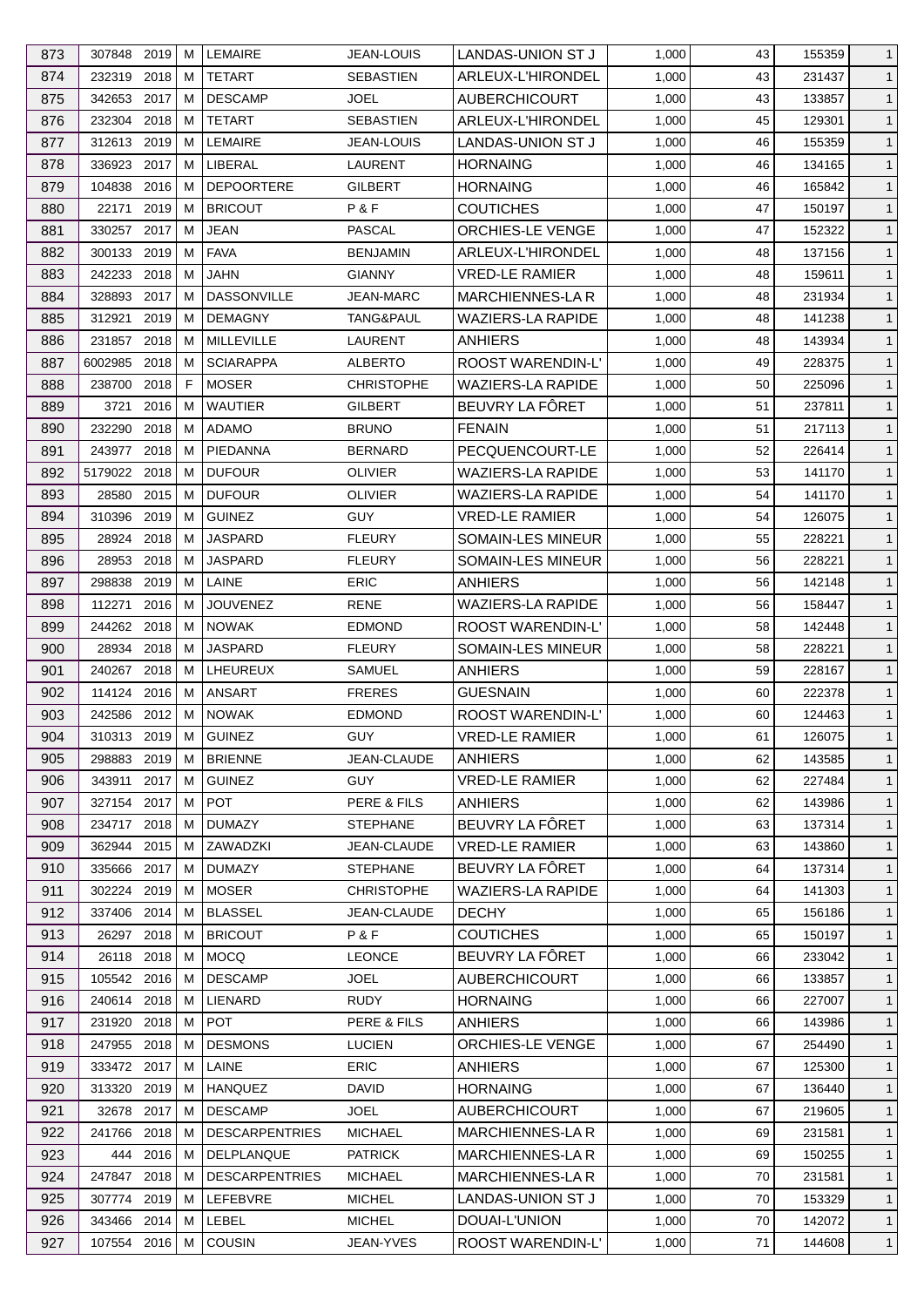| 928 | 245919 2018   |           | м  | <b>GUINEZ</b>         | <b>GUY</b>           | <b>VRED-LE RAMIER</b>    | 1,000          | 72 | 141882           | $\mathbf{1}$                 |
|-----|---------------|-----------|----|-----------------------|----------------------|--------------------------|----------------|----|------------------|------------------------------|
| 929 | 241750        | 2018      | м  | <b>DESCARPENTRIES</b> | <b>MICHAEL</b>       | <b>MARCHIENNES-LAR</b>   | 1,000          | 72 | 231581           | $\mathbf{1}$                 |
| 930 |               | 2372 2019 | м  | <b>MATUSZEWSKI</b>    | <b>EDOUARD</b>       | <b>VRED-LE RAMIER</b>    | 1,000          | 72 | 140437           | $\mathbf{1}$                 |
| 931 | 101580        | 2016      | м  | <b>DORDAIN</b>        | <b>JEAN-JACQUES</b>  | ARLEUX-L'HIRONDEL        | 1,000          | 73 | 126157           | $\mathbf{1}$                 |
| 932 | 238460        | 2018      | м  | <b>CREPIEUX</b>       | <b>FRERES</b>        | <b>DECHY</b>             | 1,000          | 73 | 138802           | $\mathbf{1}$                 |
| 933 | 243784 2018   |           | м  | <b>BORNEMAN</b>       | <b>PATRICK</b>       | PECQUENCOURT-LE          | 1,000          | 74 | 226424           | $\mathbf{1}$                 |
| 934 | 242179        | 2018      | м  | <b>MATUSZEWSKI</b>    | <b>EDOUARD</b>       | <b>VRED-LE RAMIER</b>    | 1,000          | 74 | 140437           | $\mathbf{1}$                 |
| 935 | 243706 2018   |           | м  | <b>DEFRANCE</b>       | <b>GILLES</b>        | <b>ANHIERS</b>           | 1,000          | 74 | 162103           | $\mathbf{1}$                 |
| 936 | 300662 2019   |           | м  | LEFEBVRE              | P&F                  | <b>AUBERCHICOURT</b>     | 1,000          | 75 | 139629           | $\mathbf{1}$                 |
| 937 | 339926        | 2017      | м  | <b>CHICOTTE</b>       | <b>BRUNO</b>         | <b>HORNAING</b>          | 1,000          | 75 | 126230           | $\mathbf{1}$                 |
| 938 | 237707        | 2018      | м  | VAILLE                | <b>PASCAL</b>        | <b>FENAIN</b>            | 1,000          | 76 | 228268           | $\mathbf{1}$                 |
| 939 | 2698          | 2016      | F  | <b>SCIME</b>          | <b>FRERES</b>        | <b>HORNAING</b>          | 1,000          | 76 | 231071           | $\mathbf{1}$                 |
| 940 | 353608        | 2015      | м  | <b>MOURETTE</b>       | JEAN-CLAUDE          | <b>WAZIERS-LA RAPIDE</b> | 1,000          | 76 | 123548           | $\mathbf{1}$                 |
| 941 | 31659         | 2017      | F. | <b>SCIME</b>          | <b>FRERES</b>        | <b>HORNAING</b>          | 1,000          | 77 | 231071           | $\mathbf{1}$                 |
| 942 | 300493        | 2019      | м  | <b>DELROT</b>         | <b>MICHEL</b>        | <b>AUBERCHICOURT</b>     | 1,000          | 77 | 137736           | $\mathbf{1}$                 |
| 943 | 335622 2017   |           | м  | <b>POTELLE</b>        | P&F                  | <b>HORNAING</b>          | 1,000          | 77 | 229214           | $\mathbf{1}$                 |
| 944 | 236798        | 2017      | м  | <b>MONTURY</b>        | <b>ANDRE</b>         | <b>ORCHIES-LE VENGE</b>  | 1,000          | 78 | 135697           | $\mathbf{1}$                 |
| 945 | 332672 2017   |           | F  | <b>MOURETTE</b>       | JEAN-CLAUDE          | <b>WAZIERS-LA RAPIDE</b> | 1,000          | 78 | 141148           | $\mathbf{1}$                 |
| 946 | 336037 2017   |           | м  | <b>DUPIRE</b>         | <b>YVES</b>          | ARLEUX-L'HIRONDEL        | 1,000          | 79 | 131592           | $\mathbf{1}$                 |
| 947 | 326583        | 2017      | м  | TIBERGHIEN            | <b>JEAN-FRANCOIS</b> | LANDAS-UNION ST J        | 1,000          | 79 | 150722           | $\mathbf{1}$                 |
| 948 | 357808        | 2015      | м  | PIEDANNA              | <b>BERNARD</b>       | PECQUENCOURT-LE          | 1,000          | 79 | 226414           | $\mathbf{1}$                 |
| 949 | 4140663       | 2018      | м  | <b>TIBERGHIEN</b>     | <b>JEAN-FRANCOIS</b> | LANDAS-UNION ST J        | 1,000          | 80 | 150722           | $\mathbf{1}$                 |
| 950 | 116793        | 2016      | м  | <b>DEFRANCE</b>       | <b>GILLES</b>        | ANHIERS                  | 1,000          | 80 | 143402           | $\mathbf{1}$                 |
| 951 | 338689        | 2017      | м  | ZAWADZKI              | JEAN-CLAUDE          | VRED-LE RAMIER           | 1,000          | 80 | 229424           | $\mathbf{1}$                 |
| 952 | 337722        | 2017      | м  | <b>TISON</b>          | <b>JEAN-LOUIS</b>    | <b>FENAIN</b>            | 1,000          | 80 | 228680           | $\mathbf{1}$                 |
| 953 | 4232209       | 2018      | м  | RENAUD                | <b>MAXIME</b>        | <b>FENAIN</b>            | 1,000          | 80 | 142271           | $\mathbf{1}$                 |
| 954 | 343686        | 2017      | м  | <b>POTELLE</b>        | P&F                  | <b>HORNAING</b>          | 1,000          | 81 | 142800           | $\mathbf{1}$                 |
| 955 | 243298        | 2018      | M  | MATHIEU               | A & C                | ORCHIES-LE VENGE         | 1,000          | 82 | 231922           | $\mathbf{1}$                 |
| 956 | 242341        | 2018      | м  | <b>POTIEZ</b>         | <b>YVES</b>          | MONTIGNY EN OSTR         | 1,000          | 82 | 141638           | $\mathbf{1}$                 |
| 957 | 232096        | 2018      | м  | ADAMO                 | <b>BRUNO</b>         | <b>FENAIN</b>            | 1,000          | 83 | 130838           | $\mathbf{1}$                 |
| 958 | 353602 2015   |           | м  | <b>MOURETTE</b>       | JEAN-CLAUDE          | <b>WAZIERS-LA RAPIDE</b> | 1,000          | 84 | 141148           | $\mathbf{1}$                 |
| 959 | 265588 2018 M |           |    | CAUDRELIER            | <b>PATRICE</b>       | FLINES LEZ RÂCHES        | 1,000          | 84 | 129347           | $\mathbf{1}$                 |
| 960 | 300742 2019   |           | M  | <b>DELROT</b>         | <b>CLAUDY</b>        | <b>FENAIN</b>            | 1,000          | 84 | 127285           | $\mathbf{1}$                 |
| 961 | 29056 2015    |           | м  | TIBERGHIEN            | JEAN-JACQUES         | BEUVRY LA FÔRET          | 1,000          | 85 | 131771           | $\mathbf{1}$                 |
| 962 | 240434 2018   |           | F  | <b>SCIME</b>          | <b>FRERES</b>        | <b>HORNAING</b>          | 1,000          | 86 | 231071           | $\mathbf{1}$                 |
| 963 | 420644        | 2017      | м  | LIBERAL               | LAURENT              | <b>HORNAING</b>          | 1,000          | 86 | 134165           | $\mathbf{1}$                 |
| 964 | 240224 2018   |           | м  | LHEUREUX              | <b>SAMUEL</b>        | <b>ANHIERS</b>           | 1,000          | 87 | 143307           | $\mathbf{1}$                 |
| 965 | 244264 2018   |           | м  | <b>NOWAK</b>          | <b>EDMOND</b>        | ROOST WARENDIN-L'        | 1,000          | 87 | 226803           | $\mathbf{1}$                 |
| 966 | 348530        | 2015      | M  | <b>DELVINCOURT</b>    | <b>DIDIER</b>        | ARLEUX-L'HIRONDEL        | 1,000          | 87 | 124164           | $\mathbf{1}$                 |
| 967 | 245880        | 2018      | м  | LEGRAND               | <b>SERGE</b>         | <b>VRED-LE RAMIER</b>    | 1,000          | 88 | 229176           | $\mathbf{1}$                 |
| 968 | 27974 2018    |           | м  | <b>DEFRETIN</b>       | <b>YVES</b>          | BEUVRY LA FÔRET          | 1,000          | 89 | 156158           | $\mathbf{1}$                 |
| 969 | 248430        | 2017      | м  | <b>OWCZARCZAK</b>     | LAURENT              | <b>DECHY</b>             | 1,000          | 89 | 136494           | $\mathbf{1}$                 |
| 970 | 298705        | 2019      | м  | <b>DURET</b>          | JEAN-MARIE           | <b>ANHIERS</b>           | 1,000          | 90 |                  |                              |
| 971 | 243999        | 2018      | м  | PIEDANNA              | <b>BERNARD</b>       | PECQUENCOURT-LE          |                | 91 | 145012<br>226414 | $\mathbf{1}$<br>$\mathbf{1}$ |
| 972 | 233245 2018   |           | м  | LIBERAL               | LAURENT              | <b>HORNAING</b>          | 1,000<br>1,000 | 91 | 134165           | $\mathbf{1}$                 |
|     |               |           |    |                       |                      |                          |                |    |                  |                              |
| 973 | 22405         | 2019      | F. | <b>LEENKNECHT</b>     | P & F<br>P&F         | <b>HORNAING</b>          | 1,000          | 92 | 138820           | $\mathbf{1}$                 |
| 974 | 339166        | 2017      | м  | LEFEBVRE              |                      | <b>AUBERCHICOURT</b>     | 1,000          | 92 | 139629           | $\mathbf{1}$                 |
| 975 | 299025 2019   |           | м  | <b>DEFRANCE</b>       | <b>GILLES</b>        | <b>ANHIERS</b>           | 1,000          | 94 | 126190           | $\mathbf{1}$                 |
| 976 | 301178 2019   |           | м  | THERY VALERIE & FIL   |                      | AUBY                     | 1,000          | 96 | 144365           | $\mathbf{1}$                 |
| 977 | 233664        | 2018      | M  | <b>MARTIN</b>         | <b>PHILIPPE</b>      | <b>AUBERCHICOURT</b>     | 1,000          | 96 | 134046           | $\mathbf{1}$                 |
| 978 | 306415 2019   |           | м  | <b>SCIME</b>          | <b>FRERES</b>        | <b>HORNAING</b>          | 1,000          | 97 | 144337           | $\mathbf{1}$                 |
| 979 | 33364 2017    |           | м  | <b>MORELLE</b>        | <b>ERIC</b>          | <b>FENAIN</b>            | 1,000          | 97 | 231362           | $\mathbf{1}$                 |
| 980 | 233807        | 2018      | м  | <b>ORIOT</b>          | <b>LIONEL</b>        | <b>AUBERCHICOURT</b>     | 1,000          | 97 | 156127           | $\mathbf{1}$                 |
| 981 | 233850 2018   |           | м  | <b>ORIOT</b>          | <b>LIONEL</b>        | <b>AUBERCHICOURT</b>     | 1,000          | 98 | 156127           | $\mathbf{1}$                 |
| 982 | 245247 2018   |           | F. | <b>VAN DAMME</b>      | <b>LUCIEN</b>        | MONTIGNY EN OSTR         | 1,000          | 98 | 220099           | $\mathbf{1}$                 |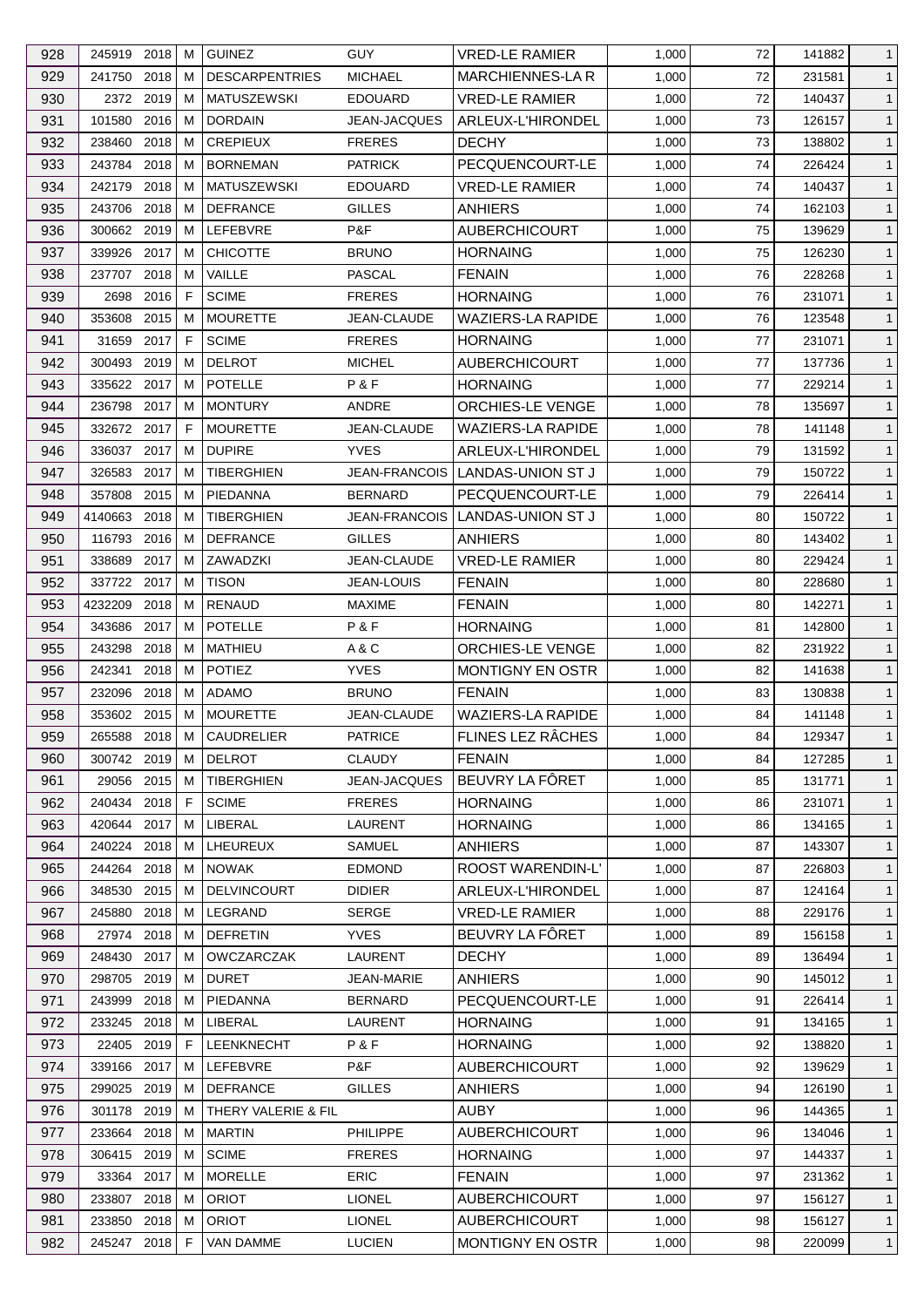| 983  | 343909        | 2017 | M  | <b>BERNARD</b>        | <b>FRERES</b>     | <b>GUESNAIN</b>          | 1,000 | 98  | 137570 | $\mathbf{1}$ |
|------|---------------|------|----|-----------------------|-------------------|--------------------------|-------|-----|--------|--------------|
| 984  | 239447        | 2018 | M  | <b>BERNARD</b>        | <b>FRERES</b>     | <b>GUESNAIN</b>          | 1,000 | 100 | 222636 | $\mathbf{1}$ |
| 985  | 116785        | 2016 | M  | <b>POT</b>            | PERE & FILS       | <b>ANHIERS</b>           | 1,000 | 100 | 143986 | $\mathbf{1}$ |
| 986  | 22526         | 2017 | м  | <b>DUMORTIER</b>      | ALAIN             | ARLEUX-L'HIRONDEL        | 1,000 | 102 | 219874 | $\mathbf{1}$ |
| 987  | 22128         | 2019 | M  | <b>BRICOUT</b>        | P&F               | <b>COUTICHES</b>         | 1,000 | 102 | 150197 | $\mathbf{1}$ |
| 988  | 359250        | 2015 | M  | <b>FACHE</b>          | <b>VINCENT</b>    | BEUVRY LA FÔRET          | 1,000 | 102 | 135685 | $\mathbf{1}$ |
| 989  | 328997        | 2017 | M  | <b>DESCARPENTRIES</b> | <b>MICHAEL</b>    | <b>MARCHIENNES-LA R</b>  | 1,000 | 102 | 231581 | $\mathbf{1}$ |
| 990  | 22157 2019    |      | М  | <b>BRICOUT</b>        | P&F               | <b>COUTICHES</b>         | 1,000 | 103 | 150197 | $\mathbf{1}$ |
| 991  | 241732 2018   |      | м  | <b>DESCARPENTRIES</b> | <b>MICHAEL</b>    | MARCHIENNES-LA R         | 1,000 | 103 | 145669 | $\mathbf{1}$ |
| 992  | 240737        | 2018 | M  | <b>CHOQUET</b>        | VALENTIN          | <b>FENAIN</b>            | 1,000 | 103 | 142229 | $\mathbf{1}$ |
| 993  | 1039100       | 2014 | M  | <b>BORNEMAN</b>       | <b>GREGORY</b>    | PECQUENCOURT-LE          | 1,000 | 104 | 141375 | $\mathbf{1}$ |
| 994  | 22142 2019    |      | м  | <b>BRICOUT</b>        | P&F               | <b>COUTICHES</b>         | 1,000 | 104 | 150197 | $\mathbf{1}$ |
| 995  | 266910 2018   |      | м  | <b>DANNEL</b>         | ALBERT            | <b>FENAIN</b>            | 1,000 | 105 | 227413 | $\mathbf{1}$ |
| 996  | 307066        | 2019 | M  | DE CESARE             | CH & CE           | <b>HORNAING</b>          | 1,000 | 105 | 129349 | $\mathbf{1}$ |
| 997  | 339877        | 2014 | м  | <b>ROSSI</b>          | <b>DAVID</b>      | ARLEUX-L'HIRONDEL        | 1,000 | 105 | 108879 | $\mathbf{1}$ |
| 998  | 240282 2018   |      | M  | <b>BERNARD</b>        | <b>JOSETTE</b>    | <b>HORNAING</b>          | 1,000 | 105 | 129273 | $\mathbf{1}$ |
| 999  | 22159         | 2019 | M  | <b>BRICOUT</b>        | P&F               | <b>COUTICHES</b>         | 1,000 | 105 | 150197 | $\mathbf{1}$ |
| 1000 | 2589          | 2016 | F  | <b>POTELLE</b>        | P&F               | <b>HORNAING</b>          | 1,000 | 107 | 229214 | $\mathbf{1}$ |
| 1001 | 311385        | 2019 | м  | <b>COUSIN</b>         | JEAN-YVES         | ROOST WARENDIN-L'        | 1,000 | 107 | 144608 | $\mathbf{1}$ |
| 1002 | 313301        | 2019 | М  | <b>HANQUEZ</b>        | <b>DAVID</b>      | <b>HORNAING</b>          | 1,000 | 107 | 120318 | $\mathbf{1}$ |
| 1003 | 357845        | 2015 | M  | PIEDANNA              | <b>BERNARD</b>    | PECQUENCOURT-LE          | 1,000 | 108 | 226414 | $\mathbf{1}$ |
| 1004 | 117719        | 2016 | M  | <b>DELROT</b>         | <b>FRANCKY</b>    | <b>FENAIN</b>            | 1,000 | 108 | 142956 | $\mathbf{1}$ |
| 1005 | 300488        | 2019 | м  | <b>DELROT</b>         | <b>MICHEL</b>     | <b>AUBERCHICOURT</b>     | 1,000 | 109 | 137736 | $\mathbf{1}$ |
| 1006 | 112151        | 2016 | м  | <b>KUCHCINSKI</b>     | <b>FRERES</b>     | WAZIERS-LA RAPIDE        | 1,000 | 109 | 140924 | $\mathbf{1}$ |
| 1007 | 243315        | 2018 | M  | <b>DELROT</b>         | <b>MICHEL</b>     | <b>AUBERCHICOURT</b>     | 1,000 | 109 | 157804 | $\mathbf{1}$ |
|      |               |      |    |                       |                   |                          |       |     |        |              |
| 1008 | 1011100       | 2016 | м  | <b>GANTIER</b>        | <b>SIMON</b>      | <b>COUTICHES</b>         | 1,000 | 109 | 152236 | $\mathbf{1}$ |
| 1009 | 240674 2018   |      | M  | <b>POTELLE</b>        | P&F               | <b>HORNAING</b>          | 1,000 | 110 | 229214 | $\mathbf{1}$ |
| 1010 | 307820        | 2019 | M  | <b>LEMAIRE</b>        | JEAN-LOUIS        | LANDAS-UNION ST J        | 1,000 | 110 | 155359 | $\mathbf{1}$ |
| 1011 | 240485 2018   |      | F  | <b>SCIME</b>          | <b>FRERES</b>     | <b>HORNAING</b>          | 1,000 | 110 | 231071 | $\mathbf{1}$ |
| 1012 | 240745        | 2018 | E  | <b>CHOQUET</b>        | <b>VALENTIN</b>   | <b>FENAIN</b>            | 1,000 | 110 | 142229 | $\mathbf{1}$ |
| 1013 | 1062506 2018  |      | F  | <b>DELROT</b>         | <b>FRANCKY</b>    | <b>FENAIN</b>            | 1,000 | 111 | 142956 | $\mathbf{1}$ |
| 1014 | 338632 2014 M |      |    | <b>JEAN</b>           | <b>PASCAL</b>     | <b>ORCHIES-LE VENGE</b>  | 1,000 | 111 | 254106 | $\mathbf{1}$ |
| 1015 | 240667 2018   |      | -F | <b>POTELLE</b>        | P&F               | <b>HORNAING</b>          | 1,000 | 112 | 229214 | $\mathbf{1}$ |
| 1016 | 243433 2018   |      | м  | <b>DEMARCQ</b>        | <b>FRERES</b>     | ORCHIES-LE VENGE         | 1,000 | 112 | 236978 | $\mathbf{1}$ |
| 1017 | 356531        | 2014 | M  | <b>GUINEZ</b>         | <b>GUY</b>        | <b>VRED-LE RAMIER</b>    | 1,000 | 113 | 126075 | $\mathbf{1}$ |
| 1018 | 245130        | 2018 | -F | <b>MOSER</b>          | <b>CHRISTOPHE</b> | <b>WAZIERS-LA RAPIDE</b> | 1,000 | 113 | 141303 | $\mathbf{1}$ |
| 1019 | 239970        | 2018 | м  | <b>POTELLE</b>        | P&F               | <b>HORNAING</b>          | 1,000 | 113 | 229214 | $\mathbf{1}$ |
| 1020 | 327968 2017   |      | M  | <b>MARTIN</b>         | <b>PHILIPPE</b>   | <b>AUBERCHICOURT</b>     | 1,000 | 113 | 219781 | $\mathbf{1}$ |
| 1021 | 31680         | 2017 | М  | <b>SCIME</b>          | <b>FRERES</b>     | <b>HORNAING</b>          | 1,000 | 113 | 144337 | $\mathbf{1}$ |
| 1022 | 335402 2017   |      | M  | <b>DOURNEL</b>        | O&C               | <b>HORNAING</b>          | 1,000 | 115 | 155951 | $\mathbf{1}$ |
| 1023 | 232623        | 2018 | М  | <b>FIRMIN</b>         | <b>FRANCIS</b>    | ARLEUX-L'HIRONDEL        | 1,000 | 115 | 128852 | $\mathbf{1}$ |
| 1024 | 338850 2014   |      | М  | <b>FRANCK</b>         | JEAN-FRANCOIS     | FENAIN                   | 1,000 | 115 | 231660 | $\mathbf{1}$ |
| 1025 | 241745 2018   |      | M  | <b>DESCARPENTRIES</b> | <b>MICHAEL</b>    | <b>MARCHIENNES-LA R</b>  | 1,000 | 116 | 231581 | $\mathbf{1}$ |
| 1026 | 28069         | 2018 | F  | VAN DAMME             | <b>LUCIEN</b>     | MONTIGNY EN OSTR         | 1,000 | 118 | 220099 | $\mathbf{1}$ |
| 1027 | 335664        | 2017 | M  | <b>DUMAZY</b>         | <b>STEPHANE</b>   | BEUVRY LA FÖRET          | 1,000 | 118 | 137314 | $\mathbf{1}$ |
| 1028 | 109912 2016   |      | M  | LEFEBVRE              | P&F               | <b>AUBERCHICOURT</b>     | 1,000 | 118 | 159817 | $\mathbf{1}$ |
| 1029 | 308280        | 2019 | M  | <b>DASSONVILLE</b>    | <b>JEAN-MARC</b>  | <b>MARCHIENNES-LAR</b>   | 1,000 | 118 | 146013 | $\mathbf{1}$ |
| 1030 | 242340 2018   |      | м  | <b>POTIEZ</b>         | <b>YVES</b>       | <b>MONTIGNY EN OSTR</b>  | 1,000 | 118 | 161042 | $\mathbf{1}$ |
| 1031 | 306788 2019   |      | M  | LEENKNECHT            | P&F               | <b>HORNAING</b>          | 1,000 | 119 | 138820 | $\mathbf{1}$ |
| 1032 | 332523        | 2017 | M  | <b>KUCHCINSKI</b>     | <b>FRERES</b>     | <b>WAZIERS-LA RAPIDE</b> | 1,000 | 119 | 140924 | $\mathbf{1}$ |
| 1033 | 248443        | 2018 | M  | <b>CREPIEUX</b>       | <b>FRERES</b>     | <b>DECHY</b>             | 1,000 | 120 | 138802 | $\mathbf{1}$ |
| 1034 | 240298        | 2018 | M  | <b>BERNARD</b>        | <b>JOSETTE</b>    | <b>HORNAING</b>          | 1,000 | 120 | 129273 | $\mathbf{1}$ |
| 1035 | 349960        | 2014 | M  | <b>CREPIEUX</b>       | <b>FRERES</b>     | <b>DECHY</b>             | 1,000 | 121 | 138802 | $\mathbf{1}$ |
| 1036 | 335848 2017   |      | M  | <b>BERNARD</b>        | <b>JOSETTE</b>    | <b>HORNAING</b>          | 1,000 | 121 | 148071 | $\mathbf{1}$ |
| 1037 | 241757 2018   |      | М  | <b>DESCARPENTRIES</b> | <b>MICHAEL</b>    | <b>MARCHIENNES-LAR</b>   | 1,000 | 121 | 231581 | $\mathbf{1}$ |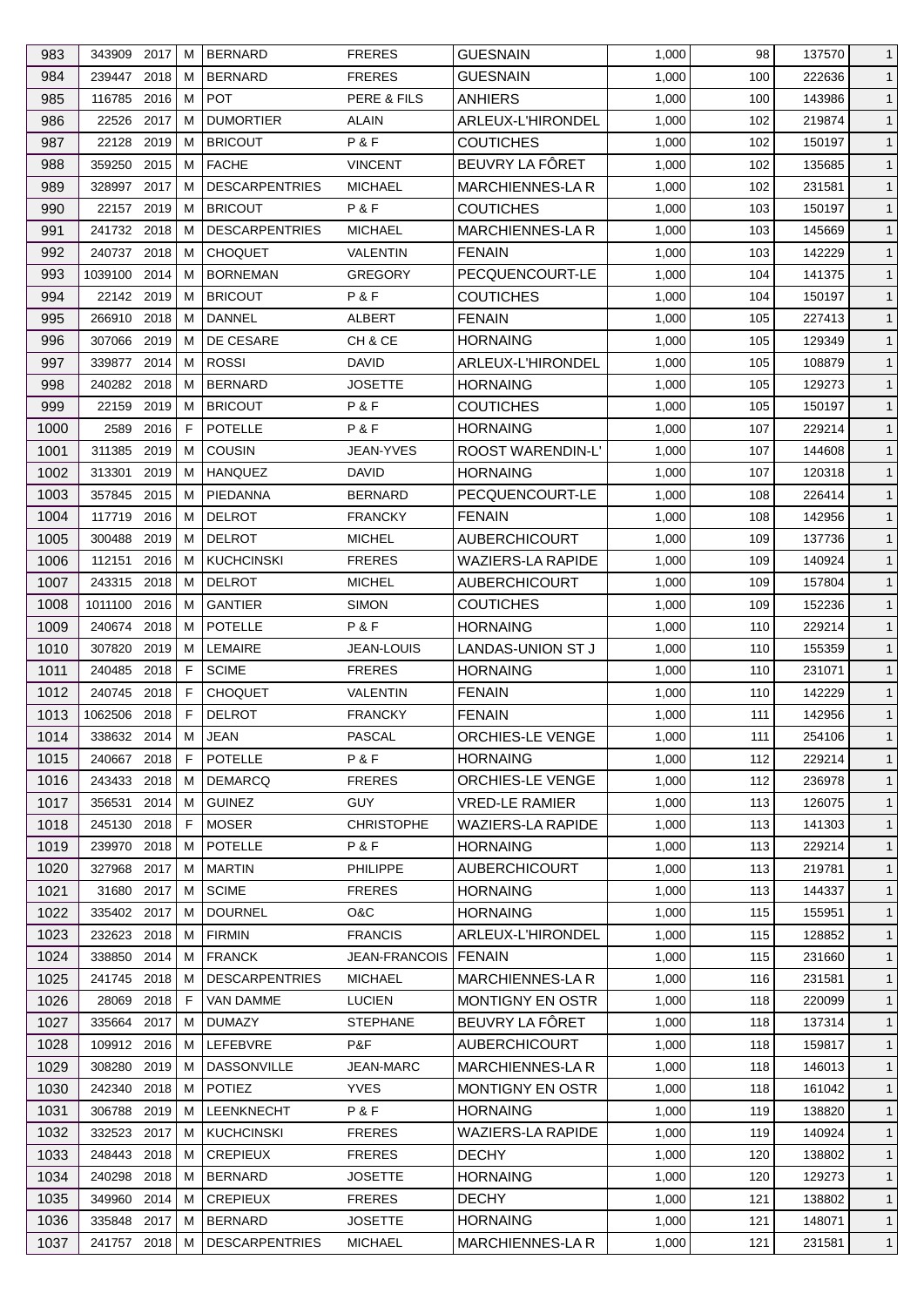| 1038 | 312792 2019   |      | м  | <b>DELOFFRE</b>        | <b>MICHEL</b>        | <b>WAZIERS-LA RAPIDE</b>  | 1,000 | 121 | 138722 | $\mathbf{1}$ |
|------|---------------|------|----|------------------------|----------------------|---------------------------|-------|-----|--------|--------------|
| 1039 | 307061        | 2019 | м  | DE CESARE              | CH & CE              | <b>HORNAING</b>           | 1,000 | 122 | 129349 | $\mathbf{1}$ |
| 1040 | 245178        | 2018 | м  | <b>LEWILLON</b>        | <b>FRANCIS</b>       | <b>WAZIERS-LA RAPIDE</b>  | 1,000 | 122 | 154186 | $\mathbf{1}$ |
| 1041 | 26264 2018    |      | м  | <b>BRICOUT</b>         | P&F                  | <b>COUTICHES</b>          | 1,000 | 123 | 150197 | $\mathbf{1}$ |
| 1042 | 233843        | 2018 | м  | <b>ORIOT</b>           | <b>LIONEL</b>        | <b>AUBERCHICOURT</b>      | 1,000 | 124 | 136936 | $\mathbf{1}$ |
| 1043 | 352488        | 2015 | м  | <b>RENAUD</b>          | <b>MAXIME</b>        | <b>FENAIN</b>             | 1,000 | 124 | 228599 | $\mathbf{1}$ |
| 1044 | 312154 2019   |      | м  | <b>ROBERT</b>          | <b>JACKY</b>         | <b>VRED-LE RAMIER</b>     | 1,000 | 124 | 143638 | $\mathbf{1}$ |
| 1045 | 240217 2018   |      | м  | <b>LECLERCQ</b>        | <b>FRERES</b>        | <b>HORNAING</b>           | 1,000 | 126 | 142285 | $\mathbf{1}$ |
| 1046 | 116721        | 2016 | M  | <b>DEFRANCE</b>        | <b>GILLES</b>        | ANHIERS                   | 1,000 | 126 | 162103 | $\mathbf{1}$ |
| 1047 | 33370         | 2017 | м  | <b>MORELLE</b>         | <b>ERIC</b>          | <b>FENAIN</b>             | 1,000 | 126 | 231362 | $\mathbf{1}$ |
| 1048 | 246407 2018   |      | м  | <b>JOUVENEZ</b>        | <b>RENE</b>          | <b>WAZIERS-LA RAPIDE</b>  | 1,000 | 126 | 139792 | $\mathbf{1}$ |
| 1049 | 341464 2017   |      | м  | LOMBARD                | ALAIN                | <b>COUTICHES</b>          | 1,000 | 127 | 147250 | $\mathbf{1}$ |
| 1050 | 108753 2016   |      | м  | <b>MONTURY</b>         | ANDRE                | <b>ORCHIES-LE VENGE</b>   | 1,000 | 128 | 135697 | $\mathbf{1}$ |
| 1051 | 192284        | 2018 | м  | <b>JONCKEERE</b>       | <b>JEROME</b>        | <b>ROOST WARENDIN-L'</b>  | 1,000 | 129 | 143114 | $\mathbf{1}$ |
| 1052 | 29053         | 2015 | м  | <b>TIBERGHIEN</b>      | <b>JEAN-JACQUES</b>  | BEUVRY LA FÖRET           | 1,000 | 129 | 167271 | $\mathbf{1}$ |
| 1053 | 337291        | 2017 | м  | <b>DORDAIN</b>         | <b>JEAN-JACQUES</b>  | ARLEUX-L'HIRONDEL         | 1,000 | 130 | 227422 | $\mathbf{1}$ |
| 1054 | 244529        | 2018 | м  | <b>JONCKEERE</b>       | <b>JEROME</b>        | <b>ROOST WARENDIN-L'</b>  | 1,000 | 130 | 226670 | $\mathbf{1}$ |
| 1055 | 248651        | 2018 | м  | PIEDANNA               | P&F                  | <b>DOUAI/FRAIS MARAIS</b> | 1,000 | 130 | 139900 | $\mathbf{1}$ |
| 1056 | 22979         | 2019 | F  | <b>VAN DAMME</b>       | <b>LUCIEN</b>        | <b>MONTIGNY EN OSTR</b>   | 1,000 | 130 | 118535 | $\mathbf{1}$ |
| 1057 | 22064         | 2019 | M  | <b>GANTIER</b>         | <b>SIMON</b>         | <b>COUTICHES</b>          | 1,000 | 131 | 134083 | $\mathbf{1}$ |
| 1058 | 248333        | 2018 | F  | <b>DEPOORTERE</b>      | GILBERT              | <b>HORNAING</b>           | 1,000 | 131 | 247852 | $\mathbf{1}$ |
|      | 333439        | 2017 | м  | <b>GUINEZ</b>          | <b>GUY</b>           |                           |       |     |        |              |
| 1059 |               |      |    |                        |                      | <b>VRED-LE RAMIER</b>     | 1,000 | 131 | 141882 | $\mathbf{1}$ |
| 1060 | 304517 2019   |      | м  | <b>DELROT</b>          | <b>TONY</b>          | <b>FENAIN</b>             | 1,000 | 131 | 141564 | $\mathbf{1}$ |
| 1061 | 240256 2018   |      | м  | LHEUREUX               | SAMUEL               | <b>ANHIERS</b>            | 1,000 | 132 | 143307 | $\mathbf{1}$ |
| 1062 | 240408        | 2018 | м  | <b>SCIME</b>           | <b>FRERES</b>        | <b>HORNAING</b>           | 1,000 | 132 | 246964 | $\mathbf{1}$ |
| 1063 | 310673 2019   |      | м  | <b>BASZYNSKI</b>       | <b>RENE</b>          | ROOST WARENDIN-L'         | 1,000 | 132 | 141878 | $\mathbf{1}$ |
| 1064 | 247127 2018   |      | м  | <b>BORNEMAN</b>        | <b>PATRICK</b>       | PECQUENCOURT-LE           | 1,000 | 133 | 226424 | $\mathbf{1}$ |
| 1065 | 233228        | 2018 | м  | LIBERAL                | LAURENT              | <b>HORNAING</b>           | 1,000 | 133 | 134165 | $\mathbf{1}$ |
| 1066 | 26917 2018    |      | м  | <b>MUCCIANTE</b>       | <b>HUBERT</b>        | <b>FENAIN</b>             | 1,000 | 133 | 141790 | $\mathbf{1}$ |
| 1067 | 311151        | 2019 | м  | <b>BASZYNSKI</b>       | RENE                 | ROOST WARENDIN-L'         | 1,000 | 133 | 141878 | $\mathbf{1}$ |
| 1068 | 342110 2017   |      | M  | <b>CREPIEUX</b>        | <b>FRERES</b>        | <b>DECHY</b>              | 1,000 | 134 | 121380 | $\mathbf{1}$ |
| 1069 | 354468 2015 M |      |    | CANIVEZ                | <b>MICKAEL</b>       | <b>FENAIN</b>             | 1,000 | 135 | 222752 | $\mathbf{1}$ |
| 1070 | 240410 2018   |      | М  | <b>SCIME</b>           | <b>FRERES</b>        | <b>HORNAING</b>           | 1,000 | 135 | 144337 | $\mathbf{1}$ |
| 1071 | 241629        | 2018 | м  | <b>NEVE</b>            | JEAN                 | MARCHIENNES-LA R          | 1,000 | 137 | 231775 | $\mathbf{1}$ |
| 1072 | 32361         | 2017 | м  | TIBERGHIEN             | <b>JEAN-JACQUES</b>  | BEUVRY LA FÔRET           | 1,000 | 137 | 131771 | $\mathbf{1}$ |
| 1073 | 3102 2016     |      | м  | <b>POTELLE</b>         | P&F                  | <b>HORNAING</b>           | 1,000 | 138 | 142800 | $\mathbf{1}$ |
| 1074 | 340591        | 2017 | м  | <b>DESCAMPS</b>        | <b>YVES</b>          | BEUVRY LA FÔRET           | 1,000 | 140 | 251998 | $\mathbf{1}$ |
| 1075 | 340429        | 2017 | м  | <b>MOCQ</b>            | <b>LEONCE</b>        | BEUVRY LA FÖRET           | 1,000 | 140 | 147606 | $\mathbf{1}$ |
| 1076 | 237064        | 2018 | M  | <b>OWCZARCZAK</b>      | LAURENT              | <b>DECHY</b>              | 1,000 | 140 | 136494 | $\mathbf{1}$ |
| 1077 | 100184        | 2016 | м  | <b>JASPARD</b>         | <b>FLEURY</b>        | SOMAIN-LES MINEUR         | 1,000 | 141 | 141905 | $\mathbf{1}$ |
| 1078 | 349849 2014   |      | м  | LEFEBVRE               | P&F                  | AUBERCHICOURT             | 1,000 | 141 | 124942 | $\mathbf{1}$ |
| 1079 | 241644        | 2018 | м  | <b>NEVE</b>            | <b>JEAN</b>          | <b>MARCHIENNES-LA R</b>   | 1,000 | 141 | 231775 | $\mathbf{1}$ |
| 1080 | 337400 2014   |      | м  | <b>BLASSEL</b>         | JEAN-CLAUDE          | <b>DECHY</b>              | 1,000 | 141 | 156186 | $\mathbf{1}$ |
| 1081 | 151635        | 2016 | м  | CARNEAUX               | <b>REGIS</b>         | FLINES LEZ RÂCHES         | 1,000 | 142 | 146106 | $\mathbf{1}$ |
| 1082 | 233621        | 2018 | м  | <b>DUPAS</b>           | <b>GREGORY</b>       | <b>AUBERCHICOURT</b>      | 1,000 | 143 | 133859 | $\mathbf{1}$ |
| 1083 | 284177        | 2014 | м  | <b>FIRMIN</b>          | <b>FRANCIS</b>       | ARLEUX-L'HIRONDEL         | 1,000 | 143 | 148276 | $\mathbf{1}$ |
| 1084 | 307030        | 2019 | м  | <b>CLIQUE</b>          | PHILIPPE             | <b>HORNAING</b>           | 1,000 | 143 | 112352 | $\mathbf{1}$ |
| 1085 | 354280        | 2014 | м  | <b>DELROT</b>          | <b>FRANCKY</b>       | <b>FENAIN</b>             | 1,000 | 143 | 127966 | $\mathbf{1}$ |
| 1086 | 240242 2018   |      | м  | <b>LECLERCQ</b>        | <b>FRERES</b>        | <b>HORNAING</b>           | 1,000 | 143 | 228481 | $\mathbf{1}$ |
| 1087 | 241100        | 2018 | M  | <b>TIBERGHIEN</b>      | <b>JEAN-FRANCOIS</b> | LANDAS-UNION ST J         | 1,000 | 144 | 150722 | $\mathbf{1}$ |
| 1088 | 107537 2016   |      | м  | RAULT                  | <b>PATRICK</b>       | ROOST WARENDIN-L'         | 1,000 | 144 | 126296 | $\mathbf{1}$ |
| 1089 | 231994 2018   |      | м  | <b>HIMBLOT-GUEUDIN</b> |                      | PECQUENCOURT-LE           | 1,000 | 145 | 144311 | $\mathbf{1}$ |
| 1090 | 305825 2019   |      | м  | <b>FILLASSIER</b>      | <b>FREDERIC</b>      | <b>GUESNAIN</b>           | 1,000 | 145 | 137545 | $\mathbf{1}$ |
| 1091 | 151490 2018   |      | м  | <b>GOUDALIER</b>       | <b>FRERES</b>        | <b>HORNAING</b>           | 1,000 | 145 | 145401 | $\mathbf{1}$ |
| 1092 | 308954 2019   |      | F. | <b>VAN DAMME</b>       | <b>LUCIEN</b>        | MONTIGNY EN OSTR          | 1,000 | 146 | 118535 | $\mathbf{1}$ |
|      |               |      |    |                        |                      |                           |       |     |        |              |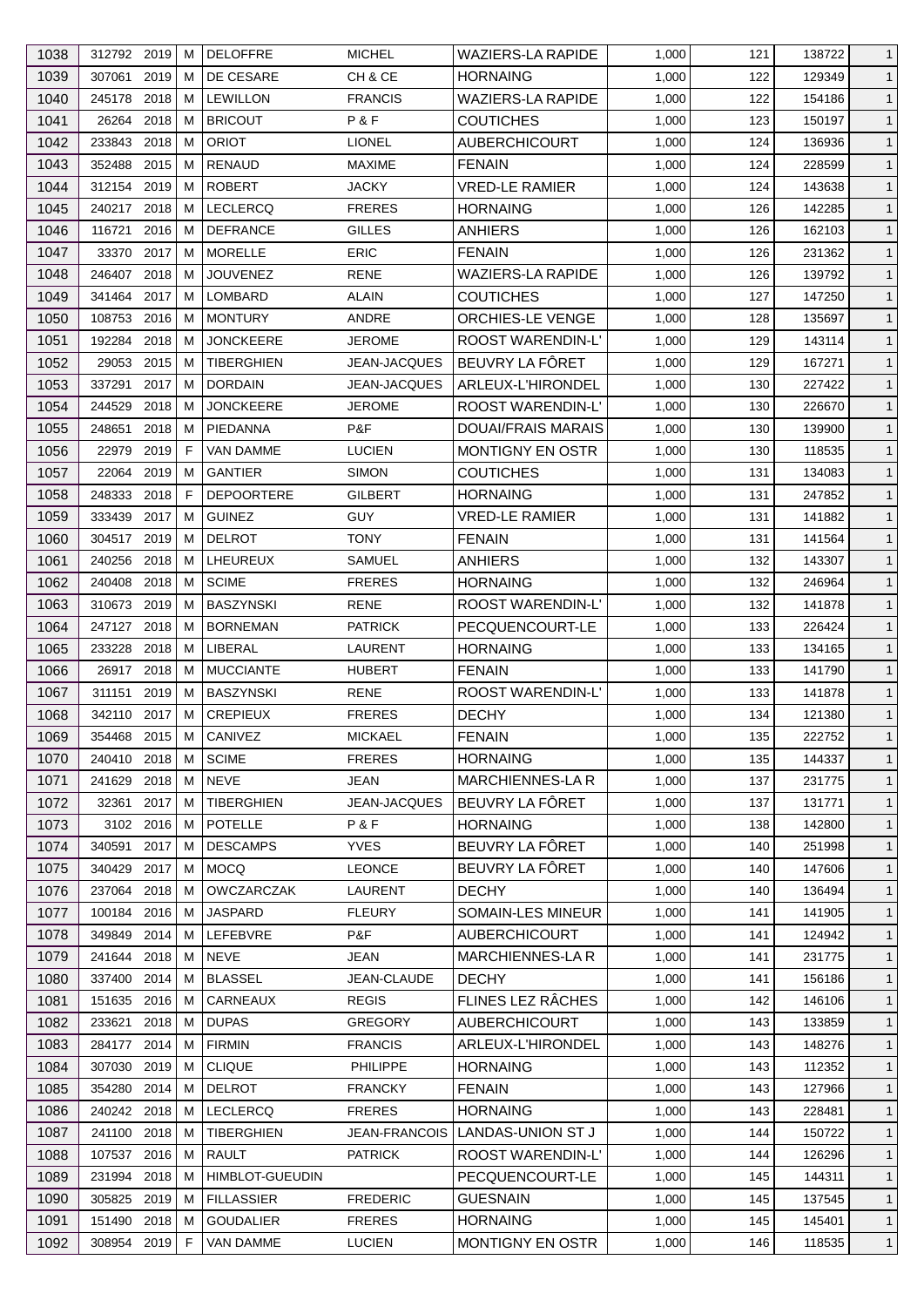| 1093 | 1026639 2016   | м  | <b>GUILAIN</b>              | <b>BERNARD</b>    | ROOST WARENDIN-L'        | 1,000 | 146 | 145242 | $\mathbf{1}$ |
|------|----------------|----|-----------------------------|-------------------|--------------------------|-------|-----|--------|--------------|
| 1094 | 338845 2017    | м  | LEGRAND                     | <b>SERGE</b>      | <b>VRED-LE RAMIER</b>    | 1,000 | 147 | 229176 | $\mathbf{1}$ |
| 1095 | 335835<br>2017 | м  | <b>BERNARD</b>              | <b>JOSETTE</b>    | <b>HORNAING</b>          | 1,000 | 148 | 148071 | $\mathbf{1}$ |
| 1096 | 29220<br>2015  | М  | MOCQ                        | <b>LEONCE</b>     | BEUVRY LA FÔRET          | 1,000 | 148 | 131410 | $\mathbf{1}$ |
| 1097 | 26402 2018     | F  | <b>GANTIER</b>              | <b>SIMON</b>      | <b>COUTICHES</b>         | 1,000 | 148 | 152236 | $\mathbf{1}$ |
| 1098 | 2017<br>341193 | F  | <b>MOSER</b>                | <b>CHRISTOPHE</b> | <b>WAZIERS-LA RAPIDE</b> | 1,000 | 148 | 141303 | $\mathbf{1}$ |
| 1099 | 245322 2018    | м  | <b>JASPARD</b>              | <b>FLEURY</b>     | SOMAIN-LES MINEUR        | 1,000 | 148 | 228221 | $\mathbf{1}$ |
| 1100 | 242547 2018    | м  | <b>SZPERKA</b>              | <b>CLAUDE</b>     | MONTIGNY EN OSTR         | 1,000 | 149 | 159818 | $\mathbf{1}$ |
| 1101 | 2000<br>315161 | м  | <b>GUINEZ</b>               | GUY               | <b>VRED-LE RAMIER</b>    | 1,000 | 149 | 141882 | $\mathbf{1}$ |
| 1102 | 2018<br>28763  | м  | BASZYNSKI                   | <b>RENE</b>       | ROOST WARENDIN-L'        | 1,000 | 149 | 159902 | $\mathbf{1}$ |
| 1103 | 2017<br>336995 | м  | <b>POTELLE</b>              | P&F               | <b>HORNAING</b>          | 1,000 | 149 | 142800 | $\mathbf{1}$ |
| 1104 | 2018<br>27770  | м  | <b>POTELLE</b>              | P&F               | HORNAING                 | 1,000 | 149 | 229214 | $\mathbf{1}$ |
| 1105 | 2018<br>246103 | м  | <b>KUCHCINSKI</b>           | <b>FRERES</b>     | WAZIERS-LA RAPIDE        | 1,000 | 149 | 242119 | $\mathbf{1}$ |
| 1106 | 28914<br>2018  | M  | <b>JASPARD</b>              | <b>FLEURY</b>     | SOMAIN-LES MINEUR        | 1,000 | 150 | 228221 | $\mathbf{1}$ |
| 1107 | 346424 2015    | м  | <b>DANNEELS</b>             | REMY              | PECQUENCOURT-LE          | 1,000 | 150 | 124043 | $\mathbf{1}$ |
| 1108 | 115533 2016    | м  | <b>GUINEZ</b>               | <b>GUY</b>        | <b>VRED-LE RAMIER</b>    | 1,000 | 150 | 141882 | $\mathbf{1}$ |
| 1109 | 2017<br>336325 | м  | <b>FIRMIN</b>               | <b>FRANCIS</b>    | ARLEUX-L'HIRONDEL        | 1,000 | 151 | 148276 | $\mathbf{1}$ |
| 1110 | 442379<br>2016 | м  | LEFEBVRE                    | <b>MICHEL</b>     | LANDAS-UNION ST J        | 1,000 | 151 | 153329 | $\mathbf{1}$ |
| 1111 | 244007<br>2018 | м  | PIEDANNA                    | <b>BERNARD</b>    | PECQUENCOURT-LE          | 1,000 | 151 | 226414 | $\mathbf{1}$ |
| 1112 | 2018<br>26398  | F  | <b>CHOQUET</b>              | VALENTIN          | <b>FENAIN</b>            | 1,000 | 151 | 228544 | $\mathbf{1}$ |
| 1113 | 2018<br>242923 | м  | <b>DANGREMONT</b>           | DANIEL            | <b>ORCHIES-LE VENGE</b>  | 1,000 | 153 | 147493 | $\mathbf{1}$ |
| 1114 | 181580<br>2013 | м  | <b>DECROIX</b>              | DANY              | BEUVRY LA FÔRET          | 1,000 | 153 | 145961 | $\mathbf{1}$ |
|      | 27302 2018     | F  |                             | P&F               |                          |       |     |        | $\mathbf{1}$ |
| 1115 | 244376<br>2018 |    | <b>LEENKNECHT</b><br>COUSIN |                   | <b>HORNAING</b>          | 1,000 | 153 | 224991 |              |
| 1116 |                | м  |                             | JEAN-YVES         | ROOST WARENDIN-L'        | 1,000 | 153 | 228932 | $\mathbf{1}$ |
| 1117 | 311550<br>2019 | м  | <b>DELPORTE</b>             | JEAN              | ROOST WARENDIN-L'        | 1,000 | 154 | 126194 | $\mathbf{1}$ |
| 1118 | 244498<br>2018 | м  | <b>GUILAIN</b>              | <b>BERNARD</b>    | ROOST WARENDIN-L'        | 1,000 | 154 | 145242 | $\mathbf{1}$ |
| 1119 | 103377 2016    | м  | <b>JAHN</b>                 | <b>GIANNY</b>     | <b>VRED-LE RAMIER</b>    | 1,000 | 154 | 159611 | $\mathbf{1}$ |
| 1120 | 2018<br>246121 | м  | <b>KUCHCINSKI</b>           | <b>FRERES</b>     | <b>WAZIERS-LA RAPIDE</b> | 1,000 | 155 | 140924 | $\mathbf{1}$ |
| 1121 | 22345 2018     | м  | <b>LEENKNECHT</b>           | P & F             | HORNAING                 | 1,000 | 155 | 124239 | $\mathbf{1}$ |
| 1122 | 245875<br>2018 | м  | LEGRAND                     | <b>SERGE</b>      | <b>VRED-LE RAMIER</b>    | 1,000 | 156 | 143565 | $\mathbf{1}$ |
| 1123 | 23954 2019     | M  | <b>POTEAUX</b>              | <b>JULES</b>      | <b>FENAIN</b>            | 1,000 | 156 | 141213 | $\mathbf{1}$ |
| 1124 | 342586 2017    | M  | <b>GIORGETTI</b>            | <b>JOSE</b>       | <b>AUBERCHICOURT</b>     | 1,000 | 156 | 153862 | $\mathbf{1}$ |
| 1125 | 105959 2016    | м  | <b>ORIOT</b>                | <b>LIONEL</b>     | <b>AUBERCHICOURT</b>     | 1,000 | 157 | 136936 | $\mathbf{1}$ |
| 1126 | 246172 2018    | м  | <b>KUCHCINSKI</b>           | <b>FRERES</b>     | <b>WAZIERS-LA RAPIDE</b> | 1,000 | 157 | 123183 | $\mathbf{1}$ |
| 1127 | 2018<br>239481 | м  | <b>GERMAIN</b>              | JEAN-PAUL         | GUESNAIN                 | 1,000 | 157 | 138722 | $\mathbf{1}$ |
| 1128 | 234258<br>2018 | м  | <b>DELROT</b>               | <b>TONY</b>       | <b>FENAIN</b>            | 1,000 | 157 | 227827 | $\mathbf{1}$ |
| 1129 | 29524 2015     | м  | <b>WAUTIER</b>              | <b>GILBERT</b>    | BEUVRY LA FÔRET          | 1,000 | 157 | 171723 | $\mathbf{1}$ |
| 1130 | 303908 2018    | м  | <b>DELVALLEZ</b>            | <b>CHRISTOPHE</b> | <b>HORNAING</b>          | 1,000 | 157 | 141622 | $\mathbf{1}$ |
| 1131 | 2018<br>246173 | F  | <b>KUCHCINSKI</b>           | <b>FRERES</b>     | <b>WAZIERS-LA RAPIDE</b> | 1,000 | 158 | 140924 | $\mathbf{1}$ |
| 1132 | 13445 2014     | м  | MOCQ                        | <b>LEONCE</b>     | BEUVRY LA FÖRET          | 1,000 | 158 | 233042 | $\mathbf{1}$ |
| 1133 | 307038<br>2019 | м  | <b>CLIQUE</b>               | PHILIPPE          | <b>HORNAING</b>          | 1,000 | 159 | 112352 | $\mathbf{1}$ |
| 1134 | 112588 2016    | м  | <b>KUCHCINSKI</b>           | <b>FRERES</b>     | <b>WAZIERS-LA RAPIDE</b> | 1,000 | 159 | 140924 | $\mathbf{1}$ |
| 1135 | 332913 2017    | м  | <b>DEMAGNY</b>              | TANG&PAUL         | WAZIERS-LA RAPIDE        | 1,000 | 159 | 141238 | $\mathbf{1}$ |
| 1136 | 329342 2017    | м  | <b>RAULT</b>                | <b>PATRICK</b>    | ROOST WARENDIN-L'        | 1,000 | 159 | 162564 | $\mathbf{1}$ |
| 1137 | 22155<br>2019  | м  | <b>BRICOUT</b>              | P & F             | <b>COUTICHES</b>         | 1,000 | 160 | 150197 | $\mathbf{1}$ |
| 1138 | 244685<br>2018 | м  | <b>DELPORTE</b>             | JEAN              | ROOST WARENDIN-L'        | 1,000 | 160 | 144518 | $\mathbf{1}$ |
| 1139 | 33609<br>2017  | F. | <b>GANTIER</b>              | <b>SIMON</b>      | <b>COUTICHES</b>         | 1,000 | 160 | 253314 | $\mathbf{1}$ |
| 1140 | 143919<br>2017 | м  | <b>GUINEZ</b>               | <b>GUY</b>        | <b>VRED-LE RAMIER</b>    | 1,000 | 160 | 141882 | $\mathbf{1}$ |
| 1141 | 193518 2013    | м  | <b>BLASSEL</b>              | JEAN-CLAUDE       | <b>DECHY</b>             | 1,000 | 161 | 222332 | $\mathbf{1}$ |
| 1142 | 2018<br>233758 | м  | <b>LEROY</b>                | <b>DIDIER</b>     | <b>AUBERCHICOURT</b>     | 1,000 | 161 | 136726 | $\mathbf{1}$ |
| 1143 | 184605<br>2018 | м  | <b>JONCKEERE</b>            | <b>JEROME</b>     | ROOST WARENDIN-L'        | 1,000 | 161 | 143114 | $\mathbf{1}$ |
| 1144 | 343744 2014    | м  | QUIN                        | <b>THIERRY</b>    | DOUAI-L'UNION            | 1,000 | 162 | 124690 | $\mathbf{1}$ |
| 1145 | 242103 2018    | м  | <b>DANNEELS</b>             | REMY              | PECQUENCOURT-LE          | 1,000 | 162 | 140310 | $\mathbf{1}$ |
| 1146 | 2748 2016      | F  | <b>SCIME</b>                | <b>FRERES</b>     | <b>HORNAING</b>          | 1,000 | 163 | 231071 | $\mathbf{1}$ |
| 1147 | 242894 2018    | м  | <b>DESMONS</b>              | <b>LUCIEN</b>     | ORCHIES-LE VENGE         | 1,000 | 163 | 152913 | $\mathbf{1}$ |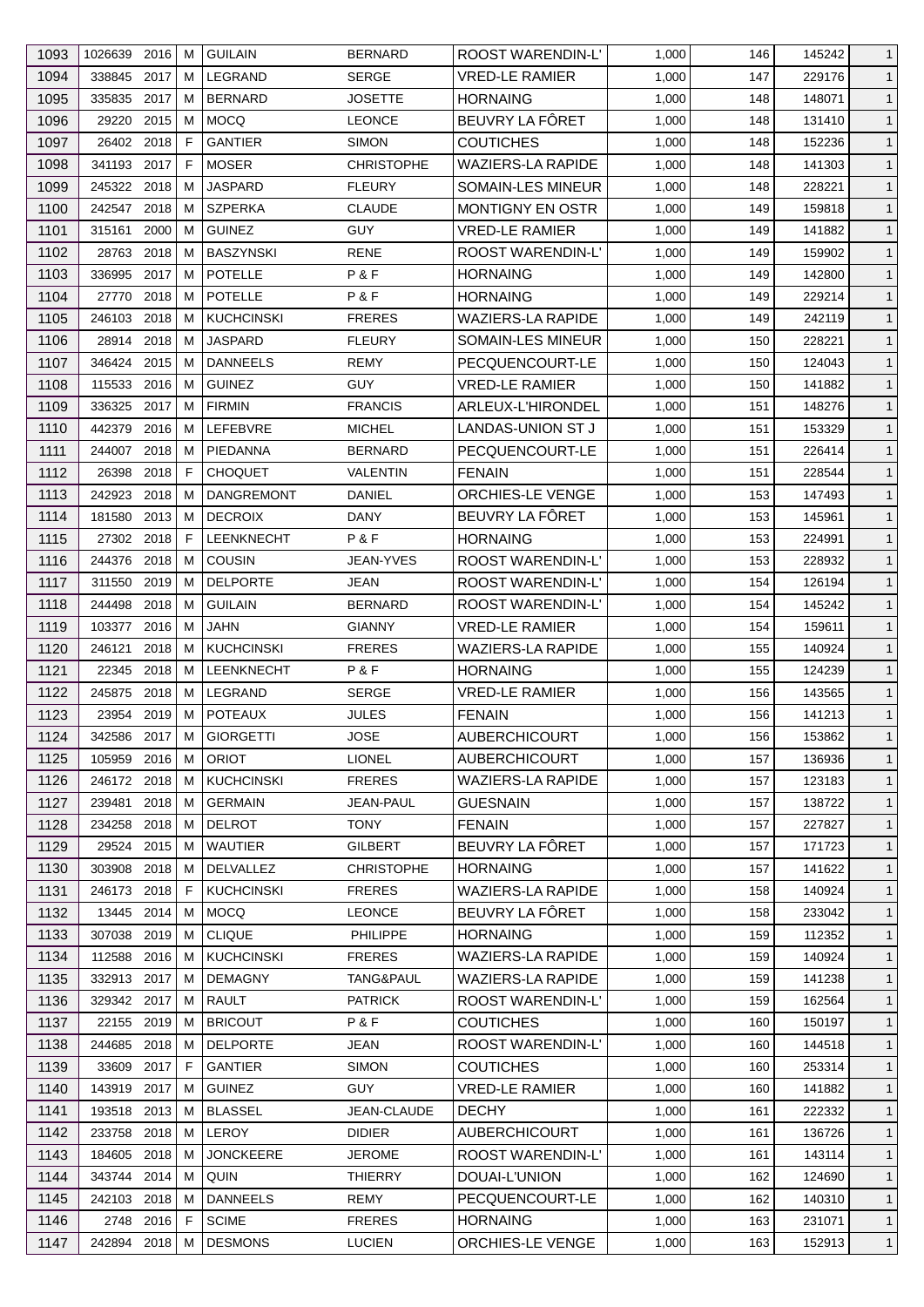| 1148 | 310314 2019  |      | м | <b>GUINEZ</b>          | <b>GUY</b>        | VRED-LE RAMIER           | 1,000 | 163 | 141882 | 1            |
|------|--------------|------|---|------------------------|-------------------|--------------------------|-------|-----|--------|--------------|
| 1149 | 317369       | 2018 | м | <b>DESMET</b>          | <b>PATRICE</b>    | <b>AUBERCHICOURT</b>     | 1,000 | 164 | 220968 | $\mathbf{1}$ |
| 1150 | 231996       | 2018 | F | <b>HIMBLOT-GUEUDIN</b> |                   | PECQUENCOURT-LE          | 1,000 | 164 | 144311 | $\mathbf{1}$ |
| 1151 | 439579       | 2016 | F | <b>SCIME</b>           | <b>FRERES</b>     | <b>HORNAING</b>          | 1,000 | 164 | 231071 | $\mathbf{1}$ |
| 1152 | 23830        | 2019 | м | <b>BARGIACCHI</b>      | <b>YVES</b>       | <b>FENAIN</b>            | 1,000 | 164 | 141719 | $\mathbf{1}$ |
| 1153 | 237603       | 2018 | м | <b>THERET</b>          | <b>MICKAEL</b>    | <b>FENAIN</b>            | 1,000 | 165 | 227904 | $\mathbf{1}$ |
| 1154 | 245881       | 2018 | м | LEGRAND                | <b>SERGE</b>      | <b>VRED-LE RAMIER</b>    | 1,000 | 166 | 143565 | $\mathbf{1}$ |
| 1155 | 108754 2016  |      | м | <b>MONTURY</b>         | ANDRE             | ORCHIES-LE VENGE         | 1,000 | 166 | 135697 | $\mathbf{1}$ |
| 1156 | 240436       | 2018 | F | <b>SCIME</b>           | <b>FRERES</b>     | <b>HORNAING</b>          | 1,000 | 166 | 231071 | $\mathbf{1}$ |
| 1157 | 246833       | 2018 | м | <b>GREMPLEWSKI</b>     | <b>STANISLAS</b>  | ANHIERS                  | 1,000 | 167 | 245576 | $\mathbf{1}$ |
| 1158 | 340912 2017  |      | м | <b>JOUVENEZ</b>        | <b>RENE</b>       | <b>WAZIERS-LA RAPIDE</b> | 1,000 | 167 | 241192 | $\mathbf{1}$ |
| 1159 | 240261       | 2018 | м | LHEUREUX               | <b>SAMUEL</b>     | ANHIERS                  | 1,000 | 167 | 228167 | $\mathbf{1}$ |
| 1160 | 378404 2019  |      | м | <b>BONHOMME</b>        | <b>ROMUALD</b>    | EXTERIEUR                | 1,000 | 168 | 124050 | $\mathbf{1}$ |
| 1161 | 234167       | 2017 | м | MATUSZEWSKI            | <b>EDOUARD</b>    | <b>VRED-LE RAMIER</b>    | 1,000 | 168 | 140437 | $\mathbf{1}$ |
| 1162 | 304510 2019  |      | м | DELROT                 | TONY              | <b>FENAIN</b>            | 1,000 | 168 | 141564 | $\mathbf{1}$ |
| 1163 | 329183 2017  |      | м | <b>DELPORTE</b>        | JEAN              | ROOST WARENDIN-L'        | 1,000 | 169 | 144518 | $\mathbf{1}$ |
| 1164 | 27097        | 2015 | F | <b>POTELLE</b>         | P&F               | <b>HORNAING</b>          | 1,000 | 169 | 229214 | $\mathbf{1}$ |
| 1165 | 244510       | 2018 | м | <b>DELPORTE</b>        | JEAN              | <b>ROOST WARENDIN-L'</b> | 1,000 | 169 | 144518 | $\mathbf{1}$ |
| 1166 | 310656       | 2019 | м | <b>BASZYNSKI</b>       | <b>RENE</b>       | <b>ROOST WARENDIN-L'</b> | 1,000 | 170 | 141878 | $\mathbf{1}$ |
| 1167 | 340210       | 2017 | м | <b>FACHE</b>           | <b>VINCENT</b>    | BEUVRY LA FÔRET          | 1,000 | 170 | 135685 | $\mathbf{1}$ |
| 1168 | 312662 2019  |      | м | <b>NOWAK</b>           | <b>EDMOND</b>     | ROOST WARENDIN-L'        | 1,000 | 170 | 142448 | $\mathbf{1}$ |
| 1169 | 245837       | 2018 | м | <b>LEGRAND</b>         | <b>SERGE</b>      | <b>VRED-LE RAMIER</b>    | 1,000 | 170 | 143565 | $\mathbf{1}$ |
|      |              |      |   |                        |                   |                          |       |     |        |              |
| 1170 | 245838       | 2018 | м | LEGRAND                | <b>SERGE</b>      | VRED-LE RAMIER           | 1,000 | 171 | 229176 | $\mathbf{1}$ |
| 1171 | 241973       | 2018 | м | <b>SZPERKA</b>         | <b>STANISLAS</b>  | <b>MONTIGNY EN OSTR</b>  | 1,000 | 171 | 241799 | $\mathbf{1}$ |
| 1172 | 330030       | 2019 | м | <b>BOCQUILLION</b>     | A & N             | <b>HORNAING</b>          | 1,000 | 171 | 143364 | $\mathbf{1}$ |
| 1173 | 245330       | 2018 | м | <b>JASPARD</b>         | <b>FLEURY</b>     | SOMAIN-LES MINEUR        | 1,000 | 171 | 141905 | $\mathbf{1}$ |
| 1174 | 246517       | 2018 | м | <b>MOURETTE</b>        | JEAN-CLAUDE       | WAZIERS-LA RAPIDE        | 1,000 | 172 | 159588 | $\mathbf{1}$ |
| 1175 | 333416 2017  |      | м | <b>GUINEZ</b>          | <b>GUY</b>        | <b>VRED-LE RAMIER</b>    | 1,000 | 172 | 141882 | $\mathbf{1}$ |
| 1176 | 26012 2018   |      | м | <b>MOREIRA</b>         | <b>RICHARD</b>    | <b>AUBY</b>              | 1,000 | 174 | 142824 | $\mathbf{1}$ |
| 1177 | 24163 2019   |      | м | <b>COUPIN</b>          | JEAN-YVES         | <b>HORNAING</b>          | 1,000 | 174 | 130780 | $\mathbf{1}$ |
| 1178 | 233573       | 2018 | м | <b>DELROT</b>          | <b>FRANCKY</b>    | <b>FENAIN</b>            | 1,000 | 175 | 127966 | $\mathbf{1}$ |
| 1179 | 244169 2018  |      | M | <b>BORNEMAN</b>        | <b>GREGORY</b>    | PECQUENCOURT-LE          | 1,000 | 175 | 141375 | $\mathbf{1}$ |
| 1180 | 242915 2018  |      | м | DANGREMONT             | <b>DANIEL</b>     | ORCHIES-LE VENGE         | 1,000 | 175 | 232921 | $\mathbf{1}$ |
| 1181 | 1069687      | 2014 | м | <b>DESCARPENTRIES</b>  | <b>MICHAEL</b>    | <b>MARCHIENNES-LA R</b>  | 1,000 | 175 | 145669 | $\mathbf{1}$ |
| 1182 | 327761       | 2017 | м | <b>WOITRAIN</b>        | <b>LUDOVIC</b>    | <b>AUBERCHICOURT</b>     | 1,000 | 175 | 135961 | $\mathbf{1}$ |
| 1183 | 315093       | 2019 | м | <b>DEPOORTERE</b>      | <b>GILBERT</b>    | <b>HORNAING</b>          | 1,000 | 175 | 145471 | $\mathbf{1}$ |
| 1184 | 235045 2018  |      | м | <b>DESCAMPS</b>        | <b>YVES</b>       | BEUVRY LA FÔRET          | 1,000 | 175 | 251998 | $\mathbf{1}$ |
| 1185 | 109701       | 2016 | м | PIEDANNA               | <b>BERNARD</b>    | PECQUENCOURT-LE          | 1,000 | 176 | 226414 | $\mathbf{1}$ |
| 1186 | 236024       | 2018 | м | <b>LEBEL</b>           | <b>MICHEL</b>     | DOUAI-L'UNION            | 1,000 | 176 | 142072 | $\mathbf{1}$ |
| 1187 | 101002 2016  |      | м | <b>FIRMIN</b>          | <b>FRANCIS</b>    | ARLEUX-L'HIRONDEL        | 1,000 | 176 | 128852 | $\mathbf{1}$ |
| 1188 | 32611 2017   |      | F | VAN DAMME              | <b>LUCIEN</b>     | MONTIGNY EN OSTR         | 1,000 | 176 | 134786 | $\mathbf{1}$ |
| 1189 | 343917       | 2017 | м | <b>BERNARD</b>         | <b>FRERES</b>     | <b>GUESNAIN</b>          | 1,000 | 177 | 120830 | $\mathbf{1}$ |
| 1190 | 239491       | 2018 | м | <b>GERMAIN</b>         | JEAN-PAUL         | <b>GUESNAIN</b>          | 1,000 | 177 | 157854 | $\mathbf{1}$ |
| 1191 | 342545 2017  |      | м | <b>DESMET</b>          | <b>PATRICE</b>    | <b>AUBERCHICOURT</b>     | 1,000 | 178 | 135351 | $\mathbf{1}$ |
| 1192 | 334047 2017  |      | м | <b>DANNEELS</b>        | <b>REMY</b>       | PECQUENCOURT-LE          | 1,000 | 180 | 242094 | $\mathbf{1}$ |
| 1193 | 235998       | 2018 | м | QUIN                   | THIERRY           | DOUAI-L'UNION            | 1,000 | 180 | 142156 | $\mathbf{1}$ |
| 1194 | 26827        | 2018 | м | <b>POTEAUX</b>         | <b>JULES</b>      | <b>FENAIN</b>            | 1,000 | 180 | 126718 | $\mathbf{1}$ |
| 1195 | 233706 2018  |      | м | MARTIN                 | <b>PHILIPPE</b>   | <b>AUBERCHICOURT</b>     | 1,000 | 180 | 134046 | $\mathbf{1}$ |
| 1196 | 339701       | 2017 | м | PIEDANNA               | <b>BERNARD</b>    | PECQUENCOURT-LE          | 1,000 | 180 | 226414 | $\mathbf{1}$ |
| 1197 | 233279       | 2018 | м | LIBERAL                | LAURENT           | <b>HORNAING</b>          | 1,000 | 180 | 134165 | $\mathbf{1}$ |
| 1198 | 335496 2017  |      | м | <b>CHOQUET</b>         | VALENTIN          | <b>FENAIN</b>            | 1,000 | 181 | 228544 | $\mathbf{1}$ |
| 1199 | 352655 2014  |      | м | <b>BERNARD</b>         | <b>JOSETTE</b>    | <b>HORNAING</b>          | 1,000 | 181 | 129273 | $\mathbf{1}$ |
| 1200 | 438362 2017  |      | м | <b>MOSER</b>           | <b>CHRISTOPHE</b> | <b>WAZIERS-LA RAPIDE</b> | 1,000 | 181 | 241981 | $\mathbf{1}$ |
| 1201 | 238362 2018  |      | м | <b>MORELLE</b>         | <b>ERIC</b>       | <b>FENAIN</b>            | 1,000 | 181 | 231362 | $\mathbf{1}$ |
| 1202 | 1035264 2017 |      | м | RENAUD                 | <b>MAXIME</b>     | <b>FENAIN</b>            | 1,000 | 182 | 162706 | $\mathbf{1}$ |
|      |              |      |   |                        |                   |                          |       |     |        |              |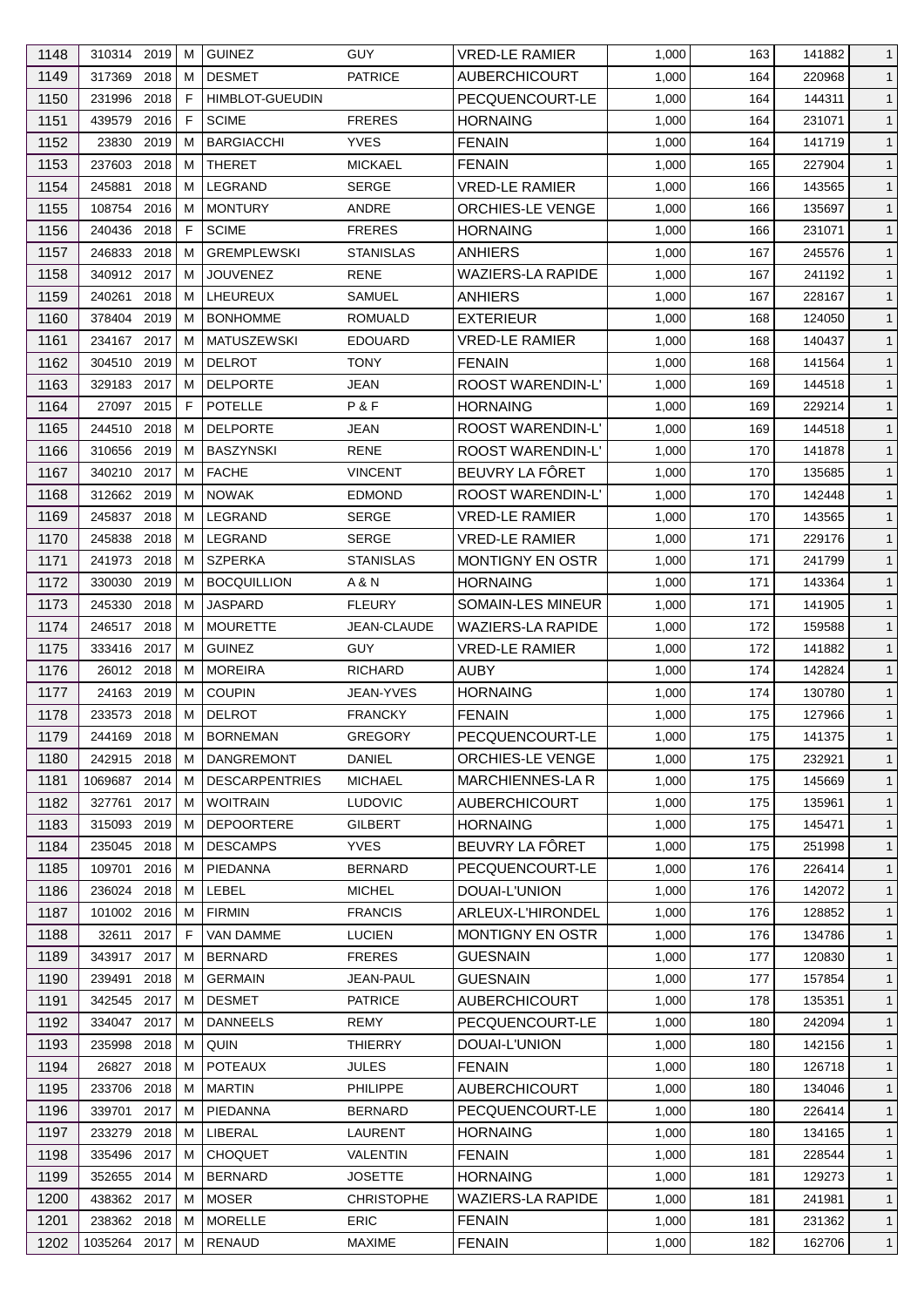| 1203 | 338253 2017   |      | M  | <b>LANOIS</b>         | <b>SEBASTIEN</b>  | <b>FENAIN</b>            | 1,000 | 182 | 244008 | $\mathbf{1}$ |
|------|---------------|------|----|-----------------------|-------------------|--------------------------|-------|-----|--------|--------------|
| 1204 | 27013 2018    |      | M  | <b>BRUGUET</b>        | WILLY             | <b>GOEULZIN</b>          | 1,000 | 182 | 132975 | $\mathbf{1}$ |
| 1205 | 305337        | 2019 | E  | CARNEAUX              | <b>REGIS</b>      | FLINES LEZ RÂCHES        | 1,000 | 182 | 146106 | $\mathbf{1}$ |
| 1206 | 28758         | 2018 | М  | <b>LIBERT</b>         | JEAN-PIERRE       | <b>ROOST WARENDIN-L'</b> | 1,000 | 182 | 143083 | $\mathbf{1}$ |
| 1207 | 337731        | 2013 | M  | VAILLE                | PASCAL            | <b>FENAIN</b>            | 1,000 | 183 | 162313 | $\mathbf{1}$ |
| 1208 | 1035604       | 2017 | M  | <b>BRUGUET</b>        | WILLY             | <b>GOEULZIN</b>          | 1,000 | 183 | 132975 | $\mathbf{1}$ |
| 1209 | 328987        | 2017 | M  | <b>DESCARPENTRIES</b> | <b>MICHAEL</b>    | <b>MARCHIENNES-LAR</b>   | 1,000 | 184 | 231581 | $\mathbf{1}$ |
| 1210 | 32606         | 2017 | M  | <b>VAN DAMME</b>      | <b>LUCIEN</b>     | <b>MONTIGNY EN OSTR</b>  | 1,000 | 184 | 134786 | $\mathbf{1}$ |
| 1211 | 115696        | 2016 | M  | <b>BORNEMAN</b>       | <b>PATRICK</b>    | PECQUENCOURT-LE          | 1,000 | 184 | 226424 | $\mathbf{1}$ |
| 1212 | 233591        | 2018 | M  | <b>DELROT</b>         | <b>FRANCKY</b>    | <b>FENAIN</b>            | 1,000 | 184 | 162994 | $\mathbf{1}$ |
| 1213 | 232573        | 2018 | M  | <b>FAVA</b>           | <b>BENJAMIN</b>   | ARLEUX-L'HIRONDEL        | 1,000 | 184 | 222137 | $\mathbf{1}$ |
| 1214 | 327970        | 2017 | М  | <b>MARTIN</b>         | PHILIPPE          | AUBERCHICOURT            | 1,000 | 185 | 134046 | $\mathbf{1}$ |
| 1215 | 26234         | 2018 | M  | ABRAHAM               | <b>CLAUDE</b>     | COUTICHES                | 1,000 | 185 | 234788 | $\mathbf{1}$ |
| 1216 | 357857        | 2015 | M  | PIEDANNA              | <b>BERNARD</b>    | PECQUENCOURT-LE          | 1,000 | 185 | 140264 | $\mathbf{1}$ |
| 1217 | 332690        | 2017 | м  | <b>MOURETTE</b>       | JEAN-CLAUDE       | <b>WAZIERS-LA RAPIDE</b> | 1,000 | 185 | 141148 | $\mathbf{1}$ |
| 1218 | 332527        | 2017 | M  | <b>KUCHCINSKI</b>     | <b>FRERES</b>     | <b>WAZIERS-LA RAPIDE</b> | 1,000 | 186 | 140924 | $\mathbf{1}$ |
| 1219 | 32614         | 2017 | M  | <b>VAN DAMME</b>      | <b>LUCIEN</b>     | MONTIGNY EN OSTR         | 1,000 | 186 | 220099 | $\mathbf{1}$ |
| 1220 | 246404        | 2018 | м  | <b>JOUVENEZ</b>       | RENE              | <b>WAZIERS-LA RAPIDE</b> | 1,000 | 186 | 241192 | $\mathbf{1}$ |
| 1221 | 22493 2019    |      | F. | <b>RENAUD</b>         | <b>MAXIME</b>     | <b>FENAIN</b>            | 1,000 | 187 | 142271 | $\mathbf{1}$ |
| 1222 | 11538         | 2014 | м  | <b>TIBERGHIEN</b>     | JEAN-JACQUES      | BEUVRY LA FÔRET          | 1,000 | 187 | 147833 | $\mathbf{1}$ |
| 1223 | 25737         | 2018 | M  | <b>MOREIRA</b>        | RICHARD           | <b>AUBY</b>              | 1,000 | 187 | 142824 | $\mathbf{1}$ |
| 1224 | 235133        | 2018 | М  | <b>DESCAMPS</b>       | <b>YVES</b>       | BEUVRY LA FÔRET          | 1,000 | 187 | 134190 | $\mathbf{1}$ |
| 1225 | 27236 2018    |      | M  | <b>RENAUD</b>         | <b>MAXIME</b>     | <b>FENAIN</b>            | 1,000 | 187 | 228599 | $\mathbf{1}$ |
| 1226 | 178132 2013   |      | M  | QUIN                  | <b>THIERRY</b>    | DOUAI-L'UNION            | 1,000 | 187 | 142156 | $\mathbf{1}$ |
|      |               |      |    |                       |                   |                          |       |     |        |              |
| 1227 | 247850        | 2018 | м  | <b>DESCARPENTRIES</b> | <b>MICHAEL</b>    | <b>MARCHIENNES-LAR</b>   | 1,000 | 187 | 231581 | $\mathbf{1}$ |
| 1228 | 338911        | 2017 | М  | <b>LABBE MODOTTI</b>  |                   | FLINES LEZ RÂCHES        | 1,000 | 188 | 231105 | $\mathbf{1}$ |
| 1229 | 235292 2018   |      | M  | <b>DECROIX</b>        | DANY              | BEUVRY LA FÔRET          | 1,000 | 188 | 145961 | $\mathbf{1}$ |
| 1230 | 299283        | 2019 | M  | <b>DELVINCOURT</b>    | <b>DIDIER</b>     | ARLEUX-L'HIRONDEL        | 1,000 | 188 | 124164 | $\mathbf{1}$ |
| 1231 | 304274        | 2019 | м  | <b>TISON</b>          | JEAN-LOUIS        | <b>FENAIN</b>            | 1,000 | 188 | 142457 | $\mathbf{1}$ |
| 1232 | 339719        | 2017 | М  | PIEDANNA              | <b>BERNARD</b>    | PECQUENCOURT-LE          | 1,000 | 189 | 226414 | $\mathbf{1}$ |
| 1233 | 299006        | 2019 | M  | <b>DEFRANCE</b>       | <b>GILLES</b>     | <b>ANHIERS</b>           | 1,000 | 189 | 126190 | $\mathbf{1}$ |
| 1234 | 102784 2016 M |      |    | <b>NEVE</b>           | JEAN              | MARCHIENNES-LA R         | 1,000 | 190 | 231775 | $\mathbf{1}$ |
| 1235 | 310311 2019   |      | M  | <b>GUINEZ</b>         | <b>GUY</b>        | <b>VRED-LE RAMIER</b>    | 1,000 | 190 | 141882 | $\mathbf{1}$ |
| 1236 | 306598        | 2019 | M  | LIENARD               | <b>RUDY</b>       | <b>HORNAING</b>          | 1,000 | 191 | 140755 | $\mathbf{1}$ |
| 1237 | 235415 2018   |      | M  | LOMBARD               | <b>ALAIN</b>      | <b>COUTICHES</b>         | 1,000 | 191 | 232273 | $\mathbf{1}$ |
| 1238 | 4108359       | 2018 | F  | <b>RENAUD</b>         | <b>MAXIME</b>     | <b>FENAIN</b>            | 1,000 | 191 | 162706 | $\mathbf{1}$ |
| 1239 | 240308        | 2018 | M  | <b>BERNARD</b>        | <b>JOSETTE</b>    | <b>HORNAING</b>          | 1,000 | 191 | 129273 | $\mathbf{1}$ |
| 1240 | 244902 2018   |      | F. | <b>DEPREZ</b>         | ROMUALD           | ROOST WARENDIN-L'        | 1,000 | 191 | 230447 | $\mathbf{1}$ |
| 1241 | 310680        | 2019 | M  | <b>BASZYNSKI</b>      | <b>RENE</b>       | ROOST WARENDIN-L'        | 1,000 | 191 | 141878 | $\mathbf{1}$ |
| 1242 | 329400        | 2017 | М  | COUSIN                | JEAN-YVES         | ROOST WARENDIN-L'        | 1,000 | 191 | 144608 | $\mathbf{1}$ |
| 1243 | 4108307       | 2018 | M  | <b>BARGIACCHI</b>     | YVES              | <b>FENAIN</b>            | 1,000 | 192 | 141719 | $\mathbf{1}$ |
| 1244 | 232408 2018   |      | M  | <b>ROSSI</b>          | <b>DAVID</b>      | ARLEUX-L'HIRONDEL        | 1,000 | 192 | 126118 | $\mathbf{1}$ |
| 1245 | 23560 2019    |      | M  | <b>COUSIN</b>         | JEAN-YVES         | ROOST WARENDIN-L'        | 1,000 | 192 | 144608 | $\mathbf{1}$ |
| 1246 | 333772        | 2017 | M  | <b>JASPARD</b>        | <b>FLEURY</b>     | SOMAIN-LES MINEUR        | 1,000 | 193 | 228221 | $\mathbf{1}$ |
| 1247 | 334109 2017   |      | М  | <b>JAHN</b>           | <b>GIANNY</b>     | <b>VRED-LE RAMIER</b>    | 1,000 | 193 | 140368 | $\mathbf{1}$ |
| 1248 | 246813        | 2018 | M  | <b>HANQUEZ</b>        | DAVID             | <b>HORNAING</b>          | 1,000 | 193 | 136440 | $\mathbf{1}$ |
| 1249 | 313334        | 2019 | M  | <b>HANQUEZ</b>        | DAVID             | <b>HORNAING</b>          | 1,000 | 193 | 136440 | $\mathbf{1}$ |
| 1250 | 238936        | 2018 | M  | <b>CAUDRELIER</b>     | <b>PATRICE</b>    | FLINES LEZ RÂCHES        | 1,000 | 194 | 231407 | $\mathbf{1}$ |
| 1251 | 346624 2015   |      | M  | <b>DANNEELS</b>       | <b>REMY</b>       | PECQUENCOURT-LE          | 1,000 | 194 | 140310 | $\mathbf{1}$ |
| 1252 | 233756        | 2018 | M  | <b>LEROY</b>          | <b>DIDIER</b>     | <b>AUBERCHICOURT</b>     | 1,000 | 194 | 136726 | $\mathbf{1}$ |
| 1253 | 339703 2017   |      | M  | PIEDANNA              | <b>BERNARD</b>    | PECQUENCOURT-LE          | 1,000 | 194 | 226414 | $\mathbf{1}$ |
| 1254 | 336583 2017   |      | M  | ADAMO                 | <b>BRUNO</b>      | <b>FENAIN</b>            | 1,000 | 195 | 217113 | $\mathbf{1}$ |
| 1255 | 298713 2019   |      | M  | <b>DURET</b>          | <b>JEAN-MARIE</b> | <b>ANHIERS</b>           | 1,000 | 196 | 145012 | $\mathbf{1}$ |
| 1256 | 31258 2017    |      | F. | LEENKNECHT            | P & F             | <b>HORNAING</b>          | 1,000 | 196 | 224991 | $\mathbf{1}$ |
| 1257 | 31640 2017    |      | M  | <b>SCIME</b>          | <b>FRERES</b>     | <b>HORNAING</b>          | 1,000 | 196 | 165308 | $\mathbf{1}$ |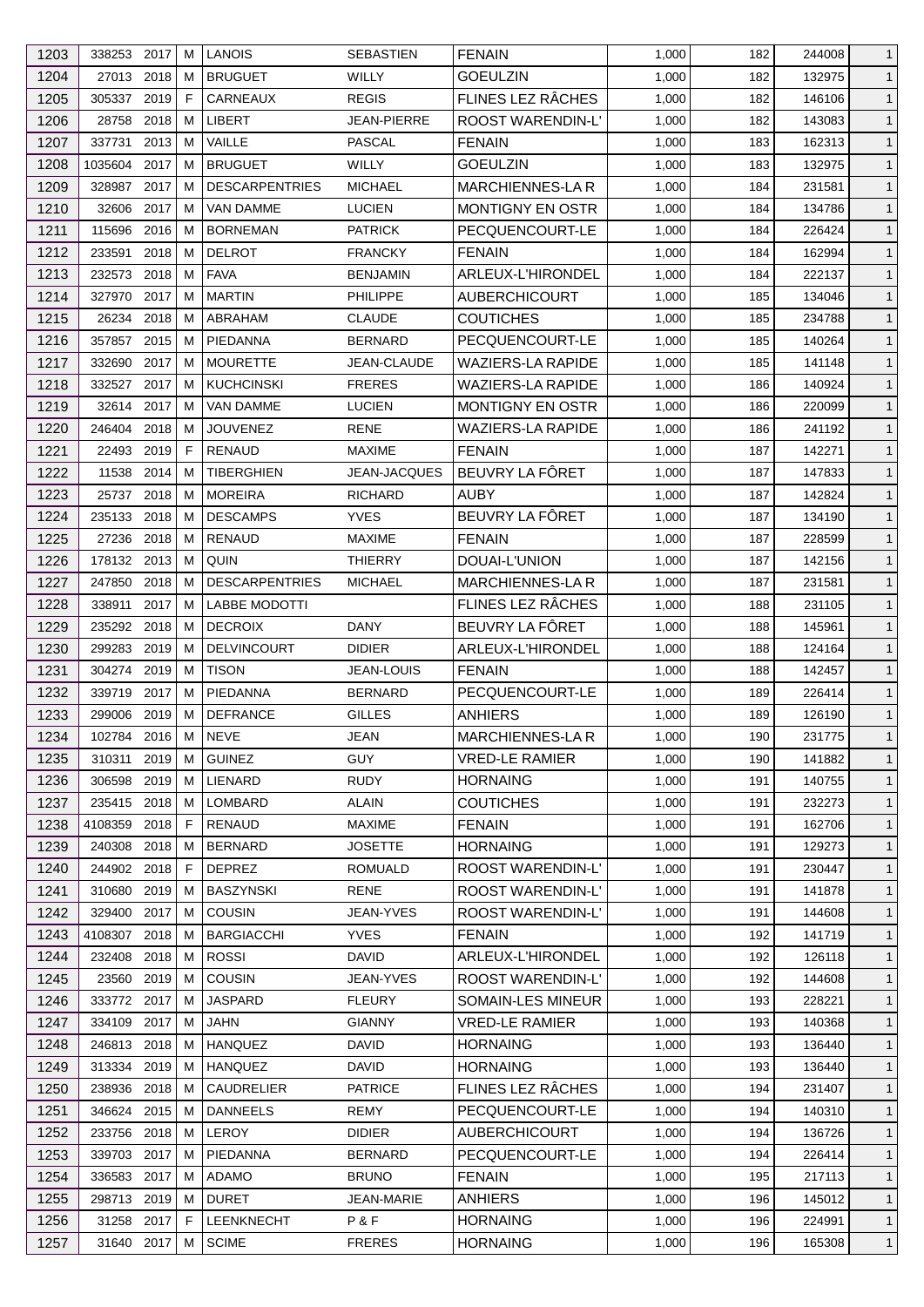| 1258 | 100268<br>2016  | M  | <b>RANVIN</b>      | <b>CHRISTIAN</b>  | <b>FENAIN</b>                | 1,000 | 197 | 141985           | $\mathbf{1}$ |
|------|-----------------|----|--------------------|-------------------|------------------------------|-------|-----|------------------|--------------|
| 1259 | 103088<br>2016  | M  | CARON              | <b>BERNARD</b>    | <b>ANHIERS</b>               | 1,000 | 197 | 160875           | $\mathbf{1}$ |
| 1260 | 2015<br>340424  | M  | <b>DANNEELS</b>    | REMY              | PECQUENCOURT-LE              | 1,000 | 197 | 225657           | $\mathbf{1}$ |
| 1261 | 2018<br>233604  | F  | <b>DUPAS</b>       | <b>GREGORY</b>    | <b>AUBERCHICOURT</b>         | 1,000 | 197 | 133859           | $\mathbf{1}$ |
| 1262 | 239641<br>2018  | M  | <b>BUCHART</b>     | <b>JEAN-PAUL</b>  | <b>HORNAING</b>              | 1,000 | 197 | 143154           | $\mathbf{1}$ |
| 1263 | 2018<br>244006  | M  | PIEDANNA           | BERNARD           | PECQUENCOURT-LE              | 1,000 | 198 | 226414           | $\mathbf{1}$ |
| 1264 | 2015<br>345454  | M  | <b>RANVIN</b>      | CHRISTIAN         | <b>FENAIN</b>                | 1,000 | 198 | 228114           | $\mathbf{1}$ |
| 1265 | 2013<br>176360  | М  | <b>DASSONVILLE</b> | <b>JEAN-MARC</b>  | <b>MARCHIENNES-LAR</b>       | 1,000 | 199 | 165934           | $\mathbf{1}$ |
| 1266 | 2016<br>116728  | M  | <b>DEFRANCE</b>    | <b>GILLES</b>     | <b>ANHIERS</b>               | 1,000 | 199 | 244841           | $\mathbf{1}$ |
| 1267 | 2017<br>331755  | M  | QUIN               | THIERRY           | DOUAI-L'UNION                | 1,000 | 199 | 226831           | $\mathbf{1}$ |
| 1268 | 21930<br>2019   | M  | <b>WAUTIER</b>     | GILBERT           | BEUVRY LA FÔRET              | 1,000 | 199 | 152390           | $\mathbf{1}$ |
| 1269 | 2016<br>104718  | м  | <b>POTELLE</b>     | P&F               | <b>HORNAING</b>              | 1,000 | 199 | 229214           | $\mathbf{1}$ |
| 1270 | 2018<br>1026746 | M  | <b>BODENNE</b>     | P & F             | <b>HORNAING</b>              | 1,000 | 200 | 136530           | $\mathbf{1}$ |
| 1271 | 241688<br>2018  | M  | <b>NEVE</b>        | JEAN              | <b>MARCHIENNES-LA R</b>      | 1,000 | 200 | 145858           | $\mathbf{1}$ |
| 1272 | 2018<br>240703  | м  | <b>ADAMO</b>       | <b>BRUNO</b>      | <b>FENAIN</b>                | 1,000 | 200 | 217113           | $\mathbf{1}$ |
| 1273 | 329123 2017     | M  | <b>DELPORTE</b>    | JEAN              | <b>ROOST WARENDIN-L'</b>     | 1,000 | 201 | 144518           | $\mathbf{1}$ |
| 1274 | 2017<br>336559  | M  | <b>ADAMO</b>       | <b>BRUNO</b>      | <b>FENAIN</b>                | 1,000 | 201 | 217113           | $\mathbf{1}$ |
| 1275 | 2017<br>31350   | F  | <b>DEPOORTERE</b>  | GILBERT           | <b>HORNAING</b>              | 1,000 | 201 | 165842           | $\mathbf{1}$ |
| 1276 | 29143<br>2018   | М  | <b>HANQUEZ</b>     | <b>DAVID</b>      | <b>HORNAING</b>              | 1,000 | 201 | 136440           | $\mathbf{1}$ |
| 1277 | 2018<br>244536  | М  | <b>DELPORTE</b>    | JEAN              | <b>ROOST WARENDIN-L'</b>     | 1,000 | 202 | 144518           | $\mathbf{1}$ |
| 1278 | 2018<br>246340  | M  | <b>HANQUEZ</b>     | <b>DAVID</b>      | <b>HORNAING</b>              | 1,000 | 202 | 120318           | $\mathbf{1}$ |
| 1279 | 2017<br>1010449 | M  | <b>DELROT</b>      | <b>FRANCKY</b>    | <b>FENAIN</b>                | 1,000 | 202 | 142956           | $\mathbf{1}$ |
| 1280 | 2009<br>316191  | м  | <b>GUINEZ</b>      | <b>GUY</b>        | <b>VRED-LE RAMIER</b>        | 1,000 | 202 | 141882           | $\mathbf{1}$ |
| 1281 | 299012 2019     | M  | <b>DEFRANCE</b>    | <b>GILLES</b>     | <b>ANHIERS</b>               | 1,000 | 203 | 143402           | $\mathbf{1}$ |
| 1282 | 242314<br>2018  | M  | <b>NAWRATH</b>     | <b>CHRISTIAN</b>  | PECQUENCOURT-LE              | 1,000 | 203 | 244239           | $\mathbf{1}$ |
| 1283 | 32615<br>2017   | м  | <b>VAN DAMME</b>   | <b>LUCIEN</b>     | <b>MONTIGNY EN OSTR</b>      | 1,000 | 203 | 134786           | $\mathbf{1}$ |
| 1284 | 245351<br>2018  | M  | <b>JASPARD</b>     | <b>FLEURY</b>     | <b>SOMAIN-LES MINEUR</b>     | 1,000 | 203 | 228221           | $\mathbf{1}$ |
| 1285 | 2017<br>333244  | M  | <b>BORNEMAN</b>    | <b>PATRICK</b>    | PECQUENCOURT-LE              | 1,000 | 204 | 226424           | $\mathbf{1}$ |
| 1286 | 327597<br>2017  | M  | <b>DELROT</b>      | <b>FRANCKY</b>    | <b>FENAIN</b>                | 1,000 | 204 | 142956           | $\mathbf{1}$ |
| 1287 | 232611<br>2018  | M  | <b>FIRMIN</b>      | <b>FRANCIS</b>    | ARLEUX-L'HIRONDEL            | 1,000 | 204 | 214326           | $\mathbf{1}$ |
|      | 2018            | M  | <b>GOGUET</b>      |                   | <b>DECHY</b>                 |       |     |                  | $\mathbf{1}$ |
| 1288 | 26528           |    |                    | <b>HENRI</b>      |                              | 1,000 | 205 | 222695<br>226889 |              |
| 1289 | 333107 2017 M   |    | <b>BORNEMAN</b>    | <b>GREGORY</b>    | PECQUENCOURT-LE              | 1,000 | 205 |                  | $\mathbf{1}$ |
| 1290 | 239513 2018     | M  | <b>CREPIEUX</b>    | <b>FRERES</b>     | <b>DECHY</b><br><b>DECHY</b> | 1,000 | 205 | 223480           | $\mathbf{1}$ |
| 1291 | 236941<br>2018  | М  | LEBLANC            | ANDRE             |                              | 1,000 | 206 | 136975           | $\mathbf{1}$ |
| 1292 | 337799<br>2017  | M  | VAILLE             | <b>PASCAL</b>     | <b>FENAIN</b>                | 1,000 | 206 | 162313           | $\mathbf{1}$ |
| 1293 | 317548<br>2018  | M  | <b>DELVALLEZ</b>   | <b>CHRISTOPHE</b> | <b>HORNAING</b>              | 1,000 | 206 | 227966           | $\mathbf{1}$ |
| 1294 | 2018<br>235429  | M  | LOMBARD            | <b>ALAIN</b>      | <b>COUTICHES</b>             | 1,000 | 207 | 147250           | $\mathbf{1}$ |
| 1295 | 353701<br>2014  | М  | <b>WOITRAIN</b>    | <b>LUDOVIC</b>    | <b>AUBERCHICOURT</b>         | 1,000 | 207 | 121286           | $\mathbf{1}$ |
| 1296 | 245325 2018     | M  | LEFEBVRE           | <b>MICHEL</b>     | LANDAS-UNION ST J            | 1,000 | 207 | 153329           | $\mathbf{1}$ |
| 1297 | 242312 2018     | M  | NAWRATH            | CHRISTIAN         | PECQUENCOURT-LE              | 1,000 | 207 | 244239           | $\mathbf{1}$ |
| 1298 | 32682 2017      | M  | <b>DESCAMP</b>     | <b>JOEL</b>       | <b>AUBERCHICOURT</b>         | 1,000 | 207 | 219605           | $\mathbf{1}$ |
| 1299 | 239454 2019     |    | <b>FILLASSIER</b>  | <b>FREDERIC</b>   | GUESNAIN                     | 1,000 | 207 | 137545           | $\mathbf{1}$ |
| 1300 | 13477<br>2014   | M  | <b>MOCQ</b>        | <b>LEONCE</b>     | BEUVRY LA FÔRET              | 1,000 | 208 | 147606           | $\mathbf{1}$ |
| 1301 | 245211<br>2018  | M  | <b>JONCKEERE</b>   | <b>JEROME</b>     | ROOST WARENDIN-L'            | 1,000 | 208 | 143114           | $\mathbf{1}$ |
| 1302 | 234133<br>2018  | M  | <b>DELROT</b>      | <b>TONY</b>       | <b>FENAIN</b>                | 1,000 | 208 | 141564           | $\mathbf{1}$ |
| 1303 | 109149 2016     | M  | <b>DUPRET</b>      | <b>MARC ANDRE</b> | <b>DECHY</b>                 | 1,000 | 209 | 223228           | $\mathbf{1}$ |
| 1304 | 2018<br>232303  | F. | <b>TETART</b>      | SEBASTIEN         | ARLEUX-L'HIRONDEL            | 1,000 | 209 | 215223           | $\mathbf{1}$ |
| 1305 | 310714 2019     | M  | <b>BUTRUILLE</b>   | <b>DOMINIQUE</b>  | ROOST WARENDIN-L'            | 1,000 | 209 | 127555           | $\mathbf{1}$ |
| 1306 | 245054 2018     | M  | <b>BUTRUILLE</b>   | <b>DOMINIQUE</b>  | <b>ROOST WARENDIN-L'</b>     | 1,000 | 209 | 145823           | $\mathbf{1}$ |
| 1307 | 2018<br>232261  | M  | POTELLE            | P&F               | <b>HORNAING</b>              | 1,000 | 210 | 229214           | $\mathbf{1}$ |
| 1308 | 4232206<br>2018 | M  | RENAUD             | MAXIME            | <b>FENAIN</b>                | 1,000 | 211 | 142271           | $\mathbf{1}$ |
| 1309 | 2018<br>242418  | M  | <b>DUCHATEAU</b>   | <b>ALBERT</b>     | <b>WAZIERS-LA RAPIDE</b>     | 1,000 | 211 | 123655           | $\mathbf{1}$ |
| 1310 | 233583 2018     | M  | <b>DELROT</b>      | <b>FRANCKY</b>    | <b>FENAIN</b>                | 1,000 | 211 | 127966           | $\mathbf{1}$ |
| 1311 | 1024770 2018    | M  | <b>TURLURE</b>     | <b>BERNARD</b>    | BEUVRY LA FÔRET              | 1,000 | 212 | 237215           | $\mathbf{1}$ |
| 1312 | 310672 2019     | M  | <b>BASZYNSKI</b>   | <b>RENE</b>       | ROOST WARENDIN-L'            | 1,000 | 212 | 141878           | $\mathbf{1}$ |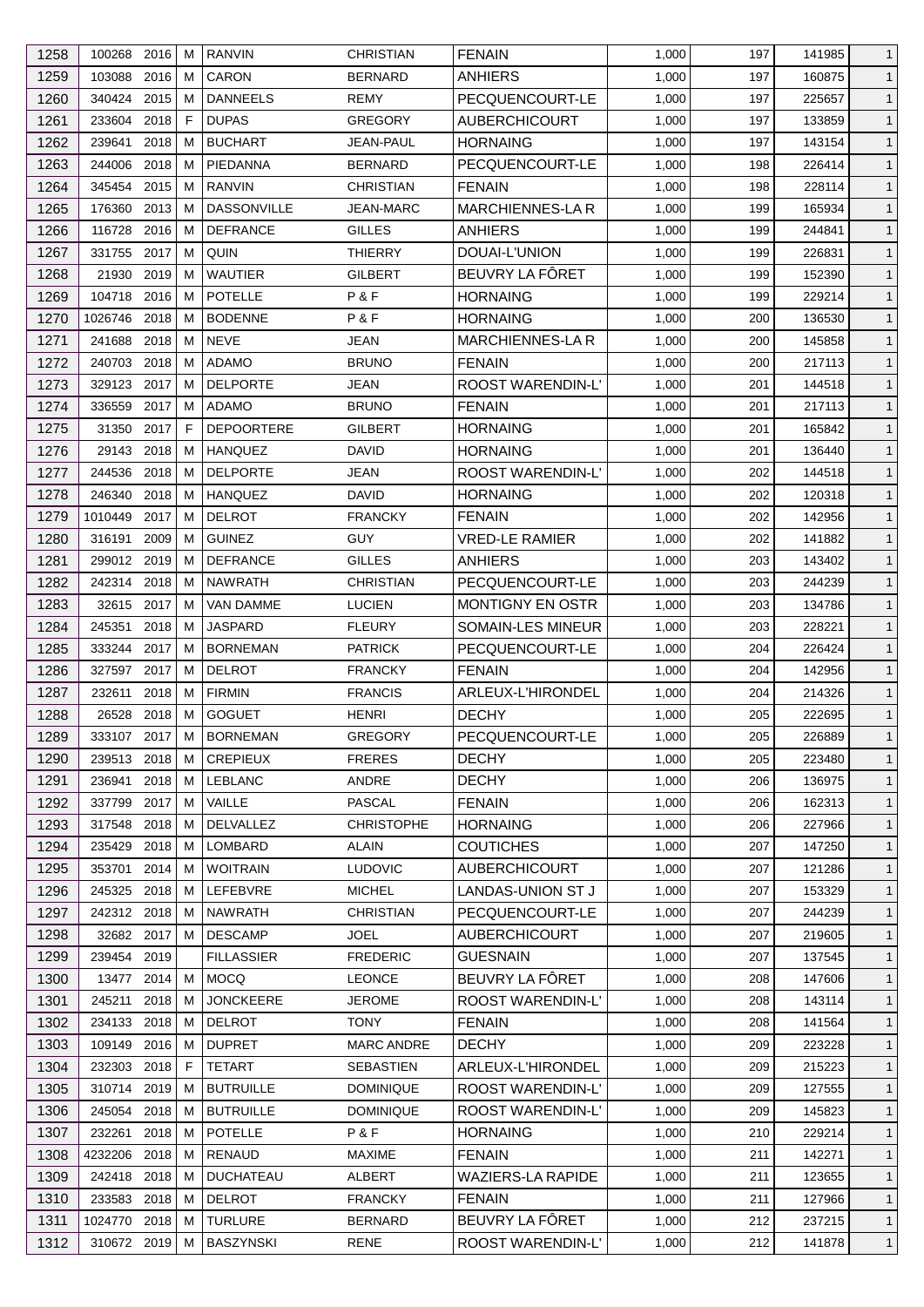| 1313 | 28725 2018      | M  | <b>LIBERT</b>      | JEAN-PIERRE        | <b>ROOST WARENDIN-L'</b> | 1,000 | 212 | 143083 | $\mathbf{1}$ |
|------|-----------------|----|--------------------|--------------------|--------------------------|-------|-----|--------|--------------|
| 1314 | 2019<br>22449   | M  | LEENKNECHT         | P&F                | <b>HORNAING</b>          | 1,000 | 212 | 124239 | $\mathbf{1}$ |
| 1315 | 26826<br>2018   | M  | <b>POTEAUX</b>     | <b>JULES</b>       | <b>FENAIN</b>            | 1,000 | 213 | 126718 | $\mathbf{1}$ |
| 1316 | 330060<br>2017  | М  | <b>DANGREMONT</b>  | DANIEL             | ORCHIES-LE VENGE         | 1,000 | 213 | 232921 | $\mathbf{1}$ |
| 1317 | 112164 2016     | F. | <b>KUCHCINSKI</b>  | <b>FRERES</b>      | <b>WAZIERS-LA RAPIDE</b> | 1,000 | 213 | 140924 | $\mathbf{1}$ |
| 1318 | 2018<br>233559  | M  | <b>DELROT</b>      | <b>FRANCKY</b>     | <b>FENAIN</b>            | 1,000 | 213 | 142956 | $\mathbf{1}$ |
| 1319 | 241314<br>2018  | M  | MERIEULT           | HERVE              | <b>LANDAS-UNION ST J</b> | 1,000 | 213 | 135838 | $\mathbf{1}$ |
| 1320 | 241982 2018     | M  | <b>SZPERKA</b>     | STANISLAS          | <b>MONTIGNY EN OSTR</b>  | 1,000 | 213 | 140083 | $\mathbf{1}$ |
| 1321 | 2019<br>310670  | M  | <b>BASZYNSKI</b>   | RENE               | ROOST WARENDIN-L'        | 1,000 | 214 | 141878 | $\mathbf{1}$ |
| 1322 | 100999<br>2016  | M  | <b>FIRMIN</b>      | <b>FRANCIS</b>     | ARLEUX-L'HIRONDEL        | 1,000 | 214 | 214326 | $\mathbf{1}$ |
| 1323 | 2016<br>2157    | F. | <b>DEPOORTERE</b>  | <b>GILBERT</b>     | <b>HORNAING</b>          | 1,000 | 214 | 131030 | $\mathbf{1}$ |
| 1324 | 2019<br>1069257 | M  | <b>COUSIN</b>      | JEAN-YVES          | ROOST WARENDIN-L'        | 1,000 | 215 | 144608 | $\mathbf{1}$ |
| 1325 | 2018<br>26504   | M  | <b>GOGUET</b>      | <b>HENRI</b>       | <b>DECHY</b>             | 1,000 | 215 | 222695 | $\mathbf{1}$ |
| 1326 | 246118<br>2018  | M  | <b>KUCHCINSKI</b>  | <b>FRERES</b>      | <b>WAZIERS-LA RAPIDE</b> | 1,000 | 215 | 140924 | $\mathbf{1}$ |
| 1327 | 1035225<br>2017 | М  | <b>GANTIER</b>     | <b>SIMON</b>       | <b>COUTICHES</b>         | 1,000 | 215 | 236540 | $\mathbf{1}$ |
| 1328 | 2019<br>23964   | M  | <b>POTEAUX</b>     | JULES              | <b>FENAIN</b>            | 1,000 | 215 | 141213 | $\mathbf{1}$ |
| 1329 | 299284<br>2019  | M  | <b>DELVINCOURT</b> | <b>DIDIER</b>      | ARLEUX-L'HIRONDEL        | 1,000 | 216 | 124164 | $\mathbf{1}$ |
| 1330 | 242263 2018     | М  | <b>JAHN</b>        | <b>GIANNY</b>      | <b>VRED-LE RAMIER</b>    | 1,000 | 216 | 140368 | $\mathbf{1}$ |
| 1331 | 2015<br>359907  | M  | <b>BLASSEL</b>     | JEAN-CLAUDE        | <b>DECHY</b>             | 1,000 | 216 | 222332 | $\mathbf{1}$ |
| 1332 | 2018<br>240455  | M  | <b>BARGIACCHI</b>  | <b>YVES</b>        | <b>FENAIN</b>            | 1,000 | 216 | 244086 | $\mathbf{1}$ |
| 1333 | 23950<br>2019   | M  | <b>POTEAUX</b>     | JULES              | <b>FENAIN</b>            | 1,000 | 216 | 141213 | $\mathbf{1}$ |
|      | 245333<br>2018  | M  | <b>JASPARD</b>     | <b>FLEURY</b>      |                          |       |     |        |              |
| 1334 |                 |    |                    |                    | SOMAIN-LES MINEUR        | 1,000 | 216 | 141905 | $\mathbf{1}$ |
| 1335 | 2018<br>38085   | M  | <b>MARTIN</b>      | <b>LUDOVIC</b>     | <b>FENAIN</b>            | 1,000 | 217 | 231931 | $\mathbf{1}$ |
| 1336 | 311602 2019     | M  | <b>DELPORTE</b>    | JEAN               | <b>ROOST WARENDIN-L'</b> | 1,000 | 217 | 144518 | $\mathbf{1}$ |
| 1337 | 420093<br>2017  | M  | CARNEAUX           | <b>REGIS</b>       | FLINES LEZ RÂCHES        | 1,000 | 217 | 146106 | $\mathbf{1}$ |
| 1338 | 306498<br>2019  | M  | <b>SCIME</b>       | <b>FRERES</b>      | <b>HORNAING</b>          | 1,000 | 217 | 144337 | $\mathbf{1}$ |
| 1339 | 246512 2018     | M  | <b>HANQUEZ</b>     | <b>DAVID</b>       | <b>HORNAING</b>          | 1,000 | 218 | 136440 | $\mathbf{1}$ |
| 1340 | 31120<br>2018   | M  | <b>BUCHART</b>     | JEAN-PAUL          | <b>HORNAING</b>          | 1,000 | 218 | 229610 | $\mathbf{1}$ |
| 1341 | 2017<br>332659  | м  | <b>JOSSON</b>      | <b>ETAN</b>        | ARLEUX-L'HIRONDEL        | 1,000 | 218 | 129598 | $\mathbf{1}$ |
| 1342 | 30944<br>2017   | M  | LIBERT             | <b>JEAN-PIERRE</b> | ROOST WARENDIN-L'        | 1,000 | 218 | 227432 | $\mathbf{1}$ |
| 1343 | 332919 2017     | M  | <b>DEMAGNY</b>     | TANG&PAUL          | <b>WAZIERS-LA RAPIDE</b> | 1,000 | 218 | 242460 | $\mathbf{1}$ |
| 1344 | 26016 2018      | M  | <b>MOREIRA</b>     | <b>RICHARD</b>     | <b>AUBY</b>              | 1,000 | 219 | 142824 | $\mathbf{1}$ |
| 1345 | 394488 2015     | M  | CARNEAUX           | <b>REGIS</b>       | FLINES LEZ RÂCHES        | 1,000 | 219 | 146106 | $\mathbf{1}$ |
| 1346 | 244018 2018     | M  | PIEDANNA           | <b>BERNARD</b>     | PECQUENCOURT-LE          | 1,000 | 219 | 226414 | $\mathbf{1}$ |
| 1347 | 2014<br>339750  | M  | <b>DESMET</b>      | <b>PATRICE</b>     | <b>AUBERCHICOURT</b>     | 1,000 | 220 | 135351 | $\mathbf{1}$ |
| 1348 | 1026804<br>2018 | M  | <b>MARTIN</b>      | <b>LUDOVIC</b>     | <b>FENAIN</b>            | 1,000 | 220 | 231931 | $\mathbf{1}$ |
| 1349 | 29073 2018      | M  | <b>HANQUEZ</b>     | DAVID              | <b>HORNAING</b>          | 1,000 | 220 | 136440 | $\mathbf{1}$ |
| 1350 | 233914 2018     | M  | <b>GUINEZ</b>      | <b>GUY</b>         | <b>VRED-LE RAMIER</b>    | 1,000 | 220 | 243836 | $\mathbf{1}$ |
| 1351 | 6199549<br>2019 | M  | <b>DEFRANCE</b>    | <b>GILLES</b>      | <b>ANHIERS</b>           | 1,000 | 221 | 143402 | $\mathbf{1}$ |
| 1352 | 361856 2015     | M  | PIEDANNA           | RAYMOND            | PECQUENCOURT-LE          | 1,000 | 221 | 226485 | $\mathbf{1}$ |
| 1353 | 114535 2016     | M  | <b>DELABY</b>      | <b>LUCIEN</b>      | <b>HORNAING</b>          | 1,000 | 221 | 122689 | $\mathbf{1}$ |
| 1354 | 2019<br>300827  | M  | <b>DELROT</b>      | <b>TONY</b>        | <b>FENAIN</b>            | 1,000 | 221 | 141564 | $\mathbf{1}$ |
| 1355 | 26330 2018      | M  | <b>BRICOUT</b>     | P&F                | <b>COUTICHES</b>         | 1,000 | 221 | 235072 | $\mathbf{1}$ |
| 1356 | 232212 2018     | F. | <b>ADAMO</b>       | <b>BRUNO</b>       | <b>FENAIN</b>            | 1,000 | 222 | 217113 | $\mathbf{1}$ |
| 1357 | 236017 2018     | M  | LEBEL              | <b>MICHEL</b>      | DOUAI-L'UNION            | 1,000 | 222 | 142072 | $\mathbf{1}$ |
| 1358 | 312796 2019     | M  | <b>DELOFFRE</b>    | MICHEL             | <b>WAZIERS-LA RAPIDE</b> | 1,000 | 222 | 138722 | $\mathbf{1}$ |
| 1359 | 311654<br>2019  | M  | <b>DELPORTE</b>    | JEAN               | ROOST WARENDIN-L'        | 1,000 | 222 | 144518 | $\mathbf{1}$ |
| 1360 | 346442 2015     | F  | <b>JAHN</b>        | <b>GIANNY</b>      | <b>VRED-LE RAMIER</b>    | 1,000 | 222 | 140368 | $\mathbf{1}$ |
| 1361 | 344862 2014     | M  | ADAMO              | <b>BRUNO</b>       | <b>FENAIN</b>            | 1,000 | 223 | 217113 | $\mathbf{1}$ |
| 1362 | 238904<br>2018  | M  | DE CONINCK         | <b>HERVE</b>       | FLINES LEZ RÂCHES        | 1,000 | 223 | 129026 | $\mathbf{1}$ |
| 1363 | 28026 2018      | M  | <b>TIBERGHIEN</b>  | JEAN-JACQUES       | BEUVRY LA FÔRET          | 1,000 | 223 | 167271 | $\mathbf{1}$ |
| 1364 | 31570 2017      | M  | <b>DELABY</b>      | <b>LUCIEN</b>      | <b>HORNAING</b>          | 1,000 | 223 | 122689 | $\mathbf{1}$ |
| 1365 | 237689 2018     | M  | <b>POTEAUX</b>     | <b>JULES</b>       | <b>FENAIN</b>            | 1,000 | 223 | 141213 | $\mathbf{1}$ |
| 1366 | 234141<br>2018  | M  | <b>DELROT</b>      | TONY               | <b>FENAIN</b>            | 1,000 | 224 | 227827 | $\mathbf{1}$ |
| 1367 | 26238 2018      | M  | <b>TIBERGHIEN</b>  | JEAN-JACQUES       | BEUVRY LA FÔRET          | 1,000 | 224 | 131771 | $\mathbf{1}$ |
|      |                 |    |                    |                    |                          |       |     |        |              |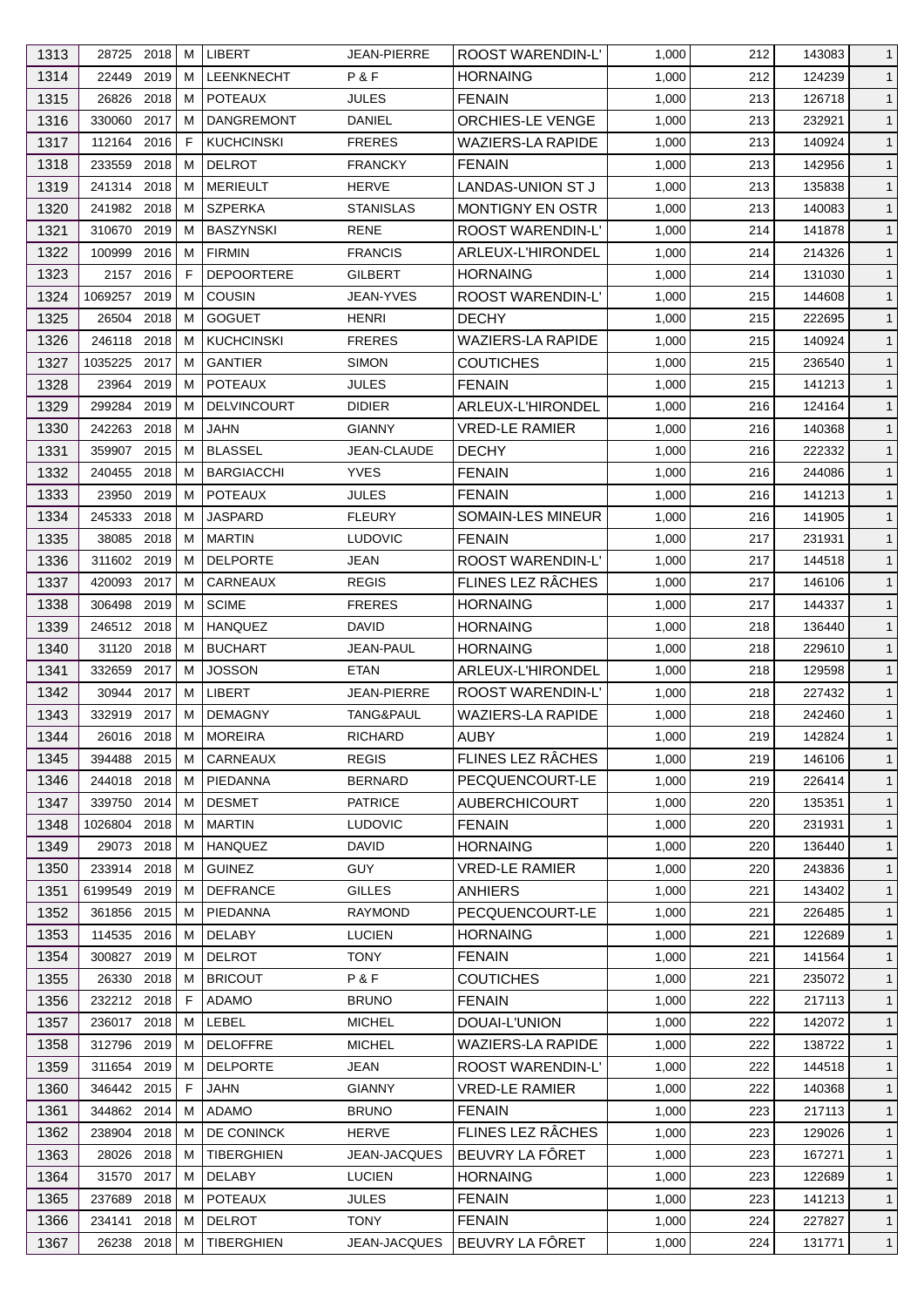| 1368 | 107270 2016  |           | м | <b>DELPORTE</b>     | JEAN              | <b>ROOST WARENDIN-L'</b>  | 1,000 | 224 | 144518 | $\mathbf{1}$ |
|------|--------------|-----------|---|---------------------|-------------------|---------------------------|-------|-----|--------|--------------|
| 1369 | 117370 2016  |           | м | <b>DELROT</b>       | <b>MICHEL</b>     | <b>AUBERCHICOURT</b>      | 1,000 | 224 | 157804 | $\mathbf{1}$ |
| 1370 | 341697 2017  |           | м | <b>DECROIX</b>      | DANY              | BEUVRY LA FÔRET           | 1,000 | 225 | 145961 | $\mathbf{1}$ |
| 1371 | 306416 2019  |           | м | <b>SCIME</b>        | <b>FRERES</b>     | <b>HORNAING</b>           | 1,000 | 225 | 144337 | $\mathbf{1}$ |
| 1372 | 340907 2017  |           | м | <b>JOUVENEZ</b>     | <b>RENE</b>       | <b>WAZIERS-LA RAPIDE</b>  | 1,000 | 225 | 139792 | $\mathbf{1}$ |
| 1373 | 235505       | 2018      | м | <b>FOUCART</b>      | <b>CLAUDE</b>     | <b>COUTICHES</b>          | 1,000 | 225 | 233940 | $\mathbf{1}$ |
| 1374 | 240218 2018  |           | м | <b>LECLERCQ</b>     | <b>FRERES</b>     | <b>HORNAING</b>           | 1,000 | 225 | 162551 | $\mathbf{1}$ |
| 1375 | 27026        | 2018      | м | <b>CREPIEUX</b>     | <b>FRERES</b>     | <b>DECHY</b>              | 1,000 | 225 | 223480 | $\mathbf{1}$ |
| 1376 | 337713 2017  |           | M | VAILLE              | PASCAL            | <b>FENAIN</b>             | 1,000 | 226 | 142173 | $\mathbf{1}$ |
| 1377 | 113631       | 2016      | м | DE CONINCK          | <b>HERVE</b>      | FLINES LEZ RÂCHES         | 1,000 | 226 | 129026 | $\mathbf{1}$ |
| 1378 | 382955       | 2019      | м | <b>SCIME</b>        | <b>FRERES</b>     | <b>HORNAING</b>           | 1,000 | 226 | 144337 | $\mathbf{1}$ |
| 1379 | 247764 2018  |           | м | <b>JOUVENEZ</b>     | <b>RENE</b>       | <b>WAZIERS-LA RAPIDE</b>  | 1,000 | 226 | 241192 | $\mathbf{1}$ |
| 1380 | 335829       | 2017      | м | <b>GOUDALIER</b>    | <b>FRERES</b>     | <b>HORNAING</b>           | 1,000 | 226 | 145401 | $\mathbf{1}$ |
| 1381 | 361083       | 2015      | м | <b>MERIEULT</b>     | <b>HERVE</b>      | LANDAS-UNION ST J         | 1,000 | 226 | 152203 | $\mathbf{1}$ |
| 1382 | 26684        | 2018      | м | <b>BARGIACCHI</b>   | <b>YVES</b>       | <b>FENAIN</b>             | 1,000 | 226 | 141719 | $\mathbf{1}$ |
| 1383 |              | 4870 2012 | м | <b>LEGRAND</b>      | <b>SERGE</b>      | <b>VRED-LE RAMIER</b>     | 1,000 | 227 | 229176 | $\mathbf{1}$ |
| 1384 | 184618       | 2018      | м | <b>JONCKEERE</b>    | <b>JEROME</b>     | <b>ROOST WARENDIN-L'</b>  | 1,000 | 227 | 143114 | $\mathbf{1}$ |
| 1385 | 241312 2018  |           | м | <b>MERIEULT</b>     | <b>HERVE</b>      | LANDAS-UNION ST J         | 1,000 | 227 | 237578 | $\mathbf{1}$ |
|      |              |           |   |                     |                   | <b>DECHY</b>              |       |     |        |              |
| 1386 | 27021        | 2018      | м | <b>CREPIEUX</b>     | <b>FRERES</b>     |                           | 1,000 | 227 | 138802 | $\mathbf{1}$ |
| 1387 | 301157       | 2019      | M | THERY VALERIE & FIL |                   | <b>AUBY</b>               | 1,000 | 228 | 144365 | $\mathbf{1}$ |
| 1388 | 108369       | 2016      | м | LOMBARD             | <b>ALAIN</b>      | <b>COUTICHES</b>          | 1,000 | 228 | 147250 | $\mathbf{1}$ |
| 1389 | 242545       | 2018      | м | <b>SZPERKA</b>      | <b>CLAUDE</b>     | <b>MONTIGNY EN OSTR</b>   | 1,000 | 228 | 140520 | $\mathbf{1}$ |
| 1390 | 22490 2019   |           | м | <b>RENAUD</b>       | <b>MAXIME</b>     | <b>FENAIN</b>             | 1,000 | 228 | 142271 | $\mathbf{1}$ |
| 1391 | 112264 2016  |           | м | <b>JOUVENEZ</b>     | <b>RENE</b>       | <b>WAZIERS-LA RAPIDE</b>  | 1,000 | 229 | 122546 | $\mathbf{1}$ |
| 1392 | 239727       | 2018      | м | <b>BODENNE</b>      | P&F               | <b>HORNAING</b>           | 1,000 | 229 | 223151 | $\mathbf{1}$ |
| 1393 | 232345 2018  |           | м | <b>TETART</b>       | <b>SEBASTIEN</b>  | ARLEUX-L'HIRONDEL         | 1,000 | 230 | 215223 | $\mathbf{1}$ |
| 1394 | 316971       | 2018      | F | <b>SCIME</b>        | <b>FRERES</b>     | <b>HORNAING</b>           | 1,000 | 230 | 231071 | $\mathbf{1}$ |
| 1395 | 300314 2019  |           | м | <b>ORIOT</b>        | <b>LIONEL</b>     | <b>AUBERCHICOURT</b>      | 1,000 | 230 | 120590 | $\mathbf{1}$ |
| 1396 | 239883       | 2018      | м | RENAUD              | <b>MAXIME</b>     | <b>FENAIN</b>             | 1,000 | 231 | 127984 | $\mathbf{1}$ |
| 1397 | 24144 2019   |           | м | PIEDANNA            | P&F               | <b>DOUAI/FRAIS MARAIS</b> | 1,000 | 231 | 139900 | $\mathbf{1}$ |
| 1398 | 238248       | 2018      | M | DANNEL              | <b>ALBERT</b>     | <b>FENAIN</b>             | 1,000 | 231 | 141168 | $\mathbf{1}$ |
| 1399 | 28731 2018 M |           |   | LIBERT              | JEAN-PIERRE       | ROOST WARENDIN-L'         | 1,000 | 232 | 161278 | $\mathbf{1}$ |
| 1400 | 232208 2018  |           | М | ADAMO               | <b>BRUNO</b>      | <b>FENAIN</b>             | 1,000 | 232 | 130838 | $\mathbf{1}$ |
| 1401 | 114226       | 2016      | м | <b>CREPIEUX</b>     | <b>FRERES</b>     | <b>DECHY</b>              | 1,000 | 233 | 138802 | $\mathbf{1}$ |
| 1402 | 300484       | 2019      | м | <b>DELROT</b>       | <b>MICHEL</b>     | <b>AUBERCHICOURT</b>      | 1,000 | 233 | 137736 | $\mathbf{1}$ |
| 1403 | 242104       | 2018      | м | <b>DANNEELS</b>     | <b>REMY</b>       | PECQUENCOURT-LE           | 1,000 | 233 | 124043 | $\mathbf{1}$ |
| 1404 | 32699 2017   |           | м | <b>BERNARD</b>      | <b>JOSETTE</b>    | <b>HORNAING</b>           | 1,000 | 233 | 230737 | $\mathbf{1}$ |
|      |              |           |   | <b>POTELLE</b>      | P&F               | <b>HORNAING</b>           |       |     |        |              |
| 1405 | 27742 2018   |           | м |                     |                   |                           | 1,000 | 234 | 142800 | $\mathbf{1}$ |
| 1406 | 238842 2018  |           | M | <b>CAUDRELIER</b>   | <b>PATRICE</b>    | FLINES LEZ RÂCHES         | 1,000 | 234 | 146541 | $\mathbf{1}$ |
| 1407 | 337295       | 2017      | м | <b>DORDAIN</b>      | JEAN-JACQUES      | ARLEUX-L'HIRONDEL         | 1,000 | 234 | 126157 | $\mathbf{1}$ |
| 1408 | 362348       | 2015      | м | <b>DUPAS</b>        | <b>GREGORY</b>    | <b>AUBERCHICOURT</b>      | 1,000 | 234 | 133859 | $\mathbf{1}$ |
| 1409 | 339710 2017  |           | м | PIEDANNA            | <b>BERNARD</b>    | PECQUENCOURT-LE           | 1,000 | 235 | 226414 | $\mathbf{1}$ |
| 1410 | 341694 2017  |           | м | <b>DECROIX</b>      | DANY              | BEUVRY LA FÖRET           | 1,000 | 235 | 231107 | $\mathbf{1}$ |
| 1411 | 305110       | 2019      | м | <b>MOSER</b>        | <b>CHRISTOPHE</b> | <b>WAZIERS-LA RAPIDE</b>  | 1,000 | 235 | 141303 | $\mathbf{1}$ |
| 1412 | 242326       | 2018      | м | <b>NAWRATH</b>      | <b>CHRISTIAN</b>  | PECQUENCOURT-LE           | 1,000 | 235 | 142676 | $\mathbf{1}$ |
| 1413 | 306597       | 2019      | м | LIENARD             | <b>RUDY</b>       | <b>HORNAING</b>           | 1,000 | 235 | 140755 | $\mathbf{1}$ |
| 1414 | 23220        | 2019      | м | <b>BORNEMAN</b>     | <b>GREGORY</b>    | PECQUENCOURT-LE           | 1,000 | 235 | 125407 | $\mathbf{1}$ |
| 1415 | 238243 2018  |           | м | <b>DANNEL</b>       | <b>ALBERT</b>     | <b>FENAIN</b>             | 1,000 | 235 | 243520 | $\mathbf{1}$ |
| 1416 | 311744 2019  |           | м | COUSIN              | JEAN-YVES         | <b>ROOST WARENDIN-L'</b>  | 1,000 | 236 | 144608 | $\mathbf{1}$ |
| 1417 | 238660       | 2018      | M | <b>MOSER</b>        | <b>CHRISTOPHE</b> | <b>WAZIERS-LA RAPIDE</b>  | 1,000 | 236 | 241981 | $\mathbf{1}$ |
| 1418 | 241683 2018  |           | м | <b>NEVE</b>         | JEAN              | <b>MARCHIENNES-LA R</b>   | 1,000 | 236 | 145858 | $\mathbf{1}$ |
| 1419 | 242260       | 2018      | м | JAHN                | <b>GIANNY</b>     | <b>VRED-LE RAMIER</b>     | 1,000 | 236 | 225697 | $\mathbf{1}$ |
| 1420 | 27883 2018   |           | м | LEFEBVRE            | <b>MICHEL</b>     | LANDAS-UNION ST J         | 1,000 | 237 | 238979 | $\mathbf{1}$ |
| 1421 | 301158 2019  |           | м | THERY VALERIE & FIL |                   | AUBY                      | 1,000 | 237 | 144365 | $\mathbf{1}$ |
| 1422 | 104699 2016  |           | M | <b>DELROT</b>       | <b>MICHEL</b>     | AUBERCHICOURT             | 1,000 | 237 | 122865 | $\mathbf{1}$ |
|      |              |           |   |                     |                   |                           |       |     |        |              |